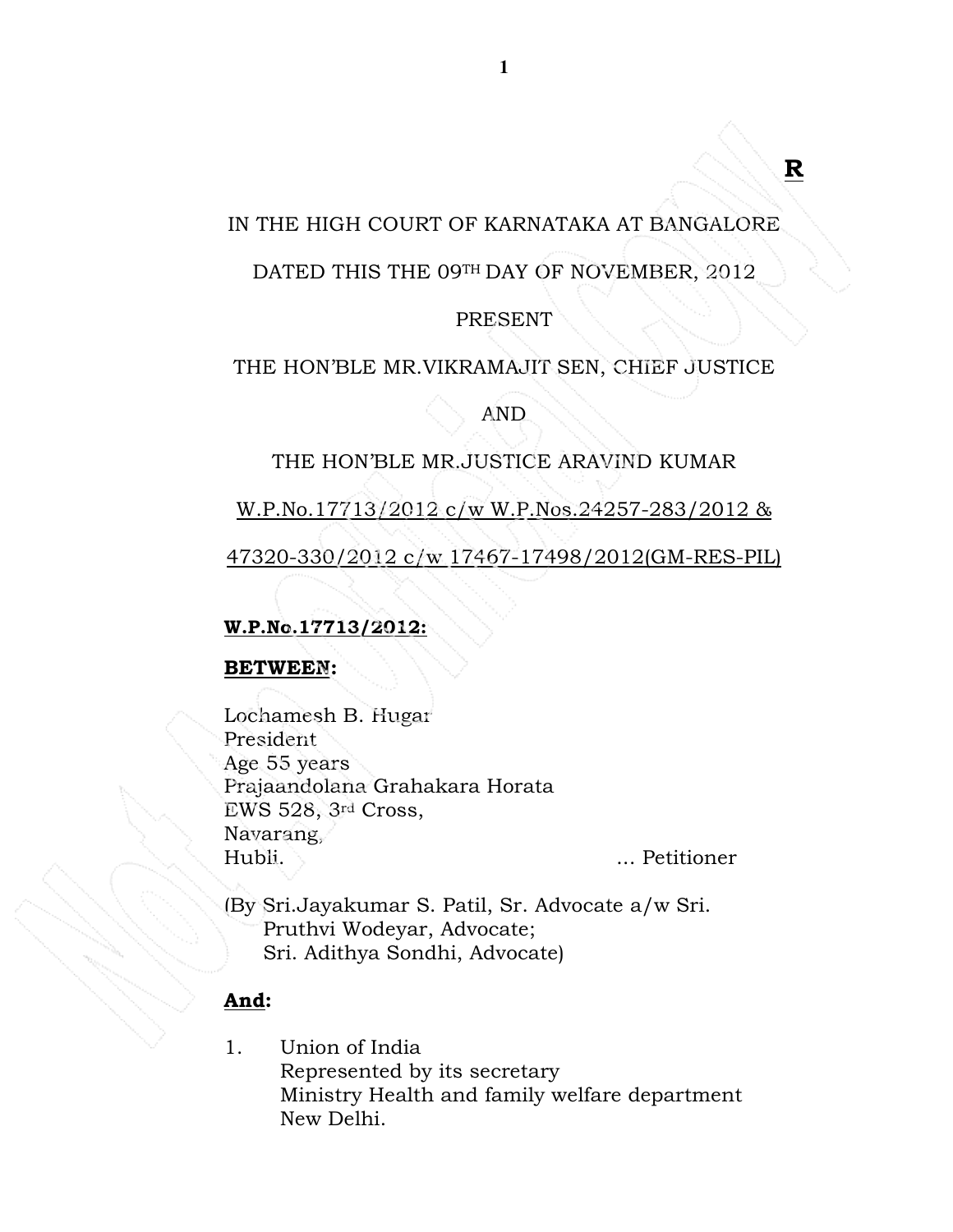- 2. State of Karnataka Represented by its chief secretary Vidhana Soudha Bangalore-01.
- 3. The State of Karnataka Represented by its Chief Secretary HUD, Vishveshwarayya tower Ambedkar Veedhi Bangalore-560 001.
- 4. The Deputy Commissioner Bangalore Urban Bangalore.
- 5. The Deputy Commissioner Bangalore Rural Bangalore.
- 6. The Deputy Commissioner Bagalkot District Bagalkot.
- 7. The Deputy Commissioner Belgaum District Belgaum.
- 8. The Deputy Commissioner Bellary District Bellary.
- 9. The Deputy commissioner Bidar District Bidar.
- 10. The Deputy Commissioner Bijapur District Bijapur.
- 11. The Deputy Commissioner Chamaraj Nagar District Chamaraj Nagar.
- 12. The Deputy commissioner Chikkamaglur District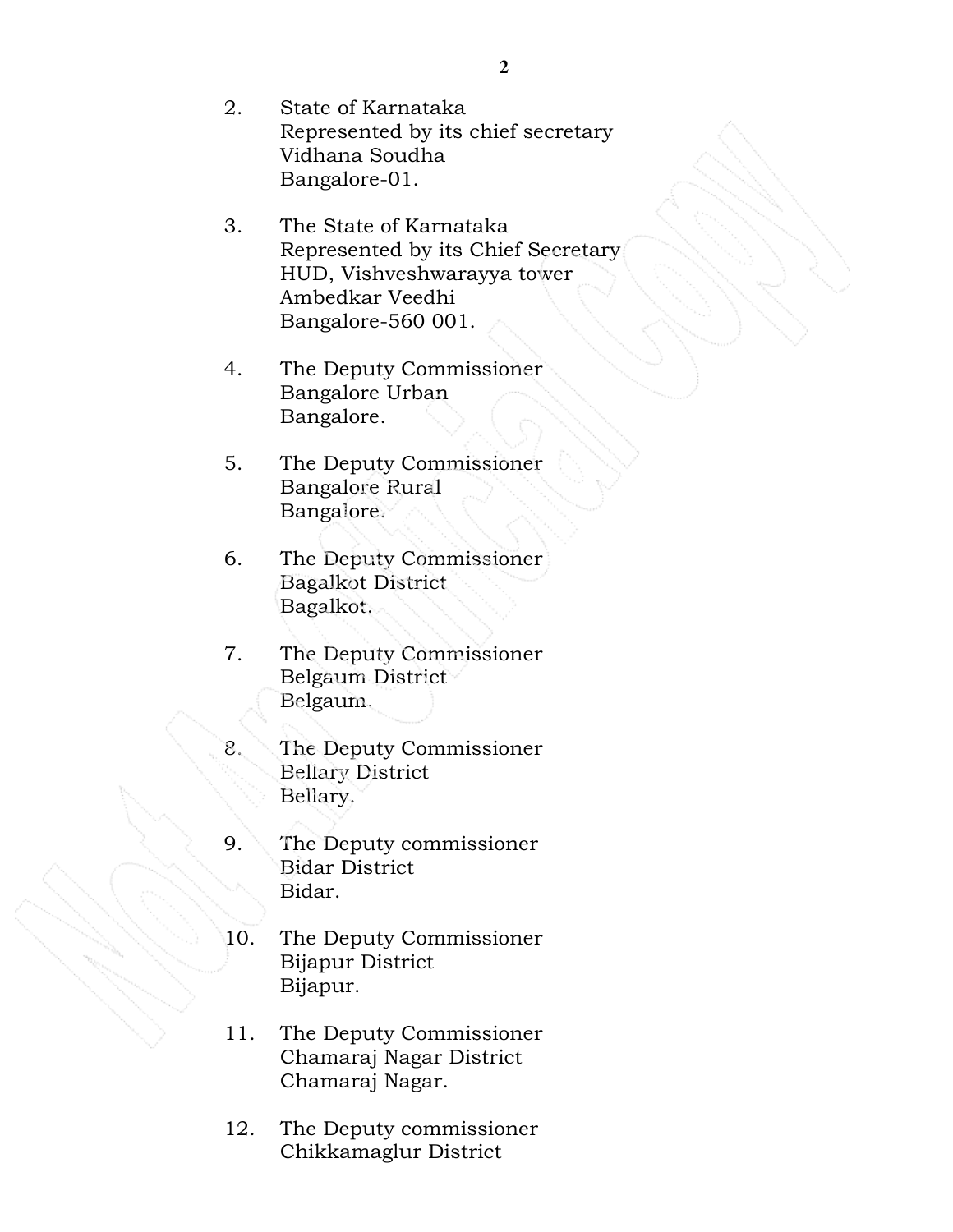Chikkamagalur.

- 13. The Deputy Commissioner Chikkaballapur District Chikkaballapur.
- 14. The Deputy Commissioner Chitradurga District Chitradurga.
- 15. The Deputy Commissioner Coorg District Coorg.
- 16. The Deputy Commissioner Davanagere District Davanagere.
- 17. The Deputy Commissioner Dharwad District Dharwad.
- 18. The Deputy Commissioner Gulbarga District Gulbarga.
- 19. The Deputy Commissioner Gadag District Gadag.
- 20. The Deputy Commissioner Hassan District Hassan.
- 21. The Deputy Commissioner Haveri District Haveri.
- 22. The Deputy Commissioner Kolar District Kolar.
- 23. The Deputy Commissioner Koppal District Koppal.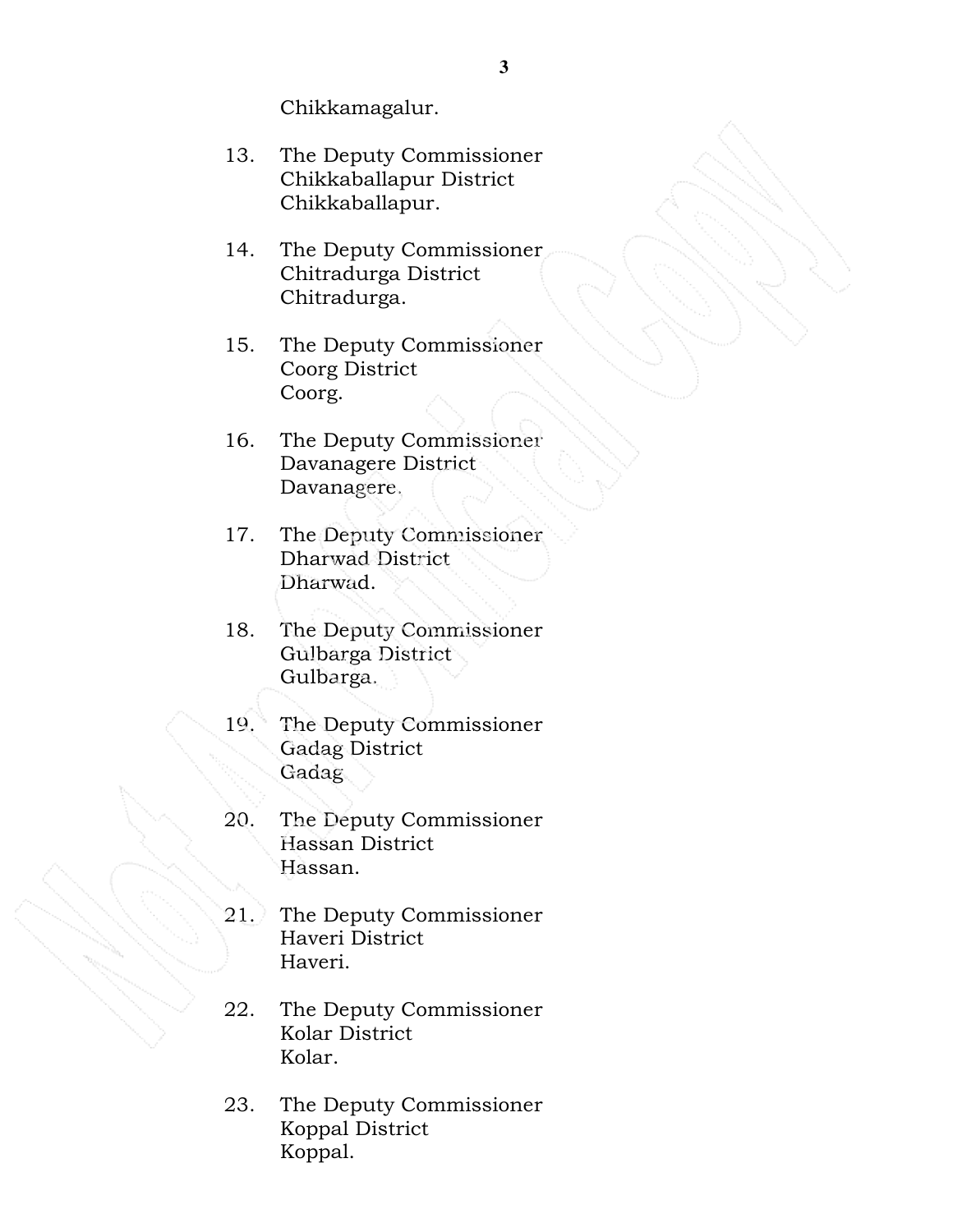- 24. The Deputy Commissioner Mandya District Mandya.
- 25. The Deputy Commissioner Mangalore District Mangalore.
- 26. The Deputy Commissioner Mysore District Mysore.
- 27. The Deputy Commissioner Raichur District Raichur.
- 28. The Deputy Commissioner Ramanagaram District Ramanagaram.
- 29. The Deputy Commissioner Shimoga District Shimoga.
- 30. The Deputy Commissioner Tumkur District Tumkur.
- 31. The Deputy Commissioner Udapi District Udapi.
- 32. The Deputy Commissioner Uttara Kannada District Uttara Kannada.
- 33. The Deputy Commissioner Chikkodi District Chikkodi.
- 34. The Deputy Commissioner Yadgiri District Yadgiri.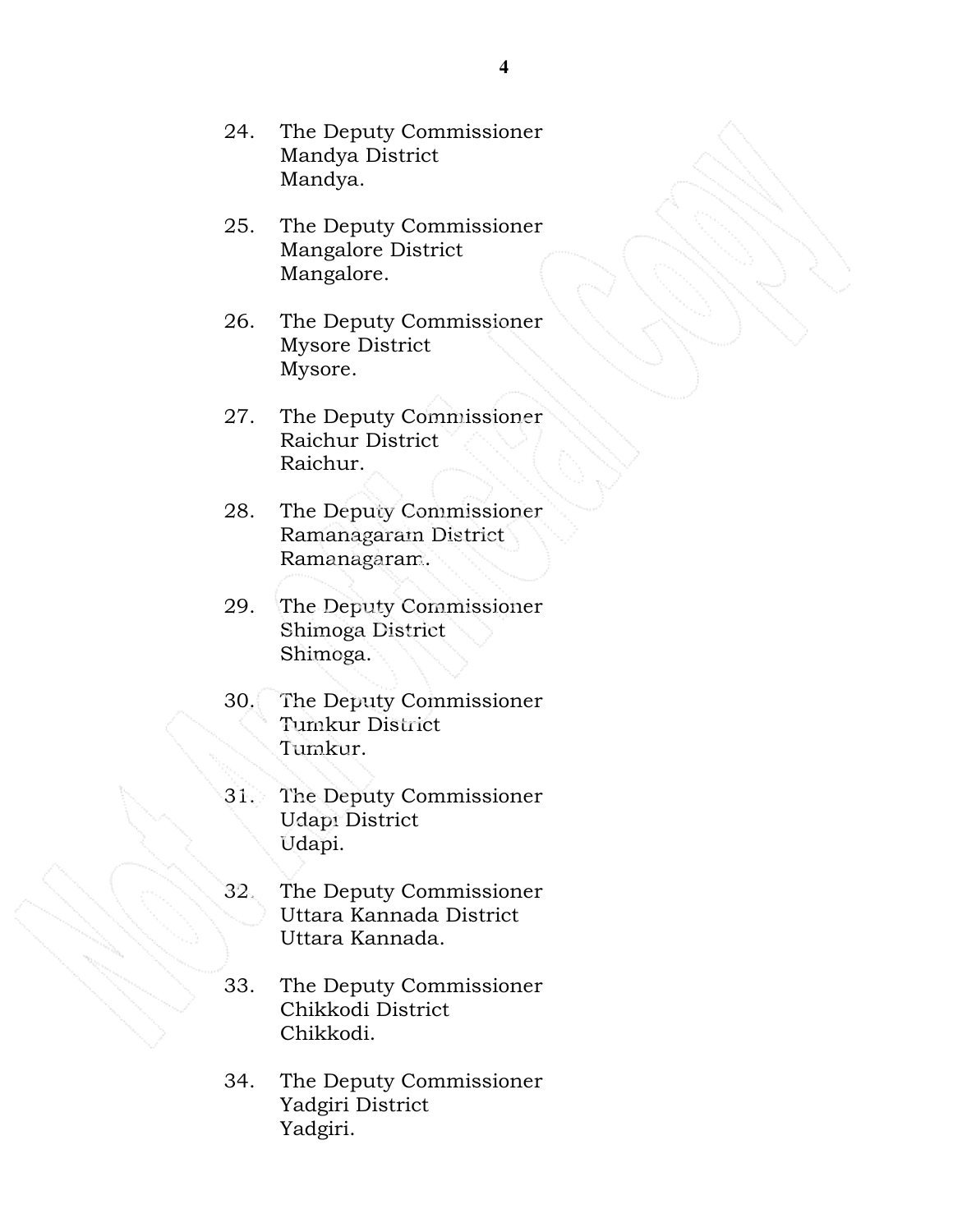35. Bureau of Indian Standards Represented by its Director Bangalore Branch Peenya Industrial Area, Peenya Ist Stage, Bangalore-58.

36. G. Tech Aqua A Partnership concern No.22, 25/1, 19th Main 9th Cross, Marenahallipalya J.P.Nagar II Phase, Bangalore-560 078 By one of its partners Sri.B.Mahadev S/o Sri.Billaiah & Sri.K.Raju

37. Aqua Fin Sri. Ganesh Marketing No.3, 11th Cross, Maruthinagar Bangalore-5600 068 By its proprietors Sri. Manjunath S/o Sri.Ramakrishna

- 38. Aqua Day No.3, 14th Cross Wilson Garden Bangalore-560 029 By its Proprietrix Smt. Manjula
- 39. Bell Drops Bhuvaneshwari Nagar Banashankari By its Proprietor Sri.B.V.Chandrashekar Gupta
- 40. Shankar Aquamin No.1005, Kattriguppe Near water tank Hoskerehalli Main Road 50ft Road, B.S.K III Stage Bangalore-560 039 By its proprietor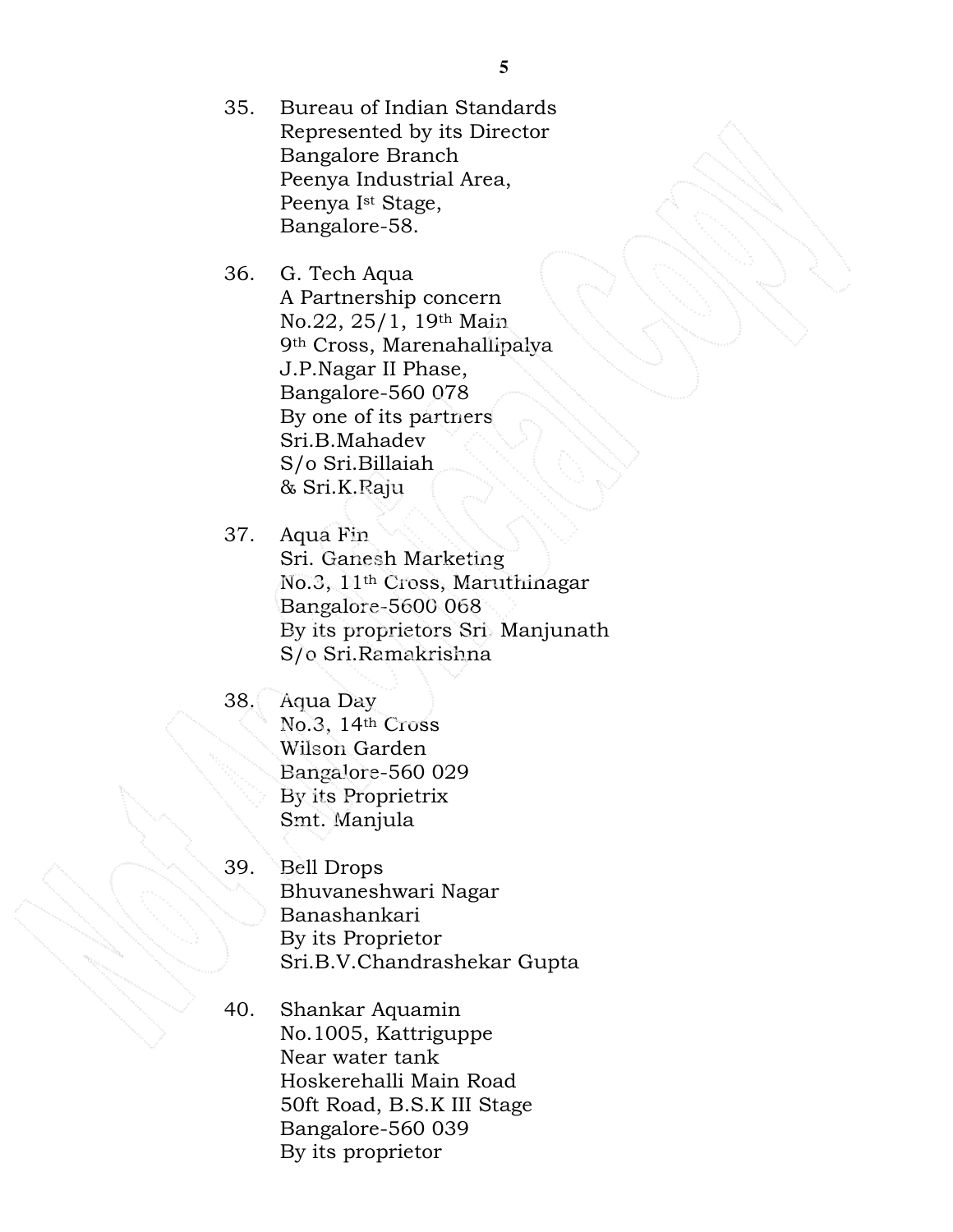Sri.B.S. Venugopal S/o Sri. Shankar Nair

41. Golden Aqua No.27/A, new No.13, 2nd Cross, I.T.I. Layout Katriguppe main road Bangalore-560 085 By its proprietor Sri.Umesh

42. Choice No.244, B.S.K. III Stage By its proprietor Sri.B.Narasimhalu

- 43. Big Royal No.30/4, 19th Main A.G.S. Layout Arali Main Road Ittamadu, Bangalore-560 061 Represented by its proprietor Sri.Basavaraju S/o Sri. Nanjappa
- 44. Nandi Industries No.50, 5th Cross Kanaka Nagar R.T.Nagar Bangalore-560 032 By its proprietor Sri.K.Raghavendra
- 45. Aqueous No.77/57, 17th 1st cross 16th main, Mahadeshwara layout B.T.M. II stage M.S.Palya, Bangalore-560 076 By its proprietor Sri. Raghavendra
- 46. Acque Dew A proprietor Wilorn No.36, Ramanjaneya layout Chikkakallasandra,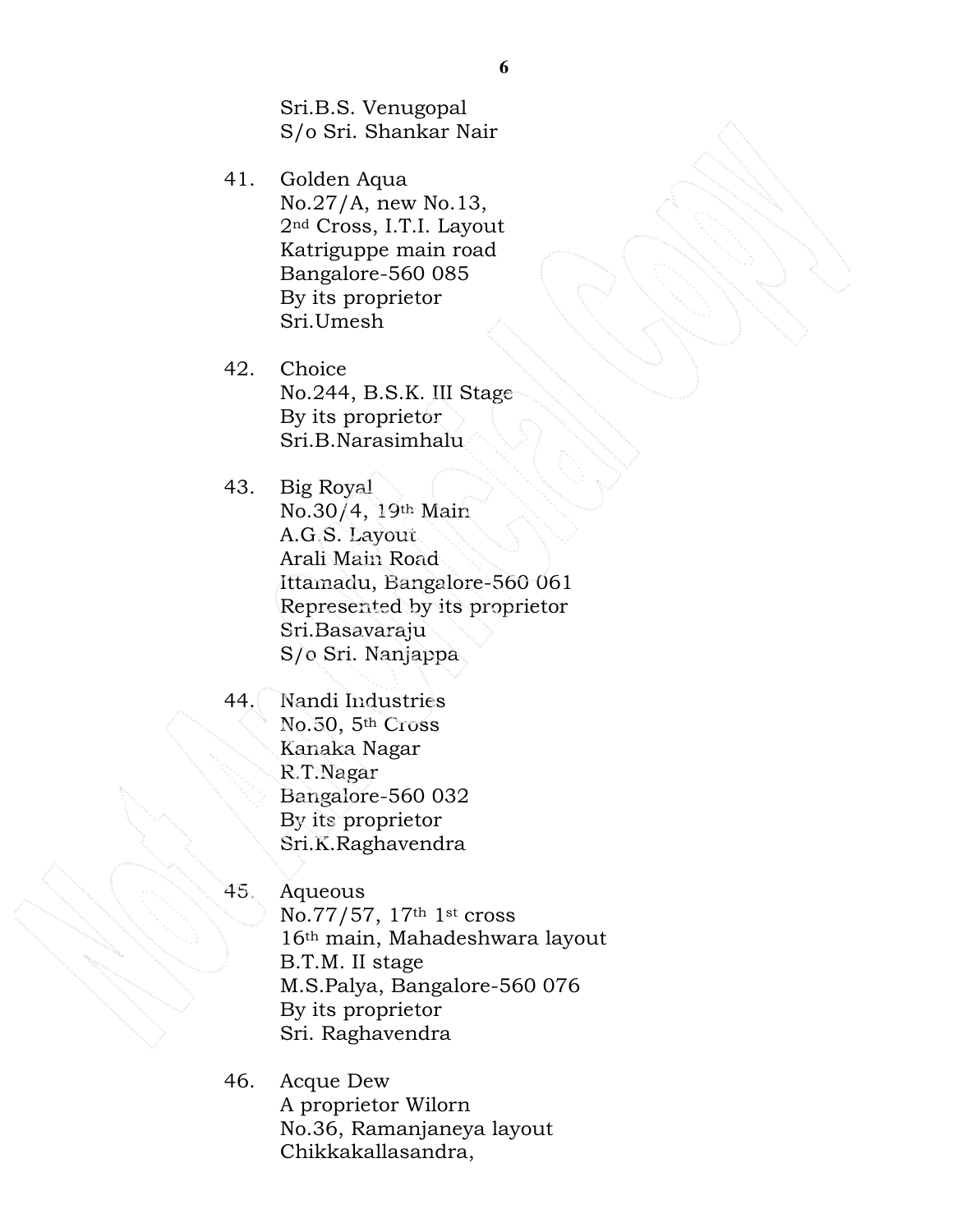Uttarahalli Bangalore-560 051 By its proprietor Sri.K.Murali S/o Siddanaidu

- 47. S.R.Roopa No.52, Banagiri Nagar II Cross, Yellappa Garden BSK III Stage Bangalore-560 085 By its proprietor Sri.Srinivas S/o M Venkataswamy
- 48. Meenakshi Minerals (INDIA) No.240/3, 1st cross NGR Layout Roopena Agrahara Bangalore-560 068 By its proprietor Sri.C.G.Muralikrishna S/o C.Gopalkrishna

49. Acqua Cool No.38/2, 20th Main, 14th cross, Padmanabha nagar Bangalore-560 070

- 50. Sri. Anugraha Industries By its proprietor S.Anil Kumar S/o Srinivas Aged about 39 years Anugraha Nilaya Anjani Extension Chintamani-563 125
- 51. Davangere Zilla Suddikarishida Neeru Utpadakara Mattu Maratagarara Sangha 'Gagan Shamiyana' #222, Durgaambika Temple Road Nittuvalli, Davanagere by its Proprietor Sri.A. Y.Prakash S/o A. Yellappa Aged about 43 years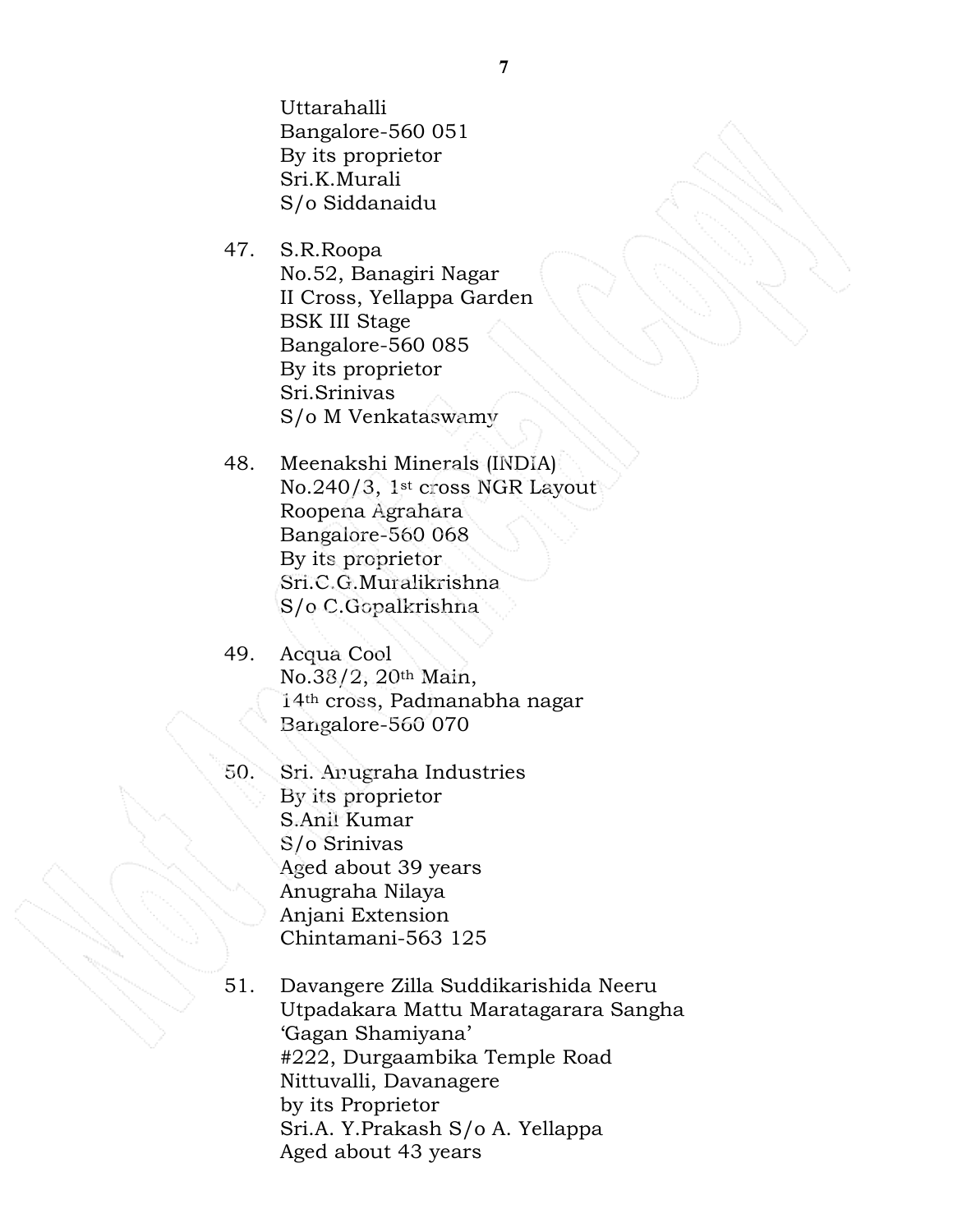52. Sri.A.Y.Prakash

S/o a.Yellappa Aged about 43 years Durgaambika Temple Road Nittuvalli Davanagere-577 004 Proprietor Gagan Aqua Industries Sy.No.234/3 Jayanagar B Block Nittuvalli Davanagere

53. Sri.T.S. Kiran S/o Thippaswamy Setty Aged about 32 years #607, 'A'Block, DCM Township P.B.Road Davanagere Proprietor R.K.Marketing & Industries #1857/2B, Opp. Shardaamba Temple 'B' Block, S.S.Layout Ring Road Davanagere

54. Sri.Mruthunjaya S/o Irappa Bharamma Aged about 35 years Proprietor Nandi Water 'C' 47, Industrial Area Lokkere Davanagere

55. Sri. Rakesh Aged about 25 years S/o Pandurangasa Rajoli Proproietor, Rajoli Enterprises (Silver Sky) 'H'Section Hamsagar Compound Yanthpura post Harihar Taluk Davanagere.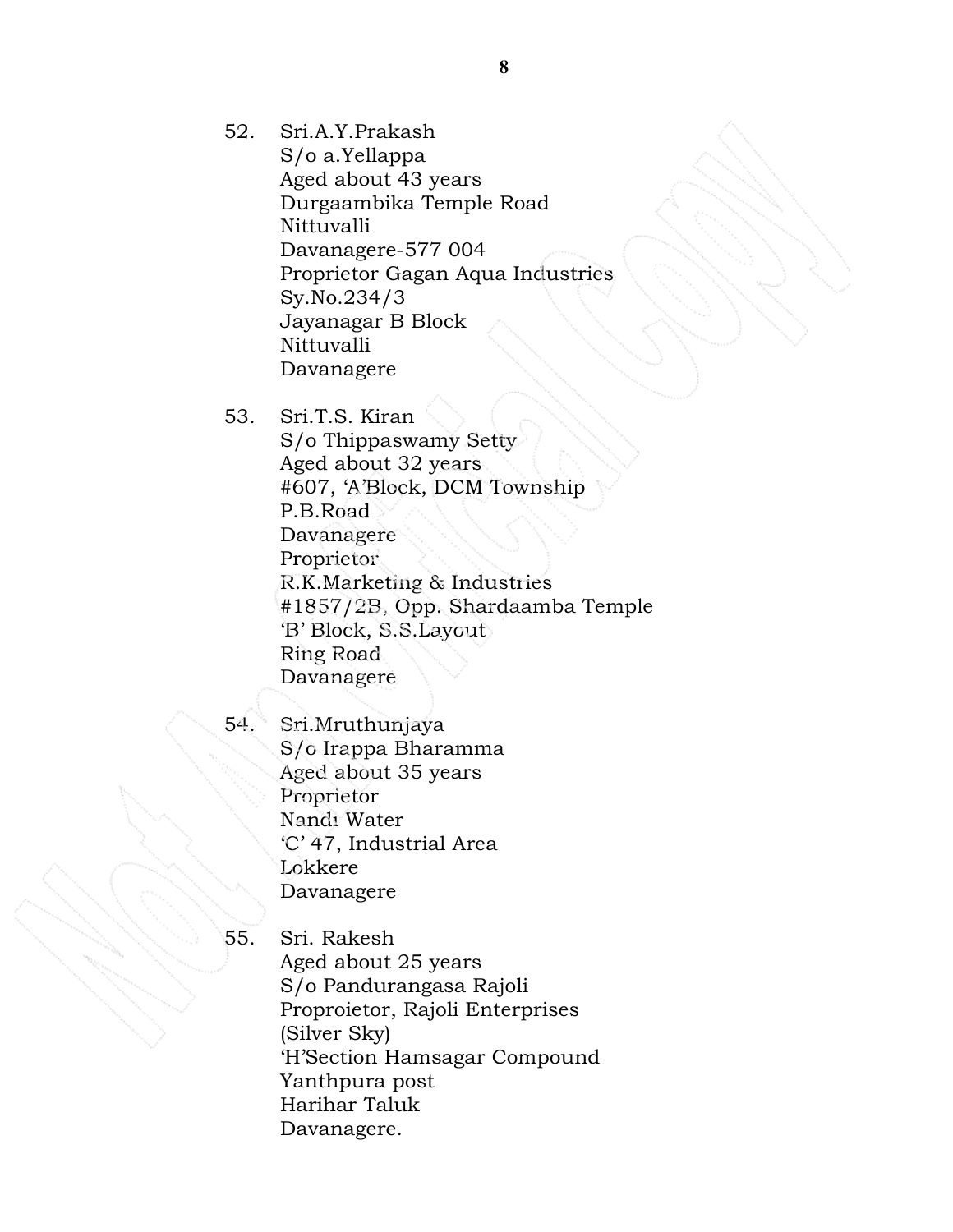- 56. Sri.Suresh Rao Aged about 36 years S/o Ananda Rao Proprietor Sudh Minerals No16/17, Ward no.8 First cross, Vijayanagar Layout Davanagere -577 006
- 57. Sri.B. Marulasiddappa Aged about 28 years S/o Revana Siddappa Proprietor Sri. Marulasiddeshwara Industries Karur Village Davanagere (dist)
- 58. Sri. Rajesh Aged about 28 years S/o Sri.B.Huligeppa Partner Unique Industries Doddabathi post Doggali, Harihar, Davanagere Dist.
- 

59. Smt. B.N.Yashoda Aged about 40 years W/o Lokesh K.G Proprietor-Varsha Aqua Indiranagar Malebennur Harihara Taluk Davanagere.

60. Smt. T. Mahalakshmi Aged about 37 years W/o B.T. Siddappa Proprietor S.L.V.S. Industries Gopparahalli Anajai post Davanagere Booster Processing Water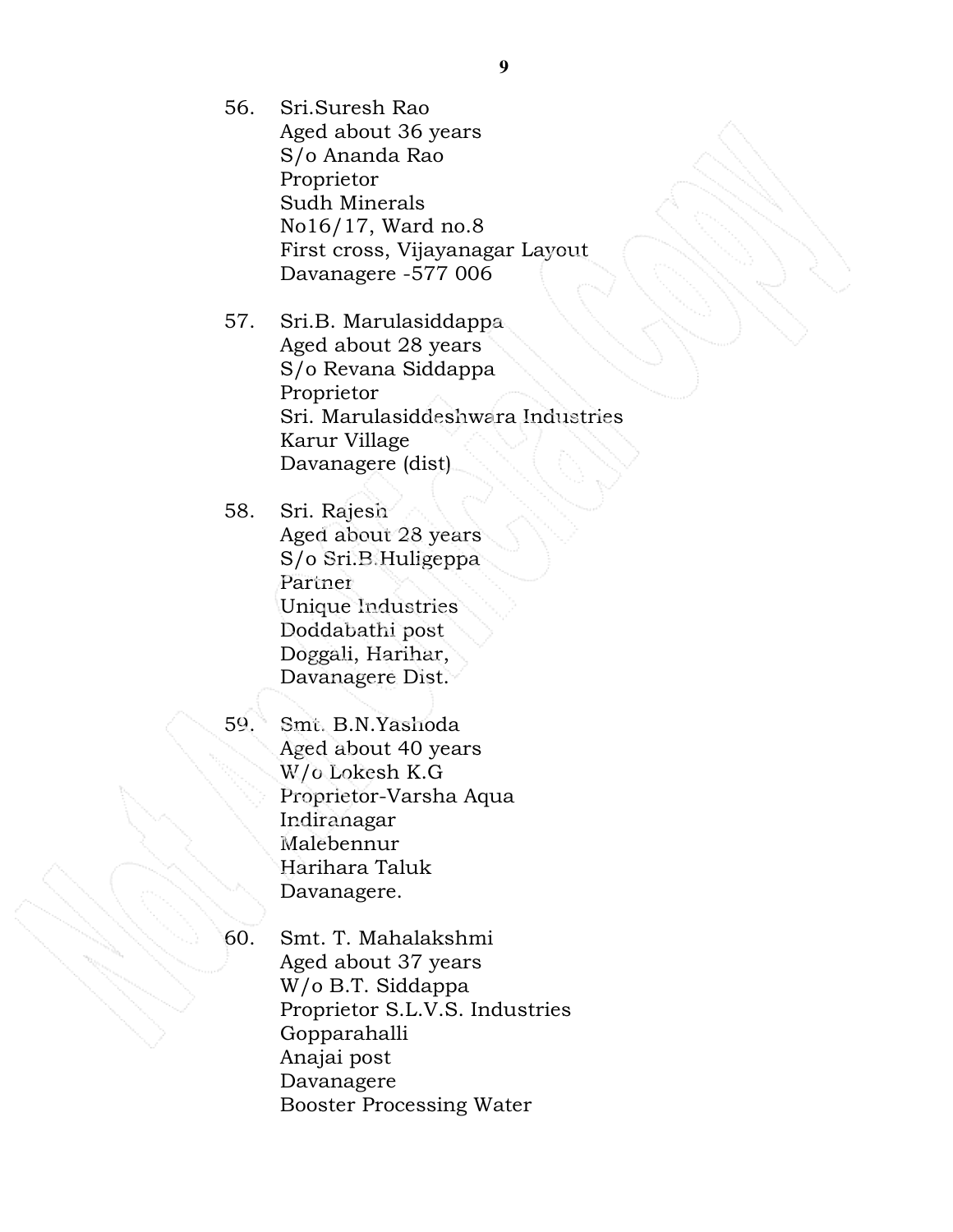- 61. Chandana Enterprises #3470, Sri Srinivasa complex N.H.7, Hosur Bangalore Main Road Near Attibele Border, Anekar Taluk, Bangalore Represented By its Proprietor Sri.A.Satheesh Kumar
- 62. Kruthika Minerals No.235/V, Bommasandra Indl. Area 3rd phase, Hosur Main Road Bangalore by its Managing Partner Sri.C.Manjunatha
- 63. Amrutha Aqua Sy.No.118 P5, TVS Road, Attibele Hobli Balluru Village, Anekal Taluk Bangalore-562 107 by its Proprietor Smt. Saraswathamma
- 64. Bharath Mineral (India) No.18, Vinayaka Layout Doddathogur, Electronic City Bangalore-560 100 Represented by its Proprietor Sri.H.G. Sudarshan Reddy
- 65. Sinchana Enterprises @Sinchana Enterprises No.91/1, Mugalur Village Chikka Thirupathi Main Road Kugur Post, Sarjapura-562 125 Represented by its proprietor Sri.N. Shivanna
- 66. Bhagyajyothi Enterprises No. 45, Bhavani Road Hebbagodi (VIII) Bommasandra Indl. Area Anekal Taluk, Bangalore-560 099 Represented by its proprietor Sri.Baskar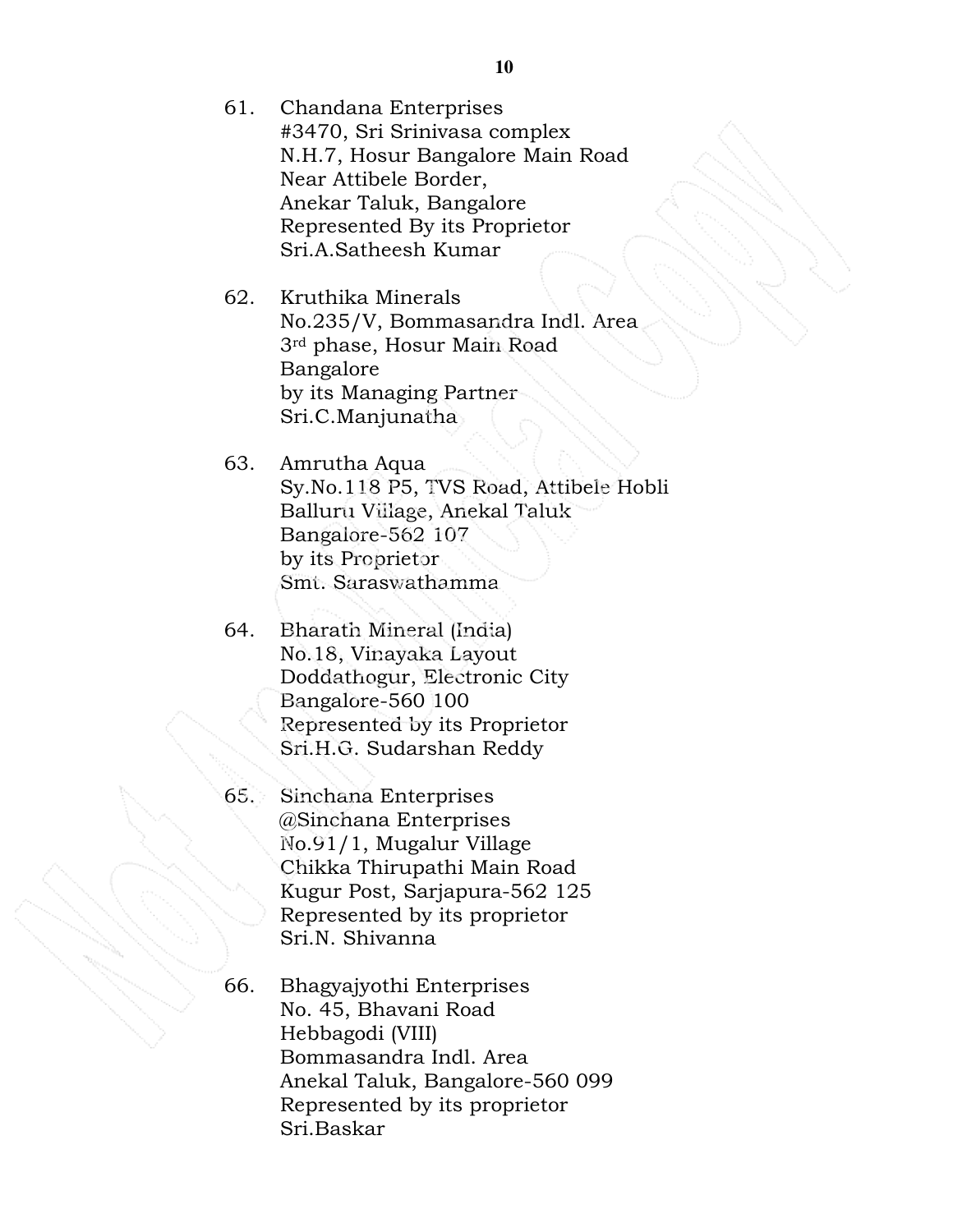- 67. Nanjundeshwara Aqua Industries Sy.No. 12/3, Hennagara Jigani Hobli, Anekal Taluk Bangalore-560 105 Represented by its Proprietor M.Ragurama Reddy
- 68. Cavery Minerals #259, Madapatna Vaddarapalya Road Jigani Hobli, Anekal Taluk Bangalore-562105 Represented by its proprietor Sri.S. Parameshwarappa
- 69. M/s. S.L.V.V Sneha Mineral Water Supply #2688/88, Sainagar, 2nd phase Neralur Village, Anekal Taluk Bangalore-562107 Represented by its proprietor Sri.T.Ramesh Babu
- 70. STP Minerals Pvt. Ltd., Sy.No.197, Behind Vijaya Bank Yallamma Nagara Hennagara Gate, Bommasandra Post Anekal Taluk Bangalore-560 099 Represented by its proprietor Sri.Prakash C.
- 71. Vinayaka Mineral Water Venkatachalapathy Building Gollahalli Village, Electronics City post Bangalore-560 100
- 72. Packaged Drinking Water Manufacture Association At 2nd Floor, Giriraj Annexe Circuit House Road, Hubli Represented by its President Sri. I.S. Prashanth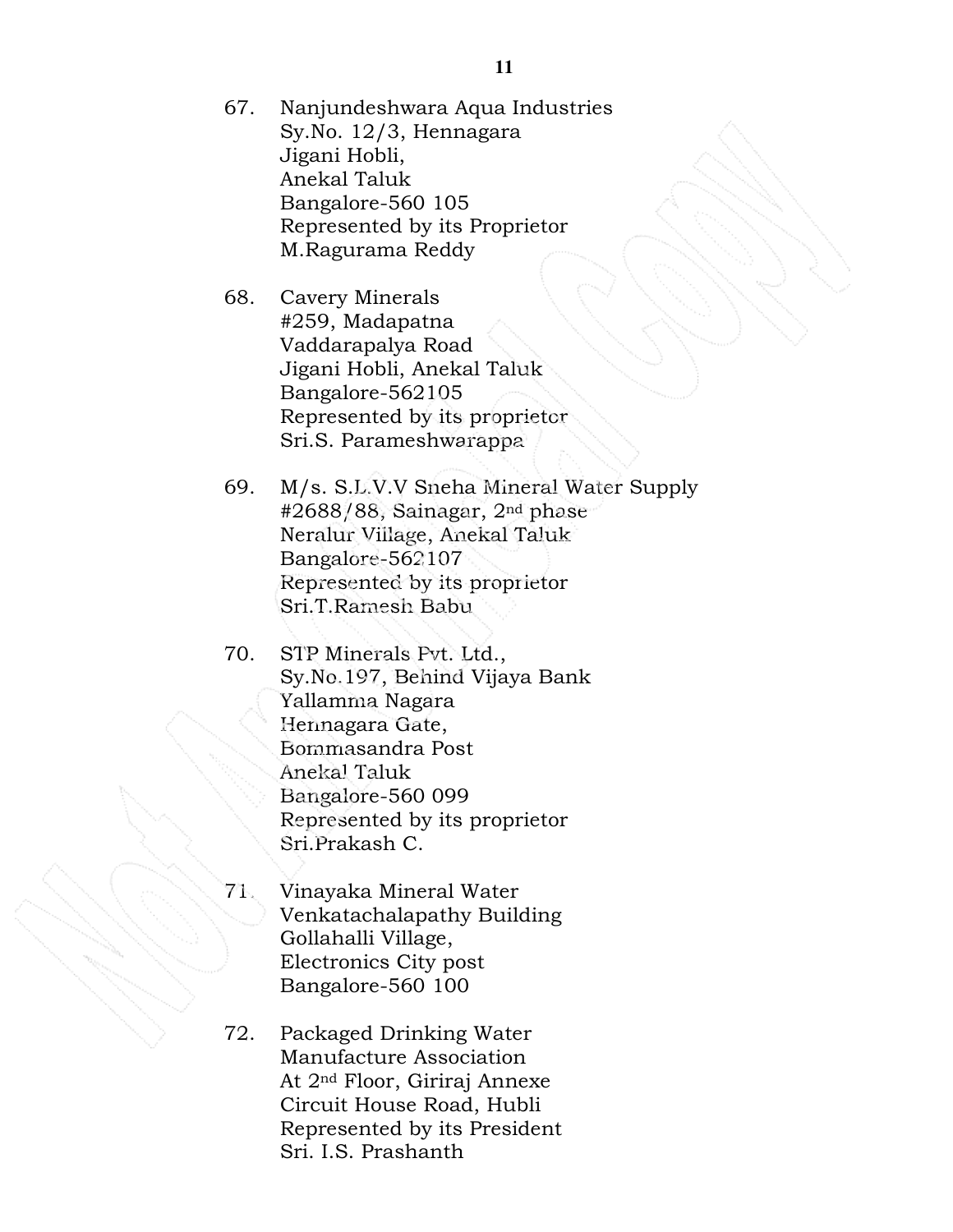S/o I.P. Somanath Aradhya Aged about 43 years

73. Sri. Ganesh Minerals Site No.32, Sarjapura Road Near Mayura Bakery A.P.Shamaiah Reddy Layout Attibele Anekal Taluk Bangalore-562 107 Represented by its proprietor S. Manjunatha Reddy

74. R.U.H. Minerals No.46, K.No.103, Malisandra Village Nirmala Layout Begur Road Bangalore-560 068 Represented by its Proprietor Rajappa ... Respondents

(By Smt. Sinchana, Advocate for Sri.Kalyan Basavaraj, ASG for R1; Sri.R.G.Kolle, AGA for R2 to R34 Smt.P.Anu Chengappa, Advocate for R35; Sri.R.A.Devanand, Advocate for R36 & 49; Sri.V.V.Gunjal, Advocate for R50; Sri.V.Lakshminarayana, Advocate for R51to R60; Sri.R.Bhadrinath, Advocate for R61 & R71& R73 to R74;

Sri.Dayanand S.Patil, Advocate for R72)

This Writ Petition is filed under Articles 226 and 227 of the Constitution of India praying to direct the respondents to take all necessary steps to prevent manufacture/sale drinking water without 1st standard as prescribed Under Section 15 of The Bureau of Indian Standard Act.

#### W.P.Nos.24257-283/2012 & 47320-330/2012:

#### BETWEEN:

1. Sri. Anugraha Industries By its Proprietor S Anil Kumar S/o Srinivas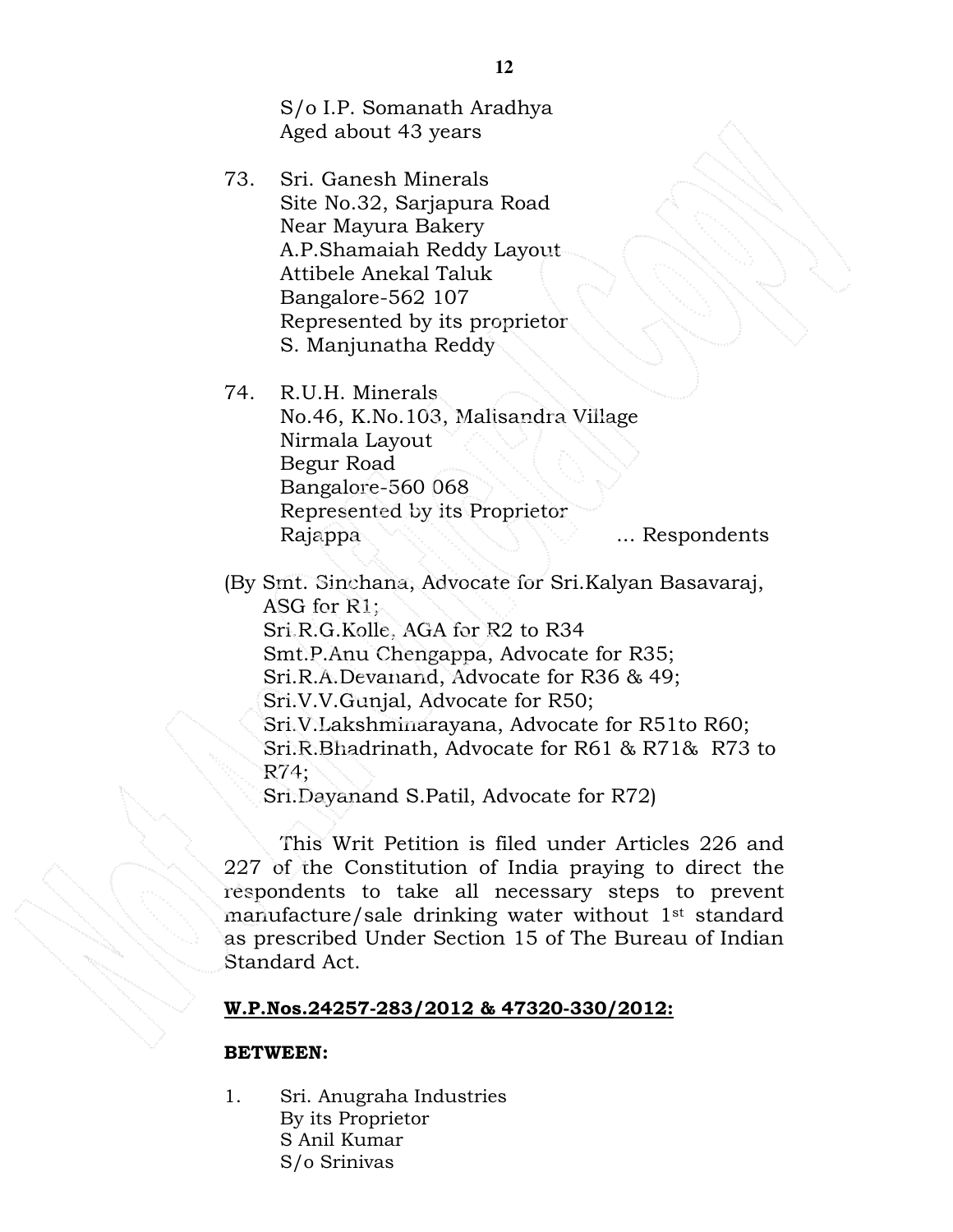Aged about 39 years Anugraha Nilaya, Anjani Extension Chintamani-563 125.

- 2. Goodlife Mineral Water By its Proprietor M.Byregowda S/o Muniyappa Aged about 34 years R/at G.M. Circle Vijayapura-562 135
- 3. Sri. Venkateshwara Industries & Thirumala Packaged Mineral Water By its Proprietor T.Krishnappa S/o Timmappa Aged about 55 years Gpalli Village, Nandhaganapalli Post Chintamani Taluk Chickaballapura District-563 125
- 4. Vijayalakshmi Industries By its Proprietor T.Narayana Swamy S/o G.Thippanna Aged about 60 years Gopasandra Village, SV Pur Road Chintamani-563 125
- 5. ISTA Packaged Drinking Water By its Proprietor V.S.Champaka Dhama S/o H.Seetharamaiah Setty Aged about 38 years N.R.Ext. Chintamani Chickaballapur-563 125
- 6. Suguna Enterprises By its Proprietor R.N. Suguna W/o Srinivas Reddy Aged about 27 years Kanapalli Village Bangalore road, Chintamani Chickaballapur-563 125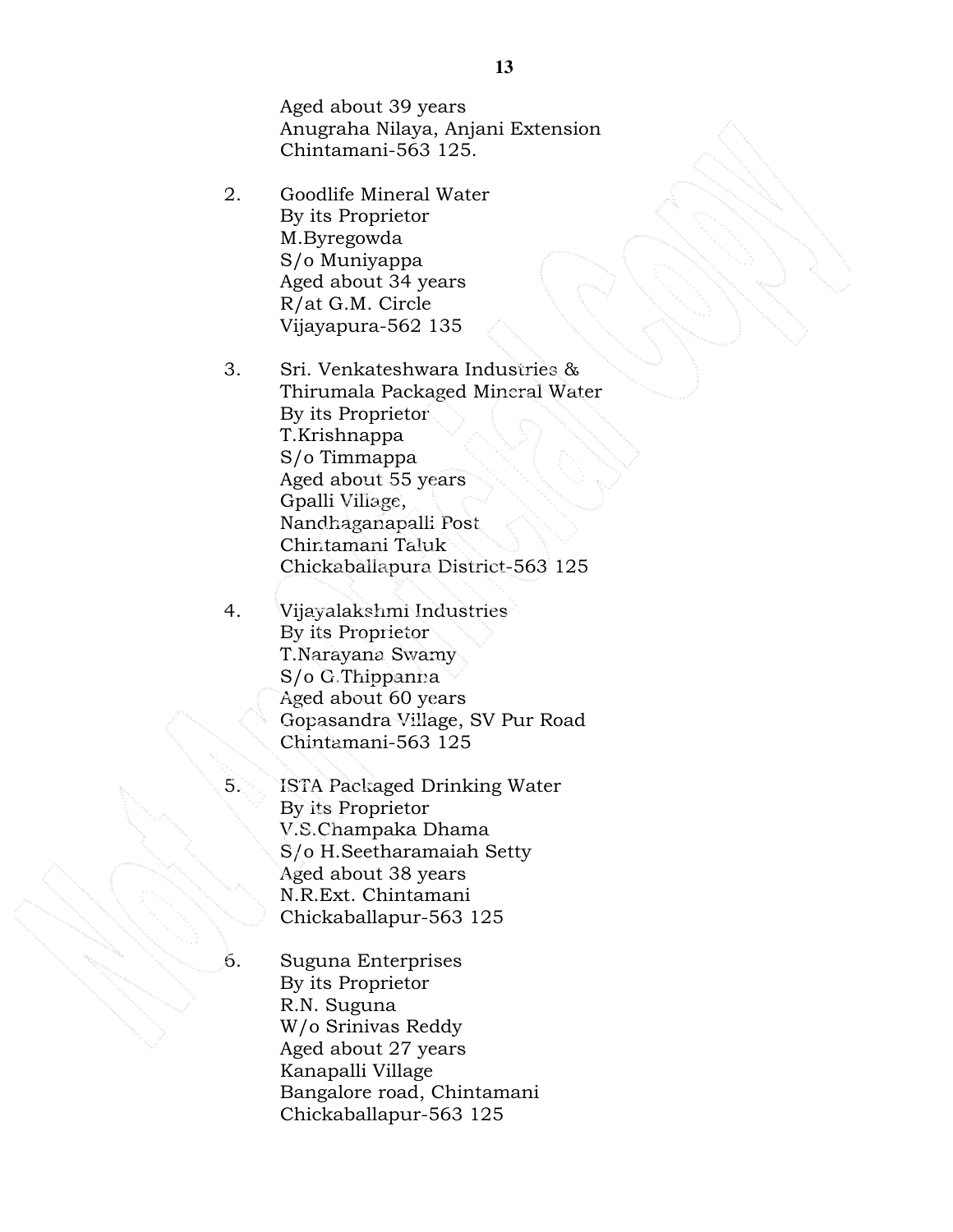- 7. Zubeda Industries By its Proprietor Mohammed Shafeequlla S/o Abdul Jabbar Aged about 31 years 21st Ward, Masjid-e-Azam Road, Bagepalli –561 207.
- 8. Nandini Aqua Mineral Water Factory By its Proprietor D.Mahadev S/o N. Devaraj Aged about 40 years Sugama Nagar Nandi Betta Road, Vijayapura, Devanahalli Taluk-563 125 Bangalore Rural District
- 9. Appaiah Enterprises By its Proprietor A.Srinivasa Appaiah Babu S/o A.Adappa Aged about 41 years Kothapalli Road Bagepalli-561 207
- 10. Aqua Star By its Proprietor Smt. Rehamatunnissa W/o Mustak Ahmed Aged about 51 years Santhosh Nagar, Dubarhalli Road Sollaghatta-562 105.
- 11. Thirumala Mineral Water Industry By its Proprietor Srinivas D.V S/o Late Vedhamurthy Aged about 48 years 7th ward, Near old S.R.S.I.T.I College Kothapalli Road, Bagepalli Taluka, Chikkabalapur District-561 207.
- 12. Prakruthi Drinking Water By its Proprietor K.V. Subbireddy S/o P.Venkatarayappa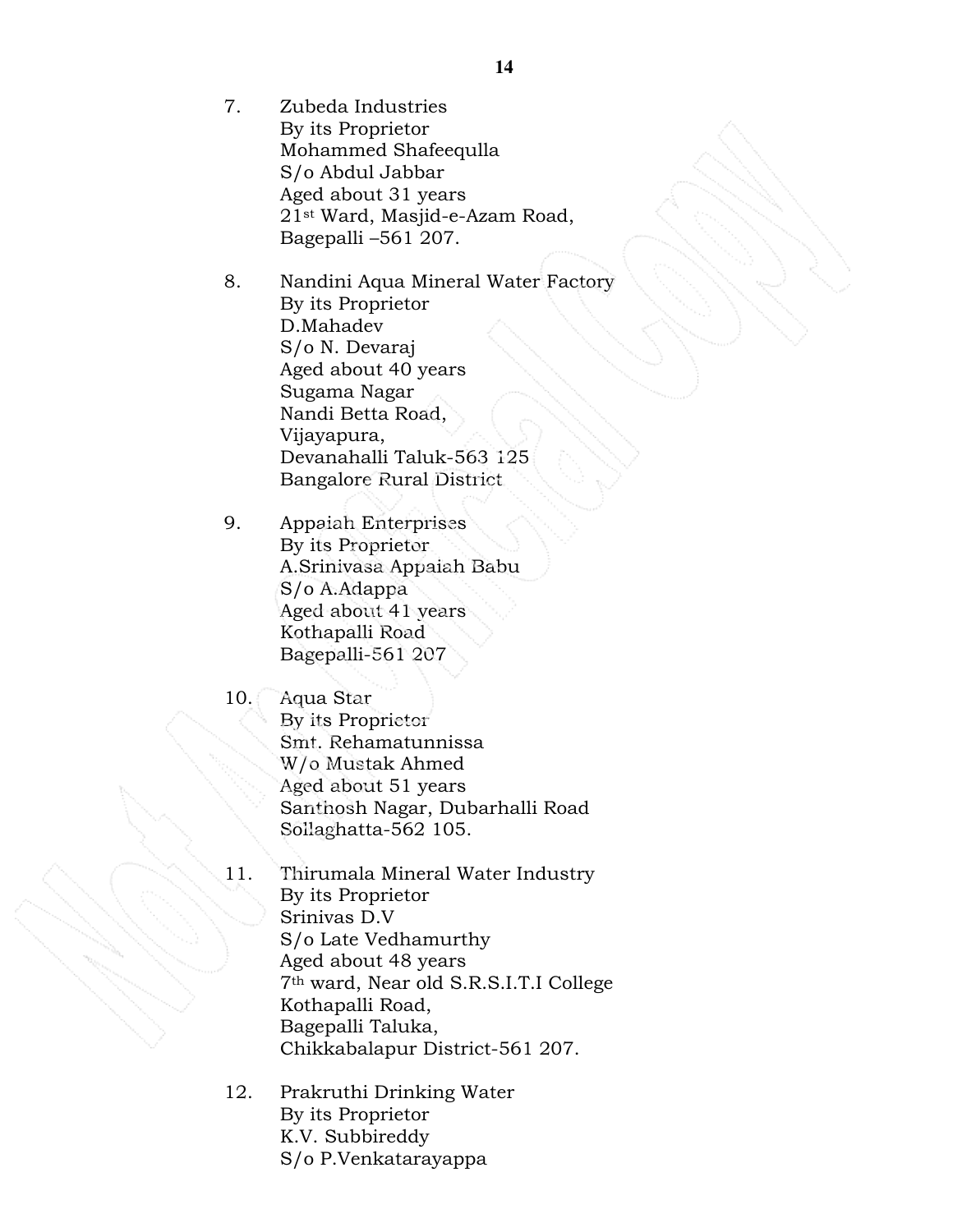Aged about 47 years Chelur village & post Bagepalli Taluka-561 207

- 13. Water Safe Solutions By its Proprietor R.Chandrashekar S/o D.N.Ramakrishnappa Aged about 30 years Narayanahalli Village, Patrenahalli Post Chickaballapur-562 101
- 14. Pinakini Industries By its Proprietor Mir Mohammed Vasi S/o Mir Turabat Hussain Aged about 50 years Mittenahalli, Near Railway Gate, Gowribidanur Taluk Chickaballapur-560 101
- 15. Sri. Bhavani Drinking Water By its Proprietor N.R.Vijayanand S/o M.Ramanand Aged about 42 years N.H 7, B.B.Road Chickaballapur-562 101
- 16. Gangothri Packaged Drinking Water By its Proprietor B.Shobavathi W/o N.Govindaraju Aged about 47 years No. 300, Prashantha Nagar Chickaballapur-562 101
- 17. Gowthami Packaged Drinking Water By its Proprietor N.M. Chinnappa Reddy Aged about 57 years S/o N.Madanagopala Reddy H.Nagasandra Gowribidanur-561 208 Chickaballapur District.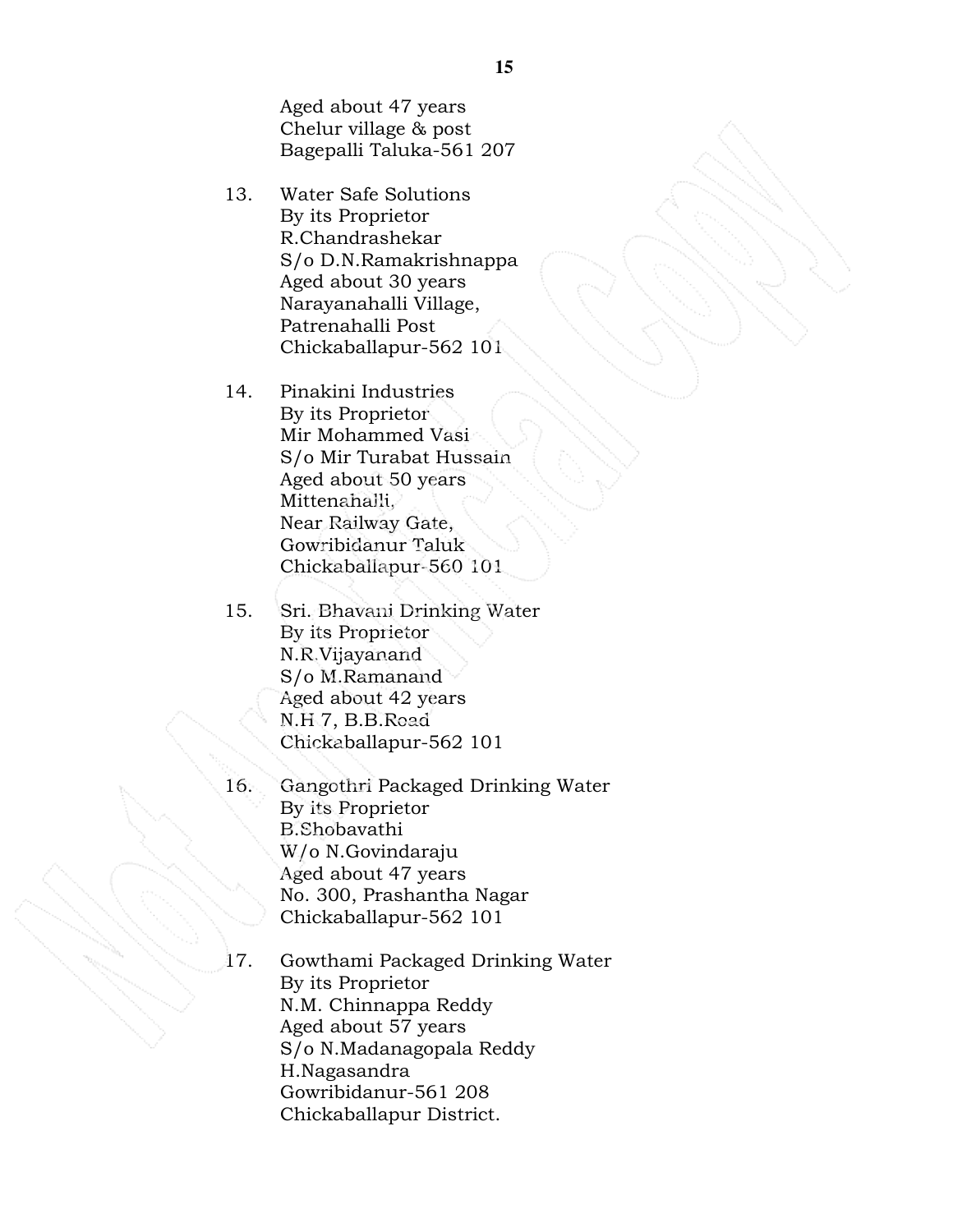18. M/s Chowdeshwari Water Plant By its Proprietor Ashwath Narayana Gowda S/o H. Gangadharappa Aged about 40 years Alkapura Post, Tondi Bavi Hobli, Gowribidanur Taluk Chickaballapur District-561 208

19. Mineral Water By its Proprietor Sridhar. D S/o Ramaiah Aged about 32 years Alkapura Post, Tondi Bavi hobli, Gowribidanur Taluk Chickaballapur District

20. Tirumala Waters By its Proprietor Manjunatha N S/o Narayanappa Aged about 36 years Vidyanagar, Gowribidanur Chickaballapur District-561 208

- 21. Tirumala Mineral Water By its Proprietor Leelavathi W/o M.Venkatesh Raju Aged about 47 years No.57/2, Behind St. Joseph Convent School Nagajyothinagar, Chickaballapur-562 101
- 22. S.V. Infrastructure By its Proprietor K.R.Gopal S/o G.Ramaiah Aged about 51 years No.30/2, Chowdeshwari Layout Near shetty Kitchen Work Kodigehalli, Sahakarnagar Post, Bangalore-560 092.
- 23. Good Times Noor Pasha S S/o S.Abdul Sattar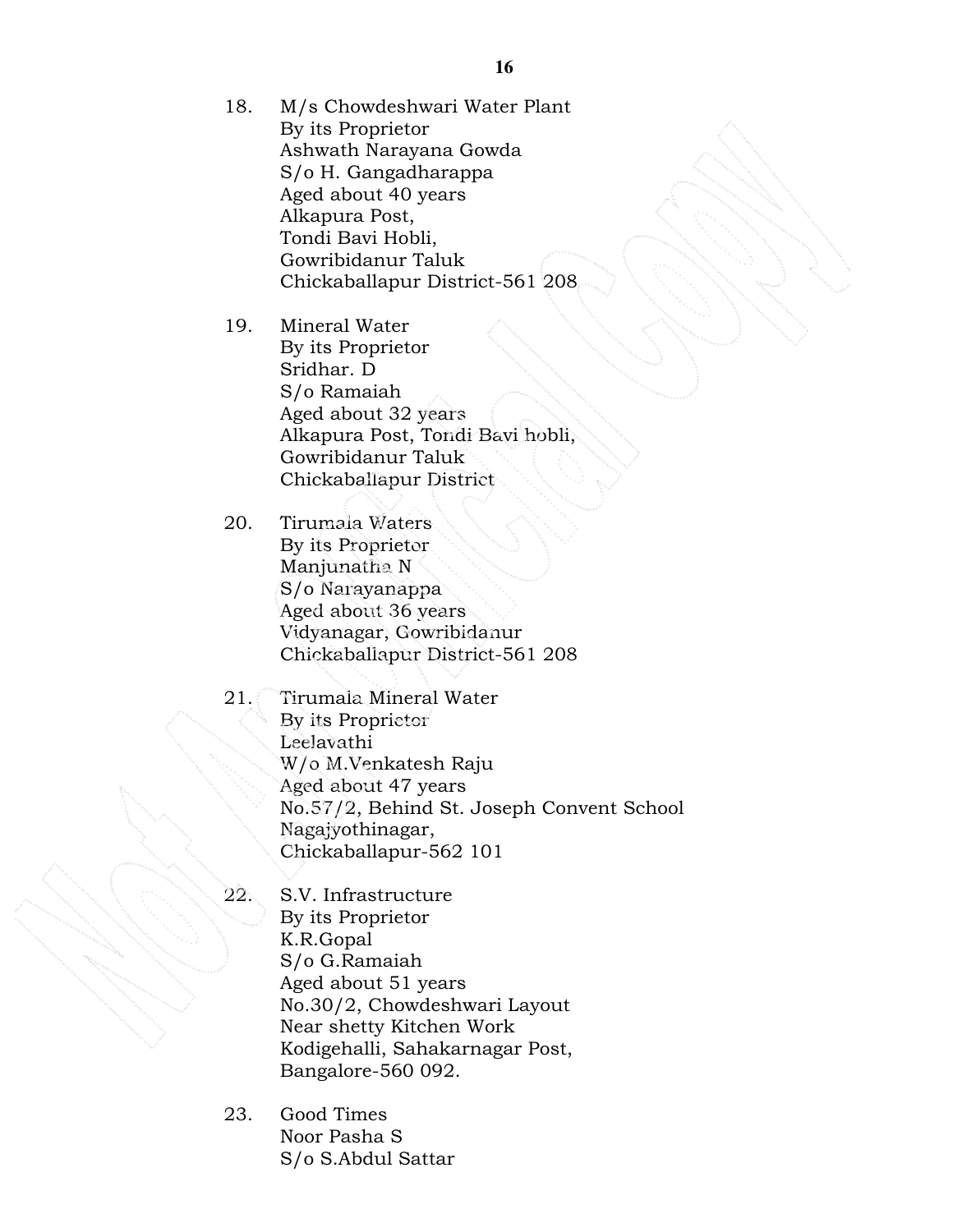Aged about 53 years No.5-216,  $1<sup>st</sup>$  cross HBR Layout, 1st Stage Bangalore-560 043

- 24. Ice Bank By its Proprietor G.Srinivas Rao S/o K.S.Annappaiah Hathwar Aged about 49 years No.362, 9th Main, 37th Cross Jayanagar 5th block, Bangalore-560 041.
- 25. Dolphin Aqua By its Proprietor Ramanjanappa S/o Shyamanna Aged about 52 years Marnayakaanahalli Chikkajala –562 157
- 26. S.M.A. Mineral Water By its Proprietor Mir Gulshan Abbas S/o Mir Mukaram Ali Aged about 35 years Madhugiri Road, Alipur Gowribidanur Taluk Chickaballapur-561 224
- 27. Chitra Mineral Water By its Proprietor Smt. Parvathi W/o.Banashankarappa Aged about 35 years Plot no. 61, Sy.No. 164, Near Housing Board Hosalli Road, Station Area Yadgir-585 202
- 28. SMR Aqua Minerals By its Proprietor Munir ahmed S/o Abdul Jabbar Aged about 42 years, R/o: Plot No.SM 9 AND 10, KSSIDC Industrial Estate,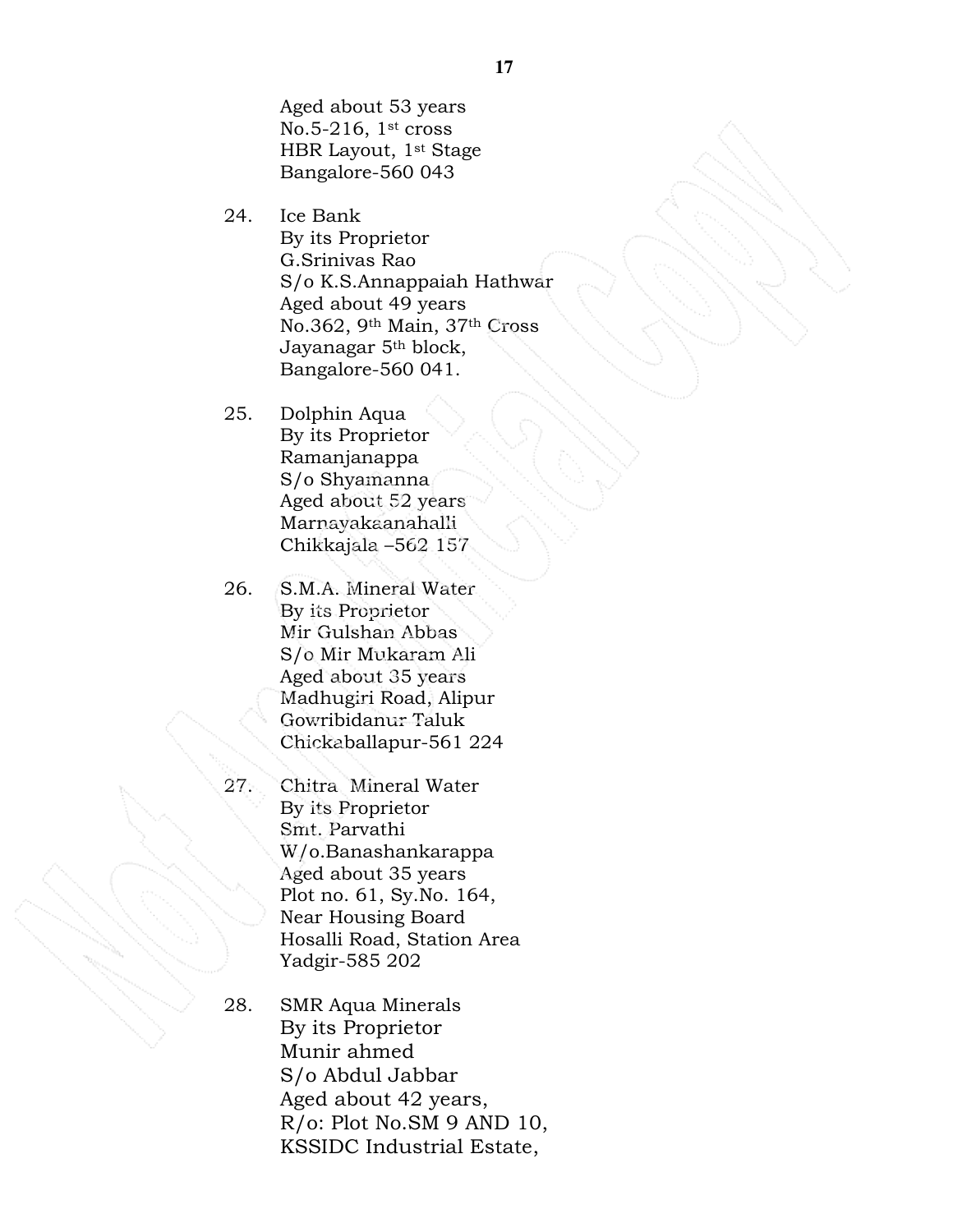Old Madras Road, Mulbagal, District Kolar – 563 131

- 29. Gangothri Minerals By its Proprietor K.V.Manjunatha S/o K.V.Chikka Venkatappa Aged about 42 years, Nandha Gokula Yadhava Sangha, Virupakshi Road, Mulbagal, District Kolar – 563 131
- 30. A.S.Aqua Industries By its Proprietor Ansar Pasha S/o Late Abdul Basheer Aged about 46 years, Shed No.<sup>3</sup>D' 6, Industrial Estate, Chennai Road, Mulbagal, District Kolar – 563 131
- 31. Aqua Greenl Mineral By its Proprietor K.M.Ravi S/o Muninarayana Swami Aged about 46 years, Sy.No.493/2, Virupakshi Road, Mulbagal, District Kolar 563 131
- 

32. Parishud Mineral Water By Its Proprietor S.Pawan Kumar S/o P.G.Suraya Prakash Aged about 26 years, Near By –Pass Taylur Road, Mulbagal, District Kolar – 563 131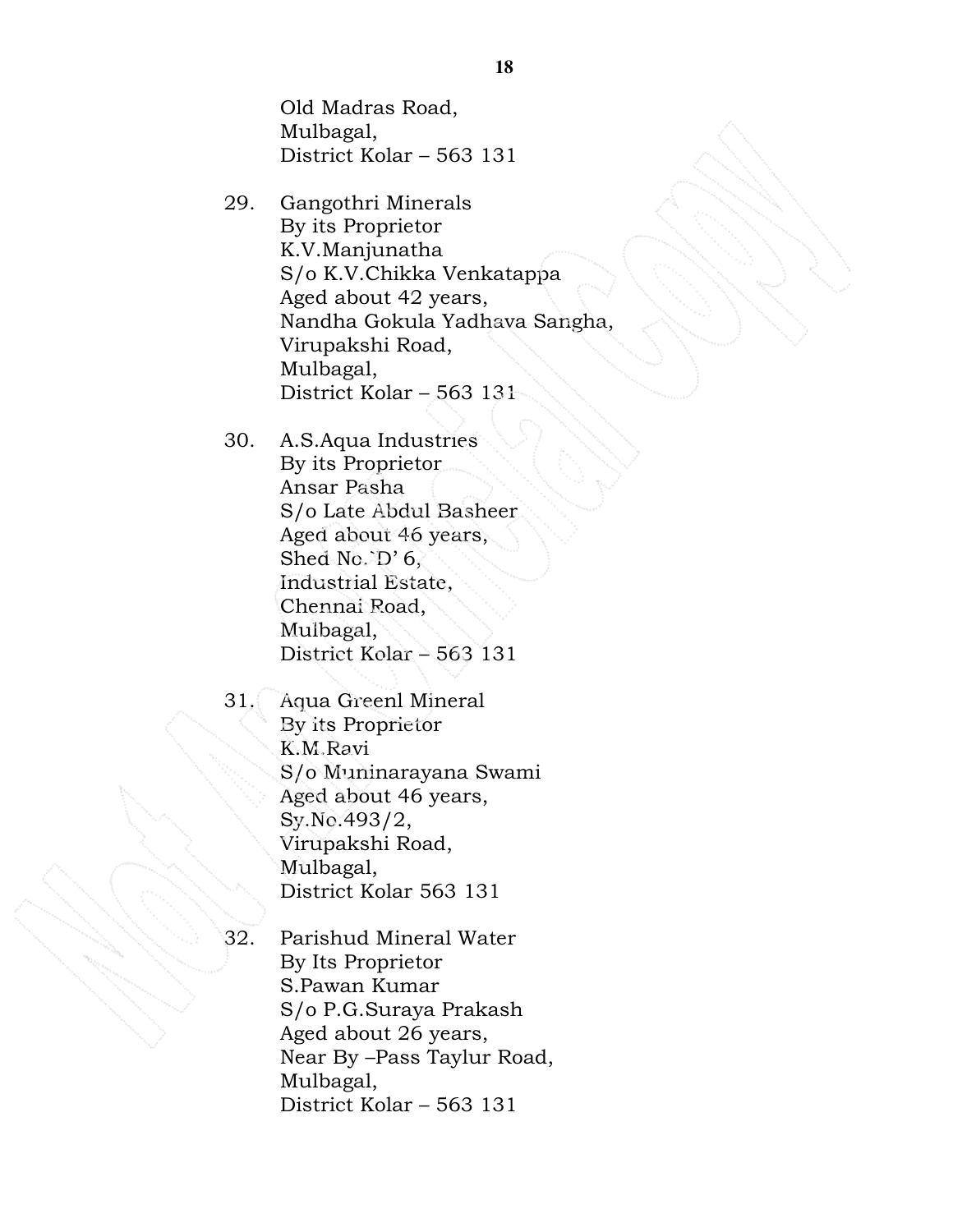- 33. SLN Aqua Guard By its Proprietor Ravi Chandra Kumar S/o Ramachandrappa Aged about 35 years, Pathapalaya Grama Bagepalli, Chikkaballapura – 561 207
- 34. Vittaldas Associates By its Proprietor Pramilabai Innani W/o Vittaldas Innani Aged about 49 years 5-2-2, Netajinagar, Raichur District -584 103
- 35. Sadguru Industries By its Proprietor Santosh S/o Mahanthappa Balekai Aged about 31 years, Main Bazaar, Masaki Village, Lingasuru Taluk, Racihur – 584 124
- 36. Yantrodharaka Enterprises By its Proprietor H.S.Gururaja S/o late H.S.Vedavysoo Achar Aged about 43 years, Near Shankaralinga Temple Fort 32nd Ward Hospet – 583 201
- 37. Sri.Vinayaka Minerals By its Proprietor R.Manjunath S/o Ramanna Aged about 39 years, B.B.Road, Devanhalli Town Bangalore Rural- 562 110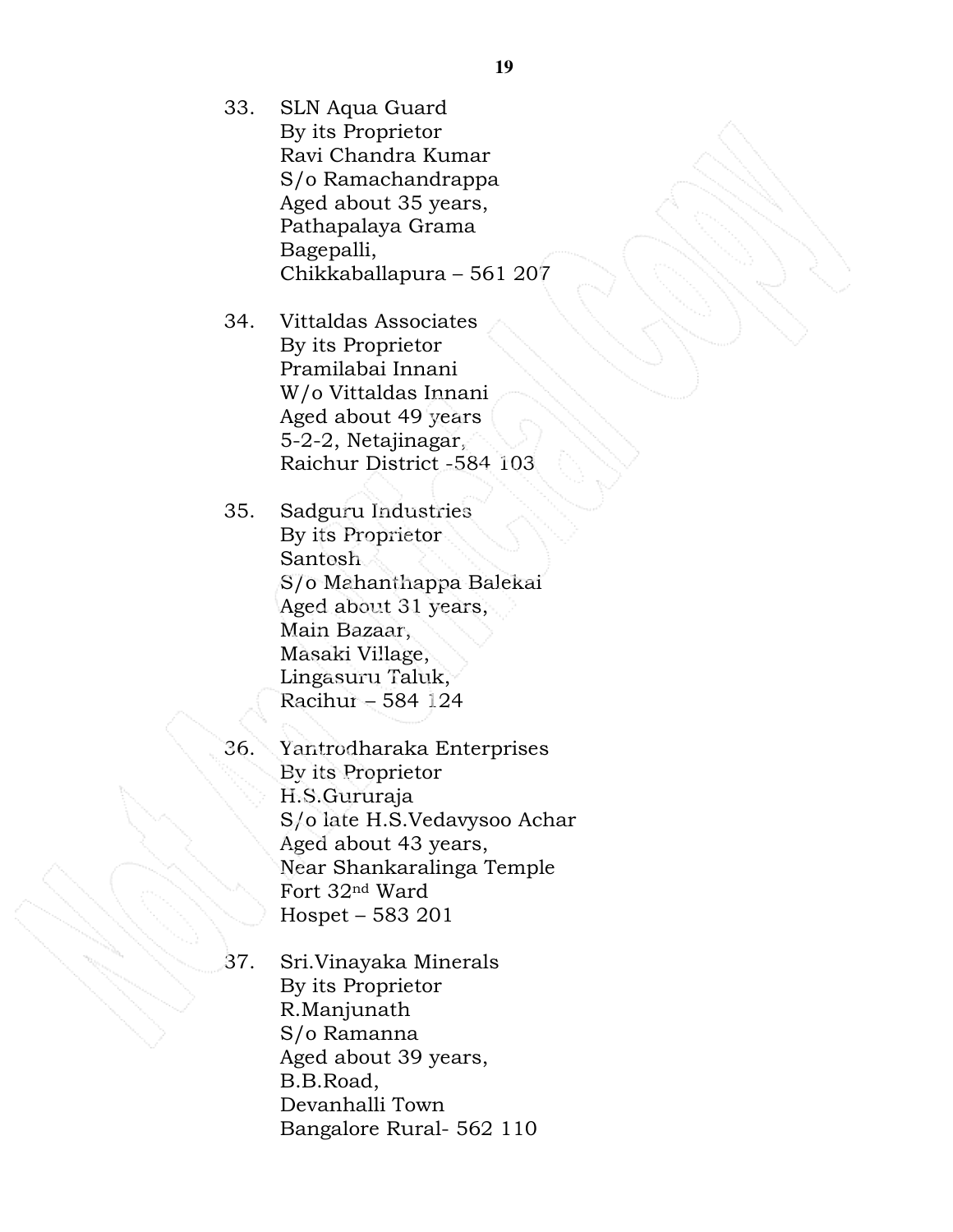38. M.S.Aqua

By its Proprietor Kowsar Yasmin W/o Sheik Ahmed Aged about 47 years, No.45, AK Residency G Floor, BHEL Officers HBCS Layout Bannerghatta Road, Bangalore – 560 041

(By Sri.V.V.Gunjal, Advocate)

#### AND:

- 1. State of Karnataka Represented by its Secretary Dept. of Food & Civil Supplies MS Building, Vidhana Veedhi Bangalore-560 001
- 2. The Commissioner for Food Safety Health & Family Welfare Department Anandrao Circle Bangalore-560 009

3. Union of India Represented by its Secretary Dept. of Health & Family Welfare New Delhi-110001

Designated officer Food & Safety Standards Health & Family Welfare Service Bengalooru Rural District AR Circle, Bengaluru-560 009 ....Respondents

(By Sri.R.G.Kolle, AGA for R1&R2)

These Writ Petitions are filed under Articles 226 and 227 of the Constitution of India praying to quash Annexure-E issued by the Commissioner for Food Safety and office of the Health Family Welfare, Anand Rao Circle, Bangalore dated.22.12.2011 vide Annexure-F No.136/12 dated.13.6.2012 as shown in the real seal. Annexure-G dated 7.3.2012 issued by the designated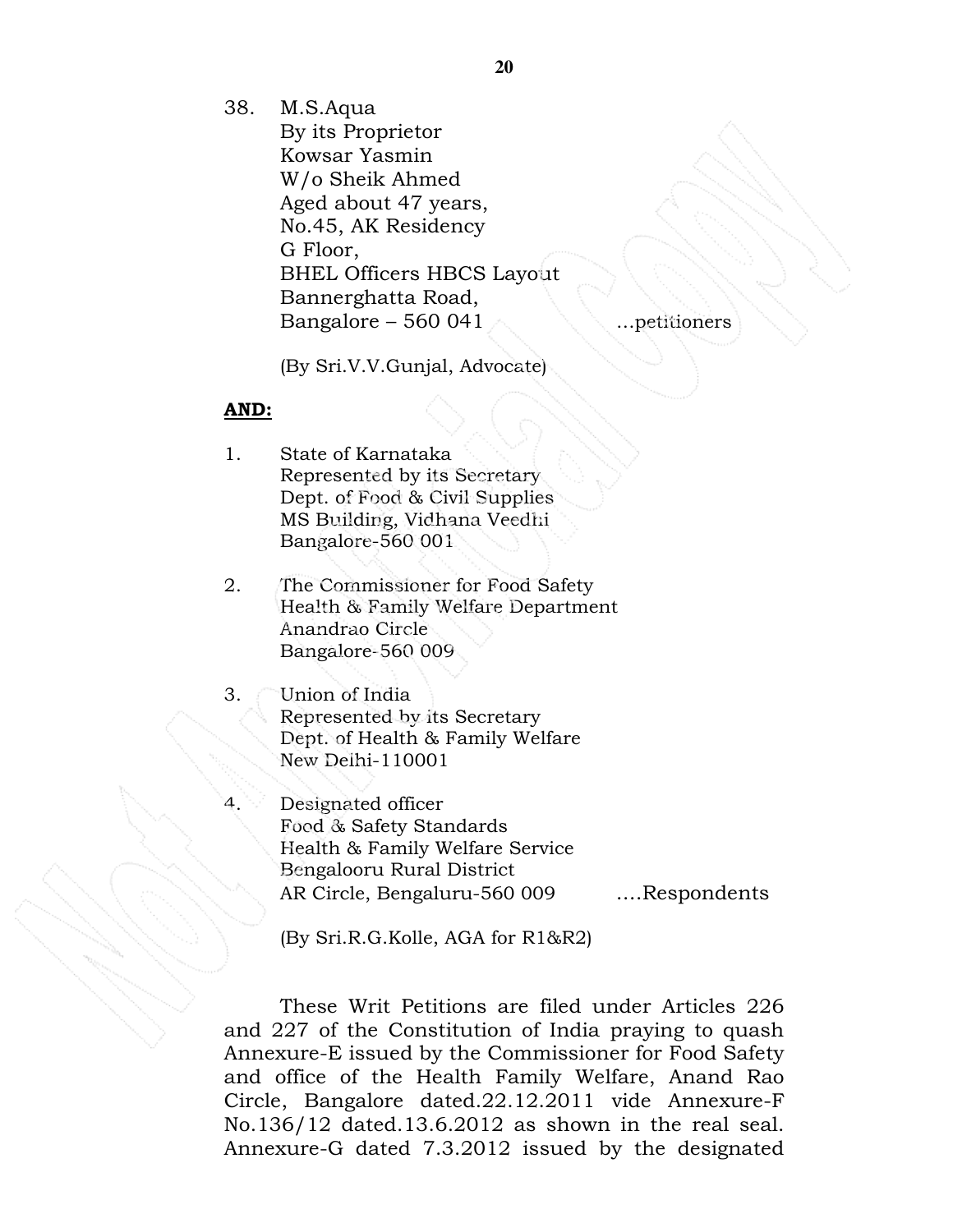officer. District Health Officer complex, Chickballapur dated 7.3.2012 and Annexure-H notice issued by the Food Safety Office, Yadagiri dated 9.7.2012 as illegal arbitrary and contrary to the Statutory Provisions.

## W.P.Nos.17467-17498/2012:

BETWEEN:

1. Tumakuru District Purified Drinking Water Producers Association (Registered) Shiva Krupa, Ist Main Road Nrupathunga Extn. Shettihalli Road Tumakuru, Represented by its secretary Udaya shankar Aged about 35 years

2. G.Geetha Aged about 32 years Proprietrix, Sri. Lakshmi Waters Santhepete, Sira, Tumakuru District.

- 3. Ranganatha Aged about 36 years Proprietor, Honey package drinking water Hanumanthanagar Sira Town Tumakuru District.
- 4. V.S. Manjula Aged about 31 years Proprietrix, Nandini Water Vidyanagar, Sira Tumakuru District
- 5. Rangaraju Aged about 38 years Proprietor Druthi Waters Geddalahalli Ring Road Tumakuru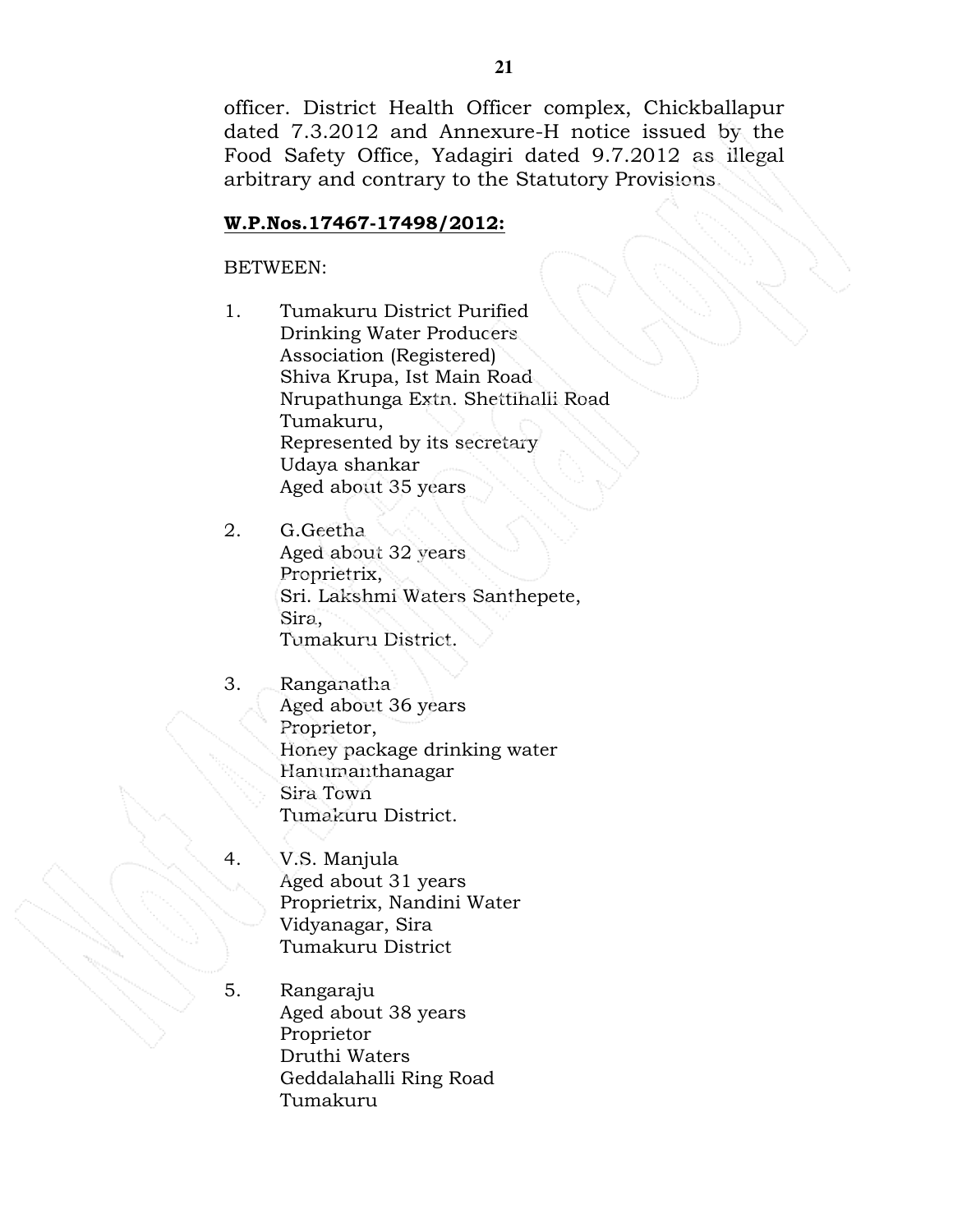- 6. Satish Kumar Aged about 32 years Proprietor Spring Aqua Near 80 Ft. road Manjunathanagar, Tumakuru
- 7. Meer Azeezuddin Aged about 40 years Proprietor Crystal Aqua Packaged Drinking water Plot # 76, Antarasanahalli Indl. Area Ist phase, Tumakuru-572 106
- 8. S.J. Rajeshwari Aged about 45 years Proprietrix Vinu Industries (Amruta Waters) Halkurke road, Govindapura Tiptur, Tumakuru District.
- 9. Thippeswamy Aged about 46 years Proprietor Suraksha Packaged Drinking Water Uma Industries Antarasanahalli Indl. Area, Tumakuru.
- 10. K.S. Yashawini Aged about 26 years Proprietrix Shivasai Minerals Behind HP Petrol Bunk Moodalapete Main Road Koratagere, Tumakuru District
- 11. K.V. Ramesh Aged about 31 years Proprietor Royal Aqua Packaged Drinking Water III Cross, Krishnanagar Baddihalli, Tumakuru
- 12. Radhamani Aged about 30 years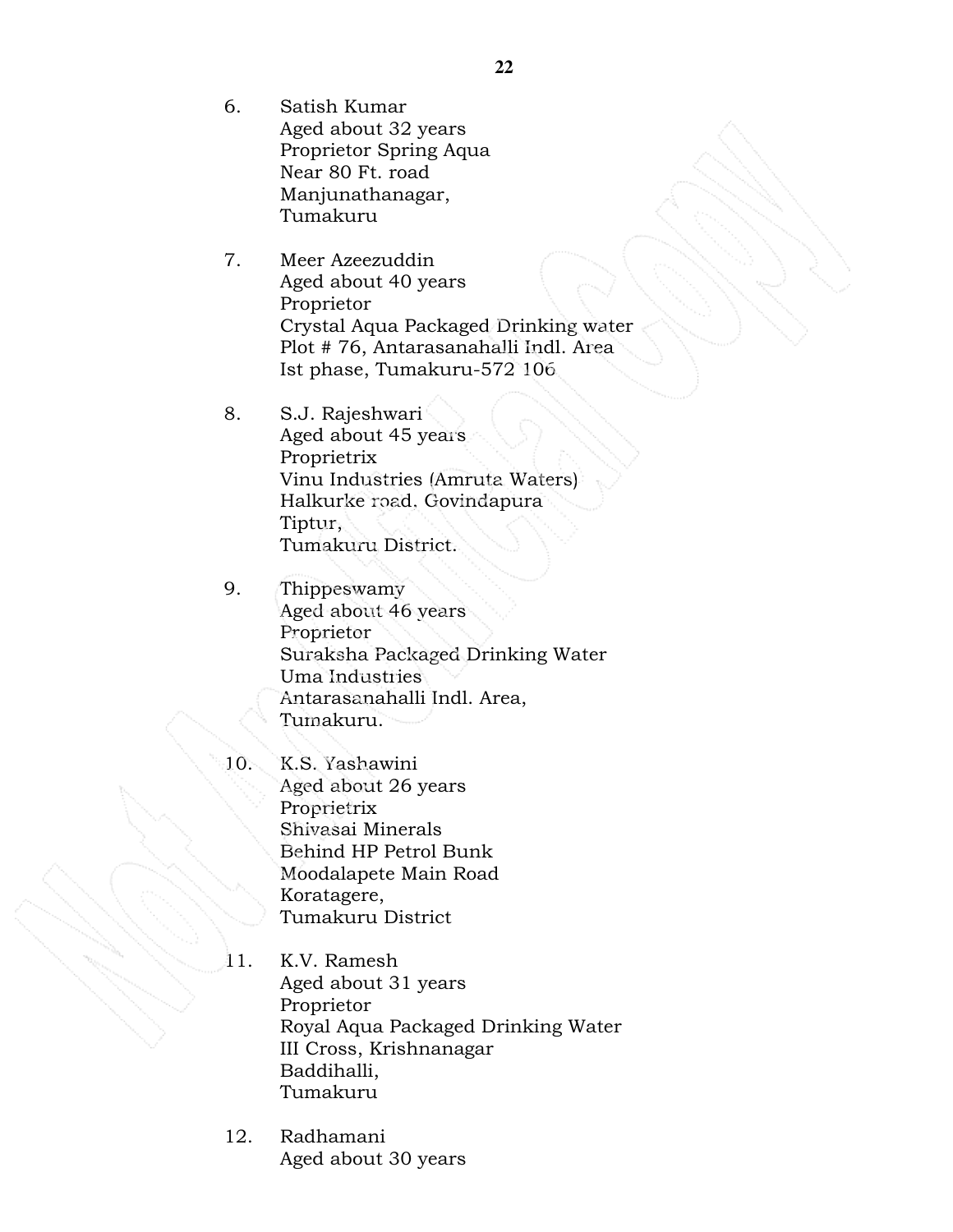Proprietrix Shivaganga Waters Nrupathunga Extn., Shettihalli Road Tumakuru.

- 13. G.R. Vidyananda Aged about 36 years Proprietor Vasantha Packaged Drinking water Behind General Hospital Sidilubasaveshwaranagara Gubbi Town, Tumakuru District.
- 14. Niranjan Murthy Aged about 28 years Proprietor Cauvery Filter Water-Aqua Dew V Cross, I Block, Kuvempunagar Tumakuru.
- 15. M.Govindaraju Aged about 42 years Proprietor Maruthi Minerals-7 Hills Aqua Manchkallukuppe, Hirehalli post Tumakuru District.
- 

16. Udayashankar C.S Aged about 35 years Proprietor Gangashri Industries Mylaralingeshwara Nilaya III Cross, III Phase Mahalakshminagar Batawadi, Tumakuru

- 17. T.S. Paramashivamurthy Aged about 46 years Proprietor Sri Ganga Water supply Govindapura, Tiptur Tumakuru District.
- 18. R.D. Jayalakshmi Aged about 45 years Proprietrix Karanji Mineral Waters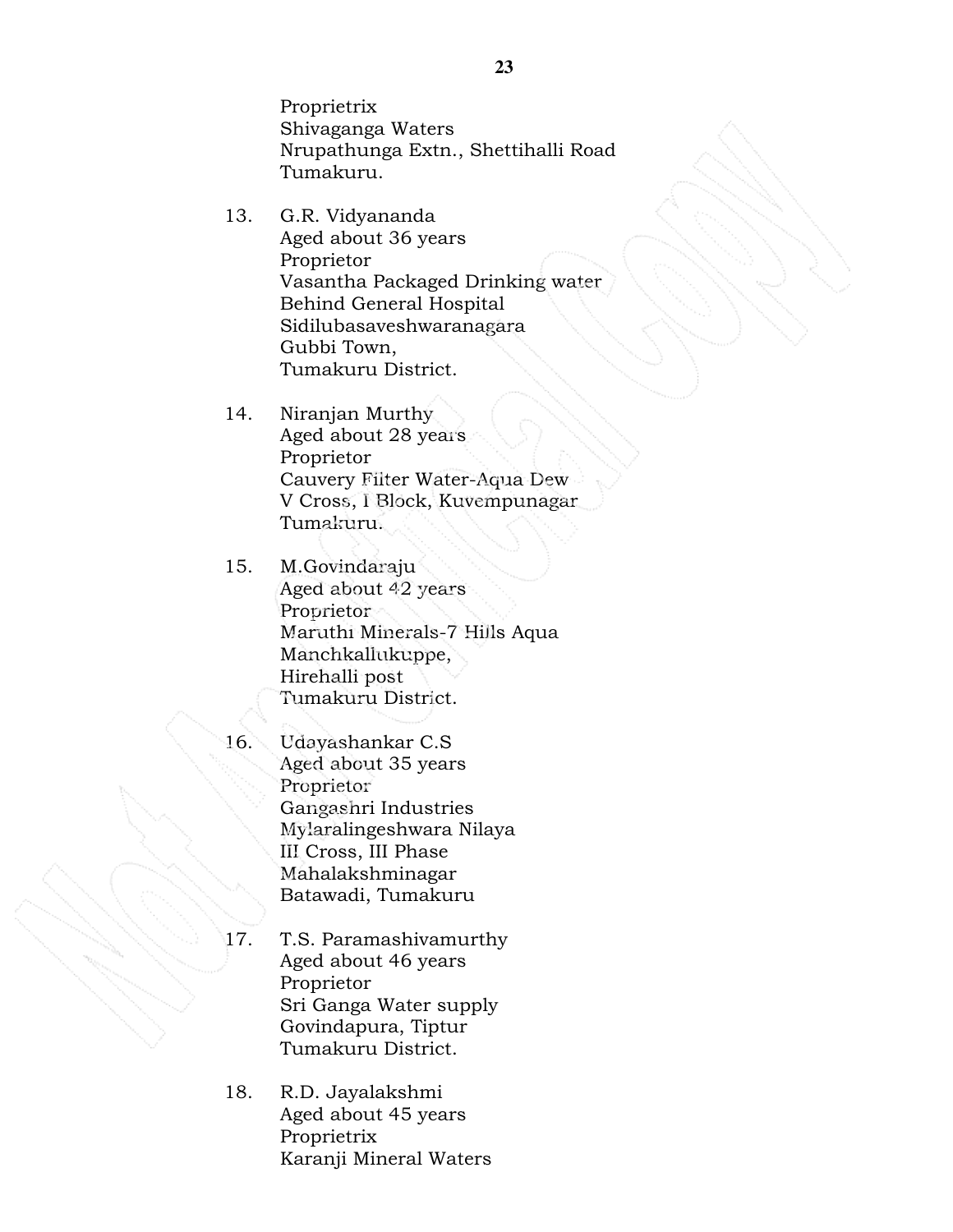Kundan Enterprises IV Link Road, IX Left Road, IV Main, Jayanagar West Tumakuru

- 19. S. Sumathi Aged about 38 years Proprietrix Idugunji Enterprises Siddaganga Water Supply 217/1, Gottigere CT Palya, Kunigal Taluk Tumakuru District.
- 20. M.N. Geetha Aged about 33 years W/o Naveen Proprietrix Aqua Fresh Packaged Drinking Water Opp: Hero Honda Show room KSFC Industrial Area, BH Road, Tumakuru.
- 21. Shivakumaraswamy Aged about 40 years Proprietor Patel Waters Maaranagere Thotadamane Tiptur, Tumakuru District
- 22. Paramashivamurthy Aged about 34 years Proprietor Best Choice Packaged Drinking Water Maaranager, Tiptur Tumakuru District
- 23. Bhadresh Aged about 47 years Proprietor Gangajala Packaged Drinking water Khadi Gangappa Sadana Pavagada Road, Lingenahalli Madhugiri, Tumakuru District.
- 24. Jaishankar Aged about 30 years Proprietor Joy Water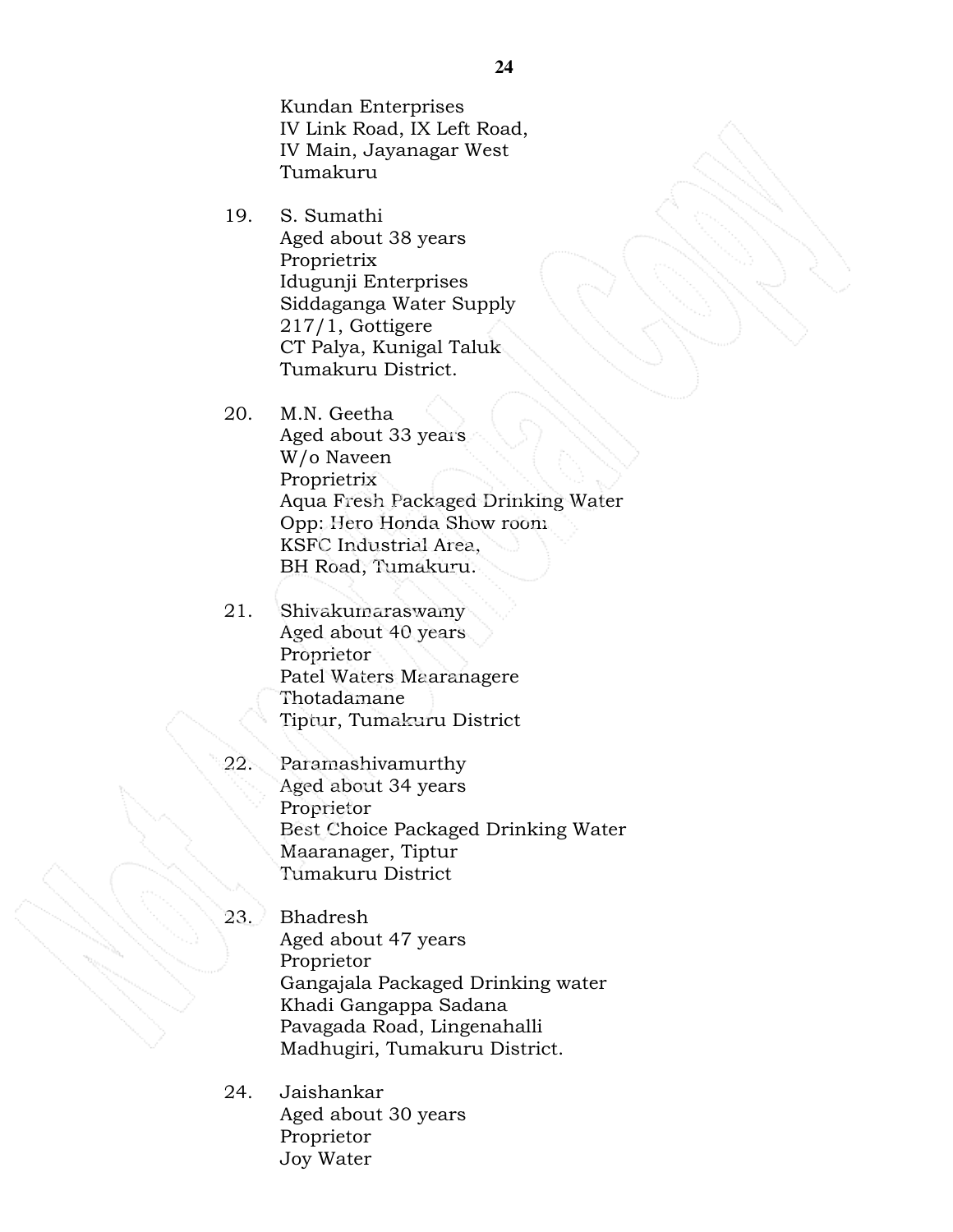Balaji Enterprises Behind UCO Bank Batawadi Tumakuru

- 25. Dastagir Aged about 49 years S/o Ghouse Mohiuddin Geddalahalli, Ring Road Tumakuru
- 26. Lokeshwara Reddy Aged about 41 years Proprietor Sai Chaitanya Industries Sagar Packaged Drinking Water Devaraj URS Extn Behind Rajiv Gandhi Stadium Madhugiri, Tumakuru District.
- 27. Hanumantha Reddy Aged about 32 years Proprietor Maruthi Mineral Waters ID halli, Madhugiri Tumakuru District.
- 28. Nagaraju Aged about 34 years S/o Late Narasegowda Nature Fresh Packaged Drinking Water Vokkadi Road, Heggere Tumakuru District.
- 29. R. Bharathi Aged about 28 years Proprietrix Nisarga Drinking water Kottarahallipalya Mallasandra, Tumakuru District
- 30. Chidananda Swamy Aged about 36 years Proprietor Panchami Packaged Drinking Water Panchami Enterprises Madihalli,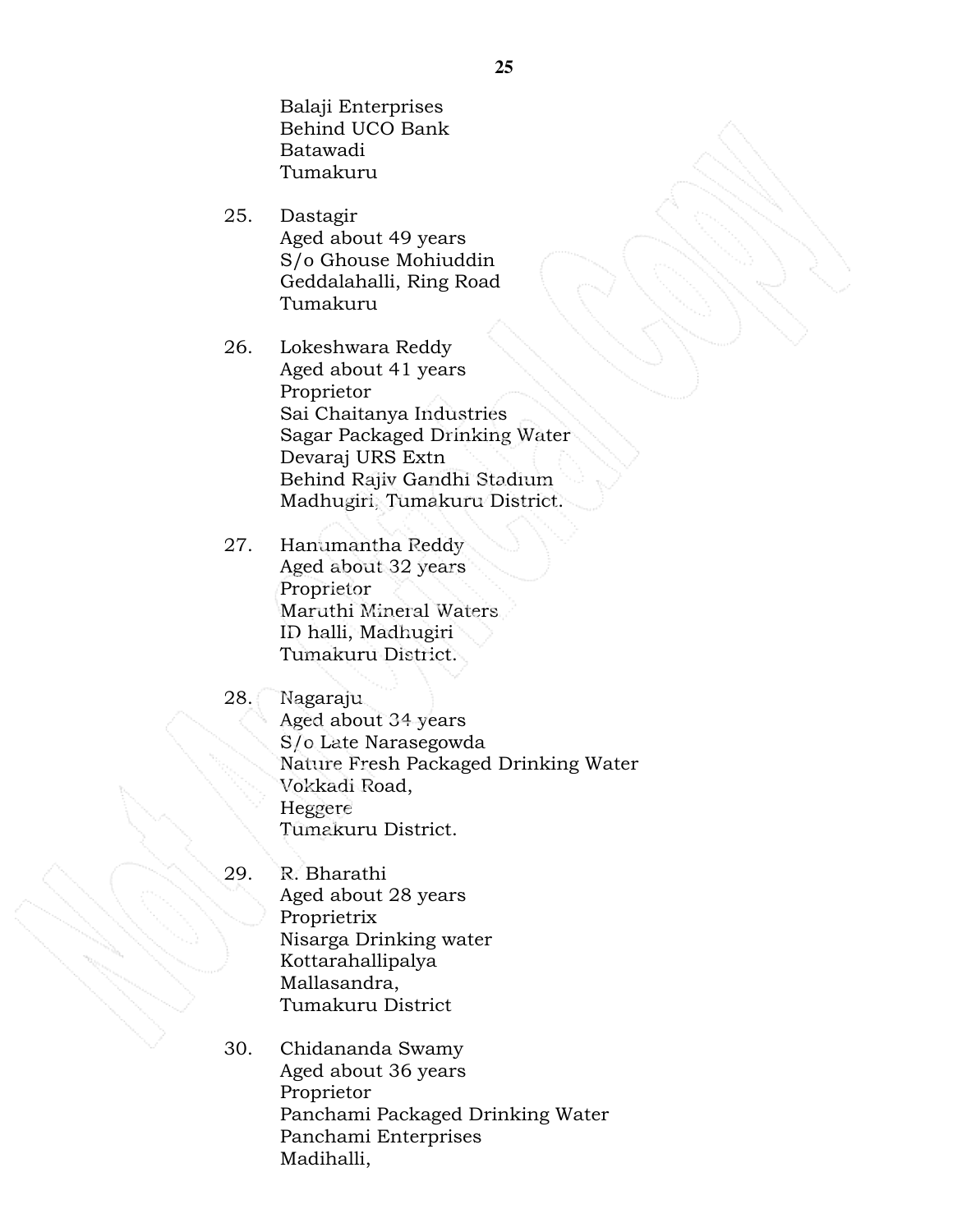Tiptur Tumkuru District

- 31. A.N. Vinayaka Aged about 32 years Proprietor Chiranjeevi Waters Nagannana Palya, Sira Gate Tumakuru District
- 32. H.N. Renuka Aged about 30 years Proprietrix Gangothri Packaged Drinking Water III Phase, IV Cross, Mahalakshmi Nagar Batwadi, Tumakuru District. ..Petitioners

(By Sri.G.S.Prasanna Kumar, Advocate)

#### AND:

- 1. Union of India Represented by its Secretary Dept. of Health & Family Welfare New Delhi.
- 2. State of Karnataka Represented by its Secretary Dept. of Food & Civil Supplies MS Building, Vidhana Veedhi Bangalooru-560 001
- 3. Commissioner Food Safety & Standards, Health & Family Welfare Service Bengalooru
- 4. Designated Officer Food Safety & Standards Health & Family Welfare Service Tumakuru
- 5. Dy. Commissioner Tumakuru District Tumakuru. ..Respondents

(By Sri.Sinchana, Advocate for Sri.Kalyana Basavaraj, AGA for R1; Sri.K.Krishna, Advocate for R2 to R5)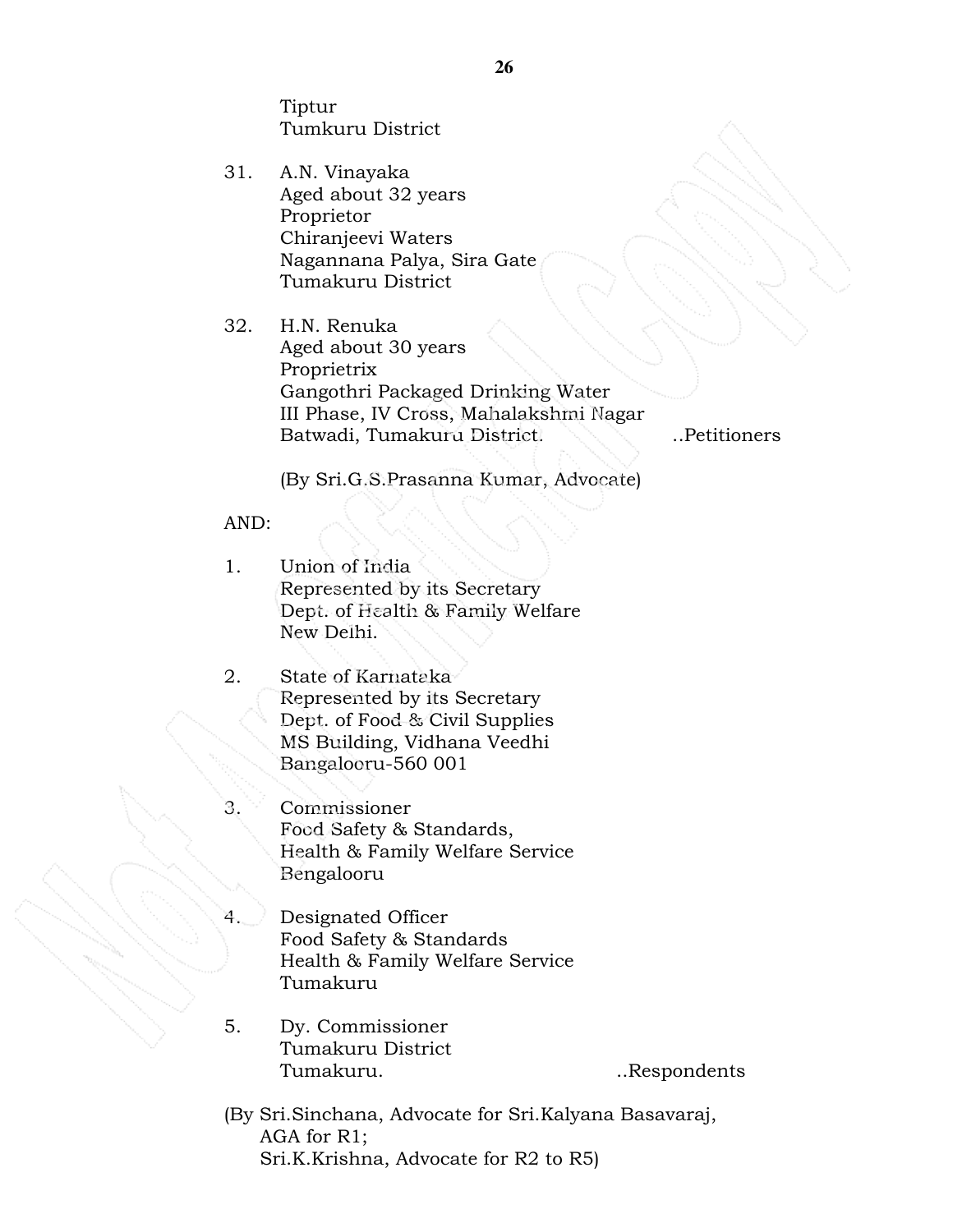These Writ Petitions are filed under Articles 226 and 227 of the Constitution of India praying to quash the final notices dated 18.4.12 vide Annexure-D1 to D31 issued by the R4 to the petitioners 2-32 and etc.,

 These Writ Petitions having been heard and reserved for orders, coming for pronouncement this day, ARAVIND KUMAR J., pronounced the following:

#### ORDER

#### ARAVIND KUMAR J.,

"WATER, WATER EVERYWHERE, BUT NOT A DROP TO DRINK" are the words of celebrated English Poet Samuel Taylor Coleridge (1772.1834)

#### PREFACE

 1. In these petitions, an important issue touching the lives of human beings has come up for consideration namely, WATER which is one of the basic necessities for human existence. Several debates, discussions, deliberations, seminars across the world is being held or conducted on this vital subject since it has effects on the very existence of the human race.

 2. Water is considered a purifier in most religions. Major faiths that incorporate ritual washing (ablution) include Christianity, Hinduism, Islam, Judaism, Rastafari movement, Shinto, Taoism, and Wicca. Immersion (or aspersion or affusion) of a person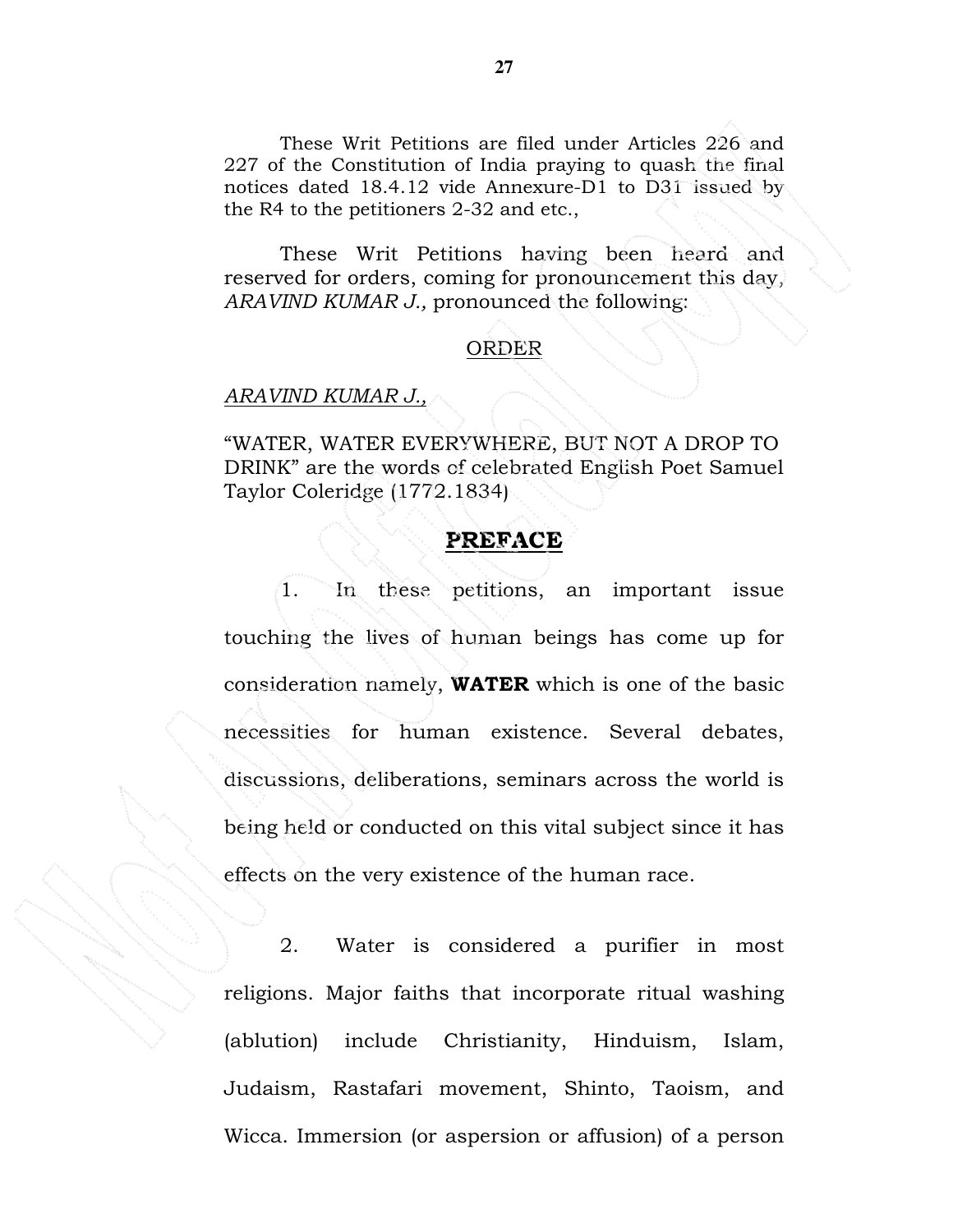in water is a central sacrament of Christianity (where it is called baptism); it is also a part of the practice of other religions, including Islam (Ghusl), Judaism (mikvah) and Sikhism (Amrit Sanskar).

 3. Water is a chemical substance with the chemical formula H2O. Water covers 70.9% of the Earth's surface, and is vital for all known forms of life. On Earth, 96.5% of the planet's water is found in oceans, 1.7% in groundwater, 1.7% in Glaciers and the ice caps of Antarctica and Greenland, a small fraction in other large water bodies, and 0.001% in the air as vapor, clouds (formed of solid and liquid water particles suspended in air), and precipitation. Only 2.5% of the Earth's water is freshwater, and 98.8% of that water is in ice and groundwater. Less than 0.3% of all freshwater is in rivers, lakes, and the atmosphere, and an even smaller amount of the Earth's freshwater (0.003%) is contained within biological bodies and manufactured products.

 4. Safe drinking water is essential to humans and other lifeforms. Access to safe drinking water has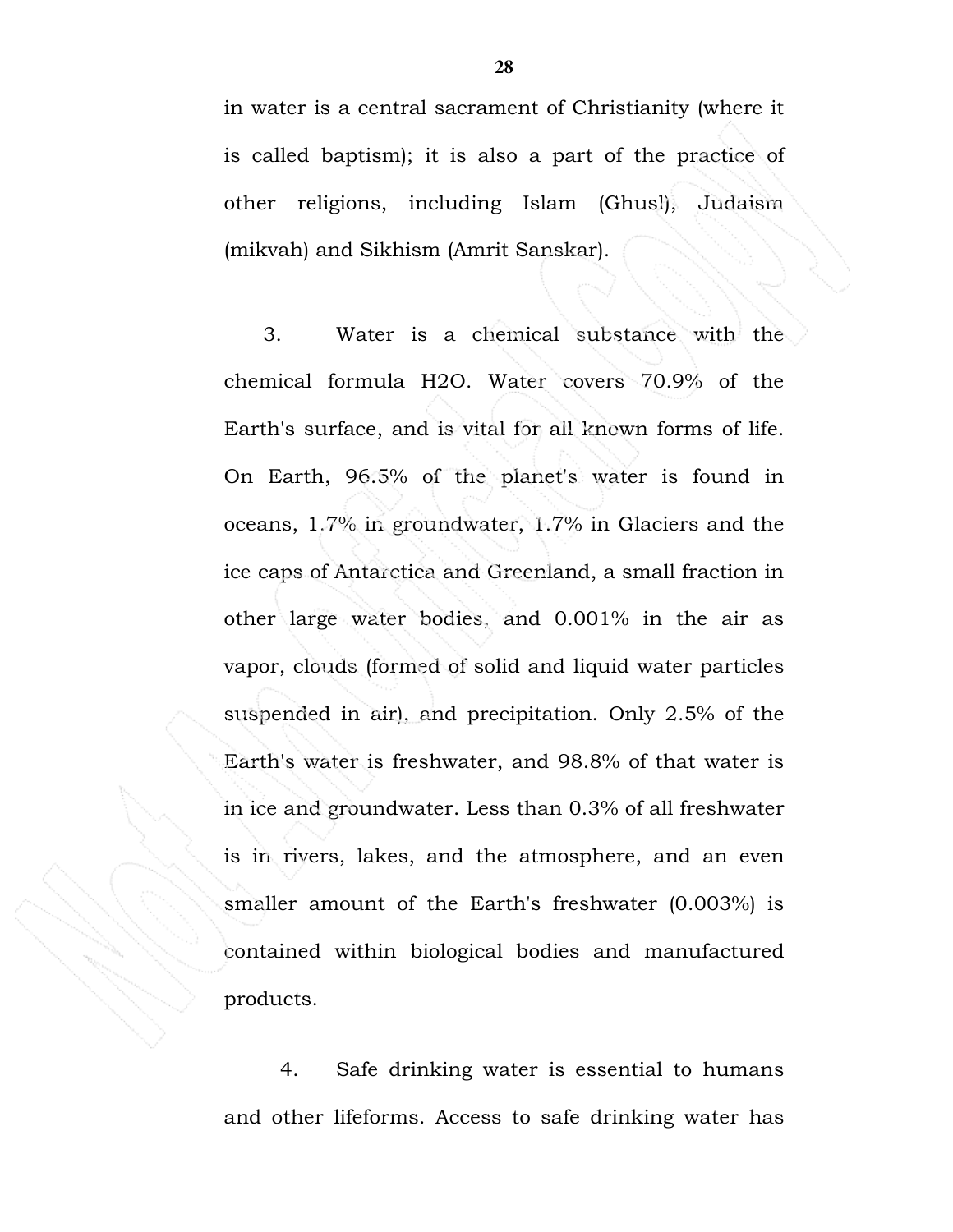improved over the last decades in almost every part of the world, but approximately one billion people still lack access to safe water. However, some observers have estimated that by 2025 A.D. more than half of the world population will be facing water-based vulnerability. A recent report by World Health Organisation (November 2009) suggests that by 2030, in some developing regions of the world, water demand will exceed supply by 50% and thereby water plays an important role in the world economy.

5. This natural resource is becoming scarcer in certain places, and its availability is a major social and economic concern. Currently, about a billion people around the world routinely drink unhealthy water. Most countries accepted the goal of halving by 2015 the number of people worldwide who do not have access to safe water. Even if this difficult goal is met, it will still leave more than an estimated half a billion people without access to safe drinking water. **The World** Health Organization estimates that safe water could prevent 1.4 million child deaths from diarrhea each year. Water, however, is not a finite resource, but rather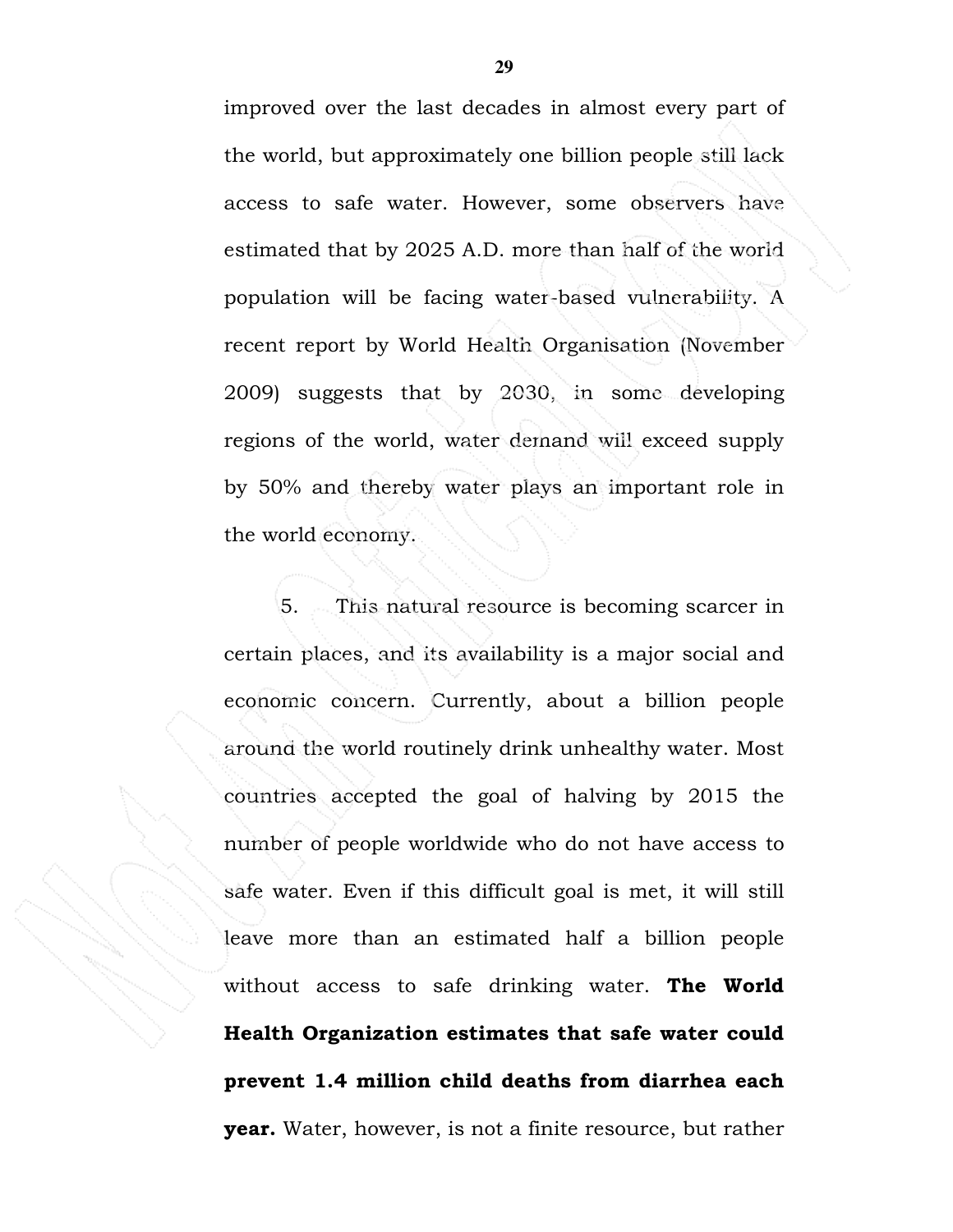re-circulated as potable water in precipitation in quantities many degrees of magnitude higher than human consumption. Therefore, it is the relatively small quantity of water in reserve in the earth (about 1% of our drinking water supply, which is replenished in aquifers around every 1 to 10 years), that is a nonrenewable resource, and it is, rather, the distribution of potable and irrigation water which is scarce, rather than the actual amount of it that exists on the earth.

 6. Water being an integral part of living creatures is an inseparable part of human beings. On the one hand, the population of the country is increasing in manifold numbers and on the other hand, the water resources to cater to the needs of these populace is dwindling day-by-day and thus a balancing act is required to be maintained.

7. The Constitution of India gives every citizen of the country a fundamental right under Part-III, Article 21 protection of life and person, liberty which envisages that no citizen shall be deprived of his life except according to the procedure established by law.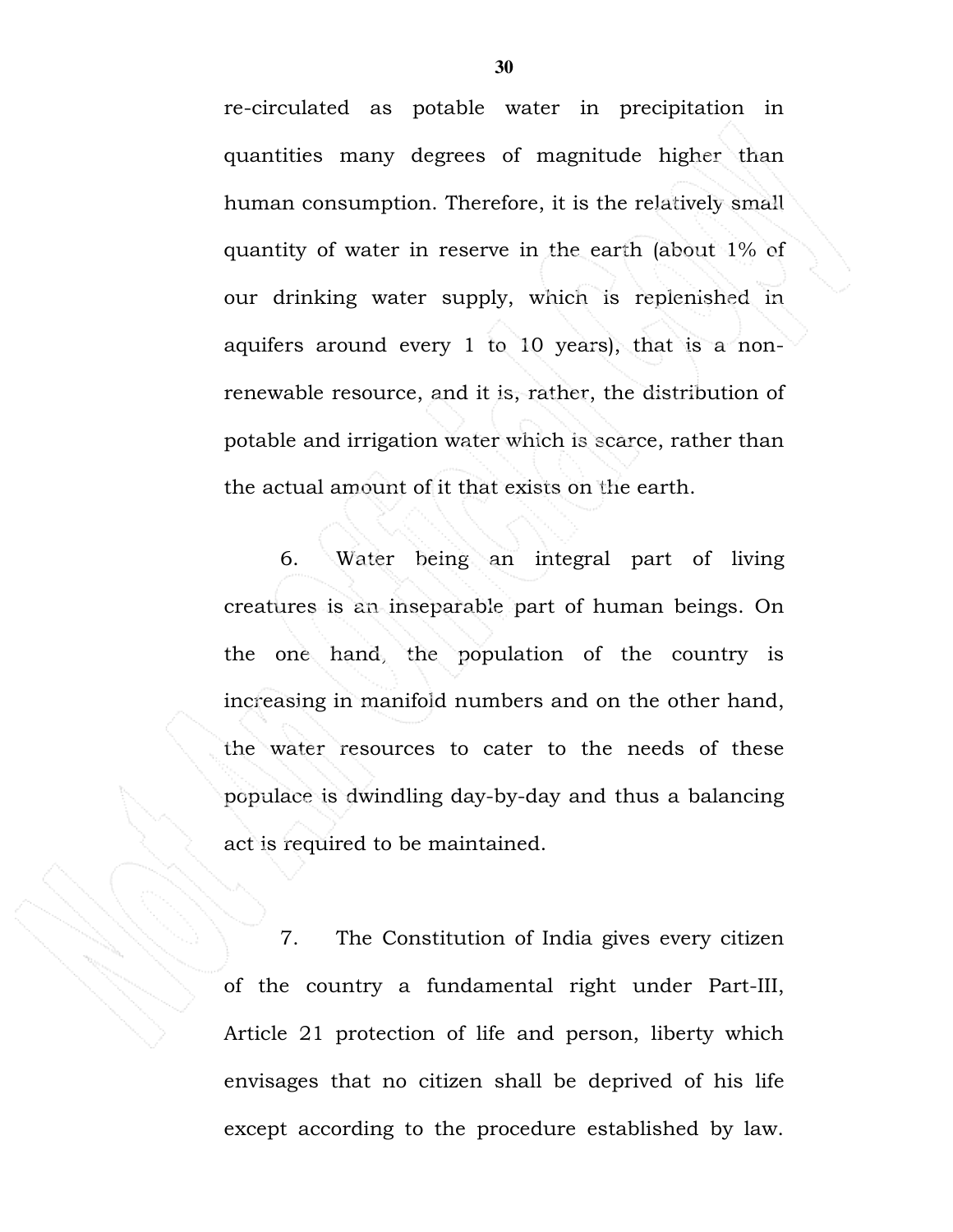Keeping this salutory principle enshrined in the Constitution bestowed by our forefathers for better living in this earth, the significant issue espoused by a public spirited citizen in W.P.No.17713/2012 which relates to providing safe drinking water to citizens is being considered by us in these petitions and hence this preface.

#### BRIEF BACKGROUND OF THE CASES:

 8. In writ petition No.17713/2012, petitioner is seeking for a direction in the nature of mandamus to the respondents to take all necessary steps to prevent manufacture/sale of drinking water without ISI standard as prescribed under Section 15 of the Bureau of Indian Standards Act.

 9. Writ Petition Nos. 24257-24283/2012 and Writ Petition Nos.17467-498/2012 have been filed by the petitioners who are carrying on the business of supply of potable drinking water questioning the notice issued by the Commissioner for Food Safety and notice issued by the designated officer, Food Safety and Standards calling upon them to furnish the certificate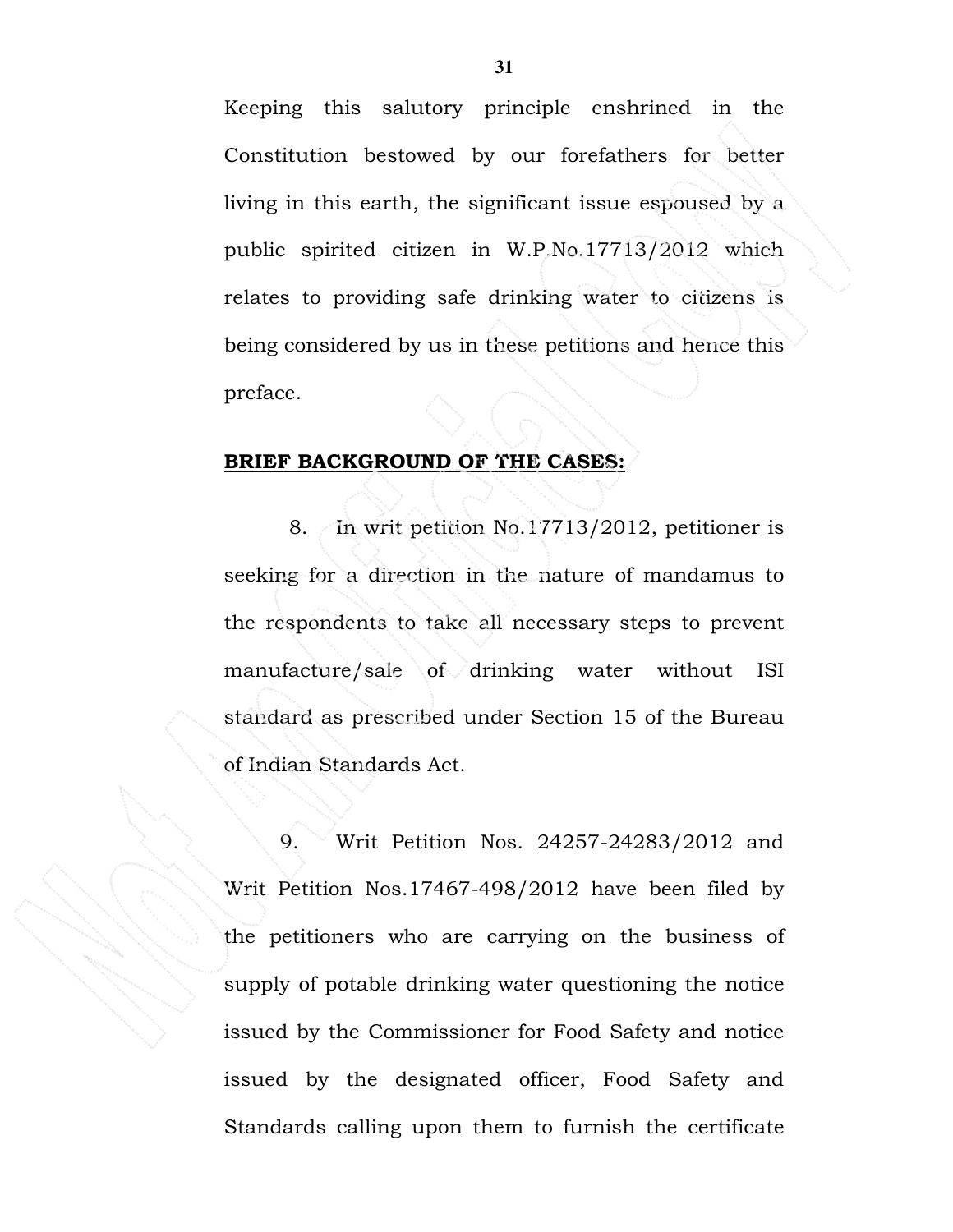obtained from Bureau of Indian Standards. Hence, all these writ petitions are clubbed together and they are taken up for consideration.

 10. We have heard the arguments of Sriyuths Jayakumar S Patil, learned Senior counsel appearing for the petitioner in W.P.17713/2012, V.V.Gunjal, learned counsel appearing for petitioner in W.P.24257-283/2012, G.S.Prasanna Kumar, learned counsel appearing for petitioner in W.P.17467-498/2012, V.Lakshminarayana, R.Devanand, R.Badrinath and Dayanand S.Patil learned advocates appearing for impleading applicants, R.G.Kolle, learned Addl. Government Advocate, Ms.Sinchana appearing on behalf of Sri.Kalyan Basavaraj, Assistant Solicitor General of India, Ms.Anu Chengappa, learned counsel appearing for Bureau of Indian Standards and Sri Aditya Sondhi, learned Amicus curiae.

## RANK OF PARTIES

 11. Lochamesh B.Hugar in W.P.17713/2012 is hereinafter referred to as 'Petitioner'; manufacturers suppliers of packaged water are referred to as 'Manufacturers'; Union of India and State of Karnataka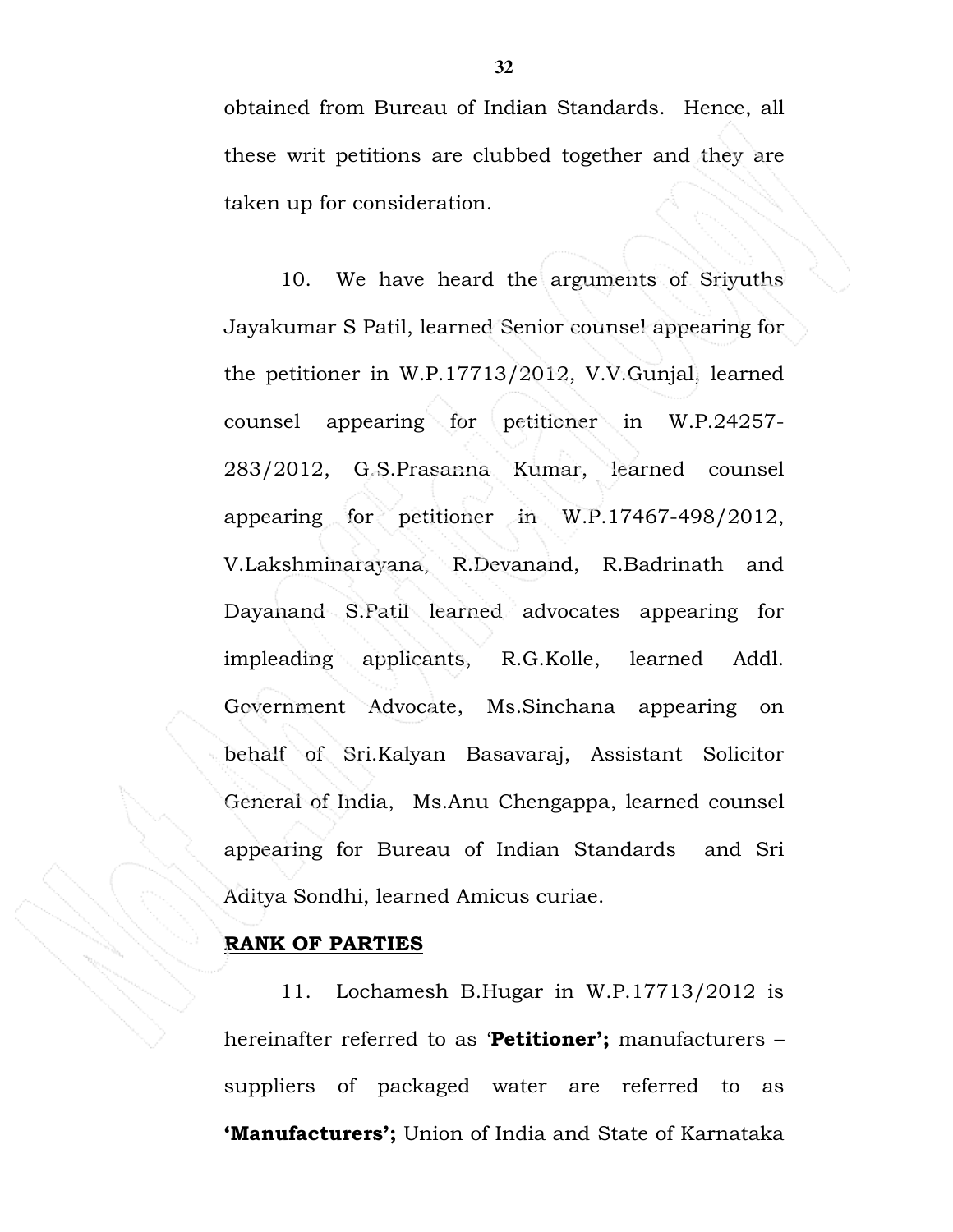are referred to as UOI & GOK respectively; Commissioner for Food Safety is referred to as 'Commissioner'; Designated Officer, Food and Safety Standards is referred to as **Designated Officer';** and, Bureau of Indian Standards is referred to as 'BIS' in the course of the order for the sake of brevity and convenience.

#### CONTENTIONS/PLEAS RAISED

 12. It is the contention of the Petitioner that large number of units in the State of Karnataka are selling packaged drinking waters by drawing water from the borewells or water supplied by the statutory Boards for selling the same as packaged drinking water to the public without adhering to BIS Standards which has resulted in unhealthy competition and thereby resulting in unsafe water being supplied to the citizens at the cost of their health. It is contended that under Section 15 of the Bureau of Indian Standards Act, (hereinafter referred to as 'BIS Act' for brevity) read with sub-rule (28) of Rule 49 of Prevention of Food Adulteration Rules, 2000 such Manufacturers are required to obtain permission/licence/certification from respective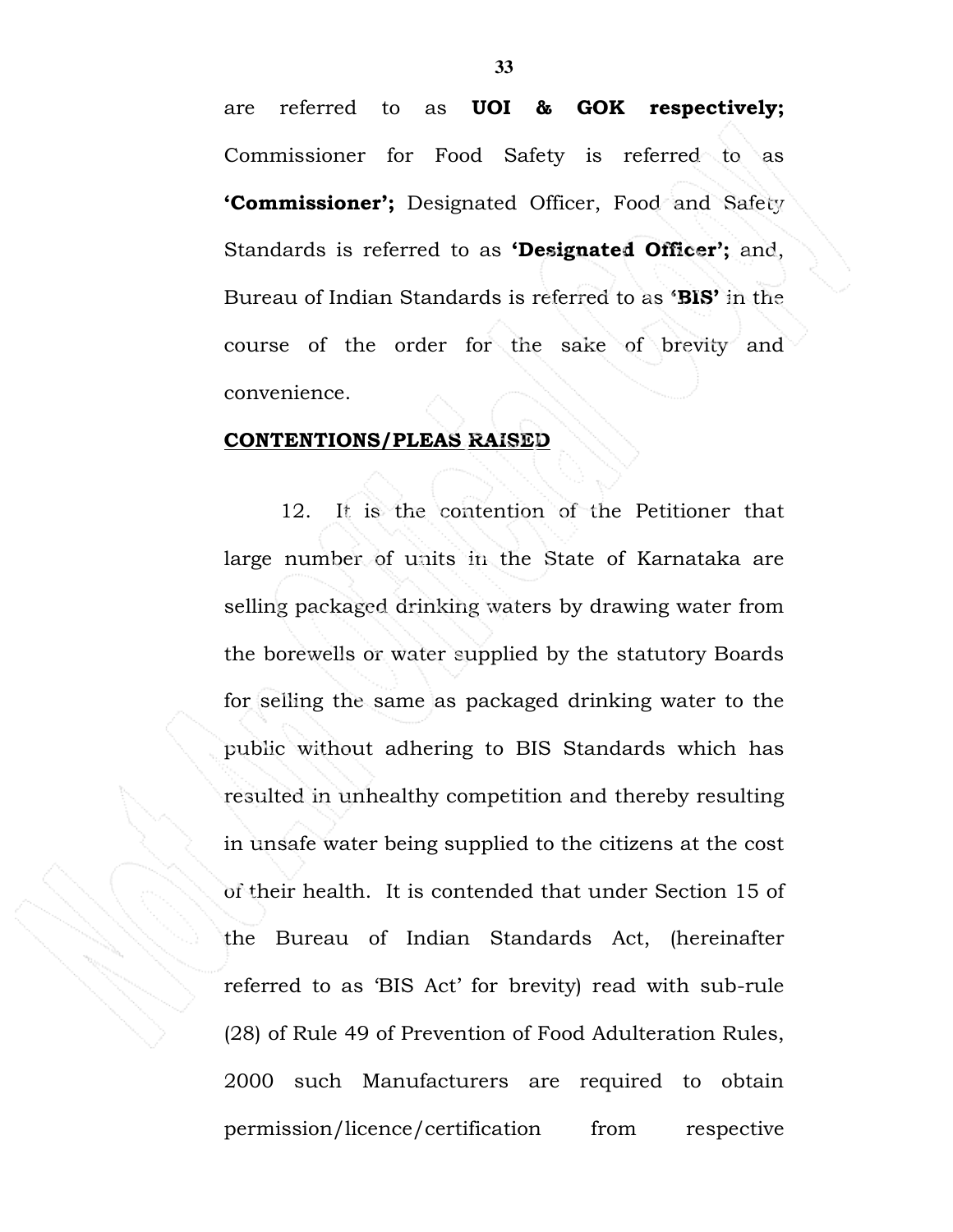authorities and same has not been obtained, and as such petitioner is seeking for writ of mandamus to the respondent-authorities to prevent sale of such water. It is also contended that representation was submitted by the petitioner – Trust to all the Deputy Commissioners in the State to prevent such illegal sale of packaged drinking water and no action was taken on the said representation and contends that these respondents have refused to discharge their statutory duties and prevent the manufacture and sale of drinking water contrary to law and as such petitioner has approached this court seeking directions to the authorities.

 13. It is further contended that no person can manufacture or sell or exhibit to sell packaged drinking water except under certification from BIS and obtaining of such certification is mandatory. It is also the contention of the petitioner that sub-rule (28) of Rule 49 of Prevention of Food Adulteration Rules, 2000 as amended encompasses 'packaged drinking water'. Elaborating these contentions, petitioners contend that Manufacturers of packaged drinking water not having ISI mark or certification of BIS are avoiding payment of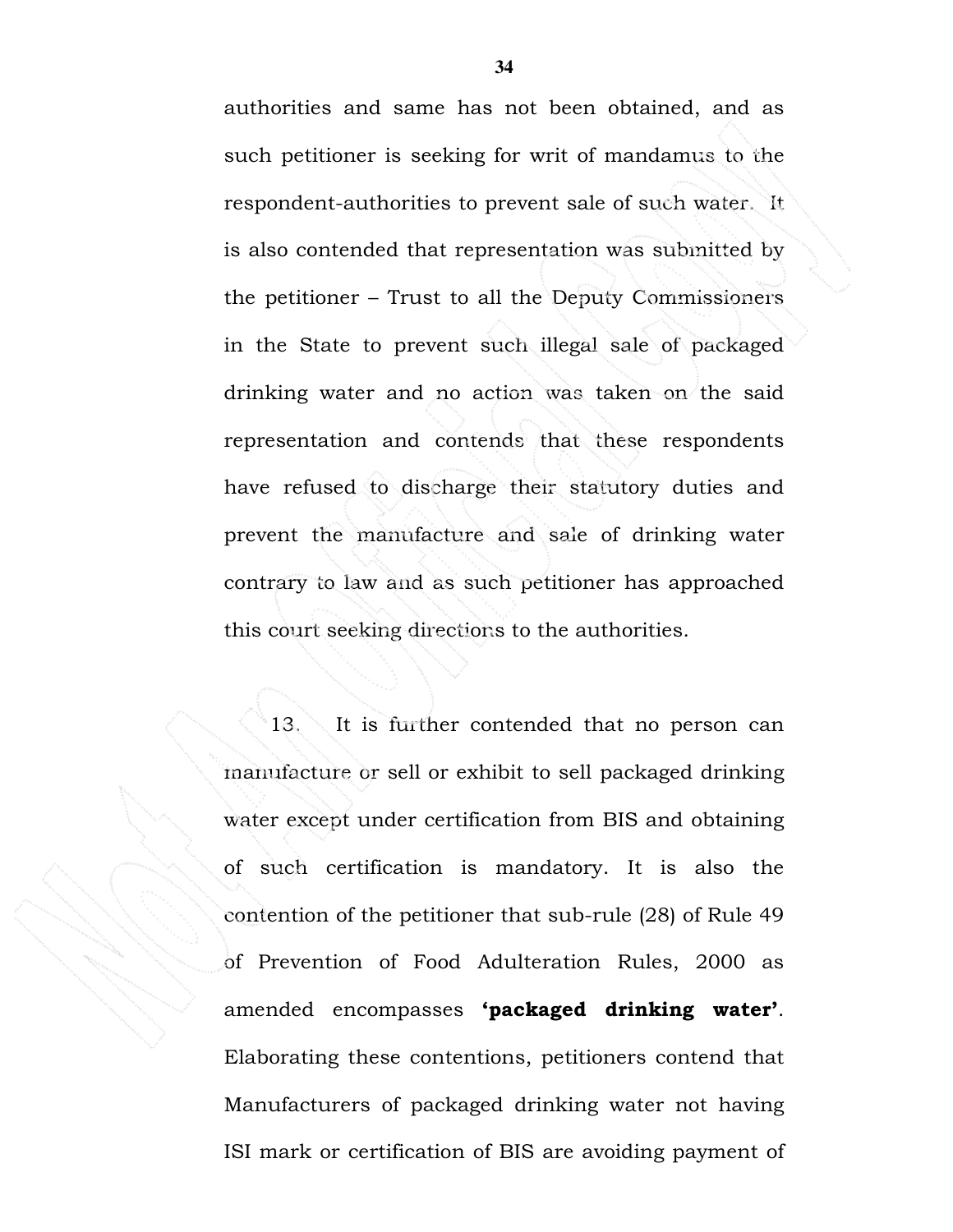Value Added Tax – VAT and thereby the revenue is being deprived to the State. On these grounds, petitioners pray for grant of relief sought for in the writ petition.

 14. The Manufacturers who have filed Writ Petitions 24257 to 24283/2012 and W.P.Nos.17467- 498/2012 would contend that Food and Safety Standards Act, 2006, (hereinafter referred to as "FSS Act" for brevity) is an enactment which came into force only with the objective of preventing and stoppage of Food Adulteration and it is an independent enactment and Section 31 of the FSS Act prescribes obtaining licence under the said enactment and it no where prescribes manufacturers of packaged water to obtain ISI certification under BIS Act. It is also contended that petty manufacturers who manufacture or sell any food article or a petty retailer/hawker, itinerant vendor or temporary staff holder or small scale or cottage or such other industry relating to food business are tiny food business operators like the petitioners are not required to obtain BIS certification; it is further contended that they are exempted from obtaining licence under the FSS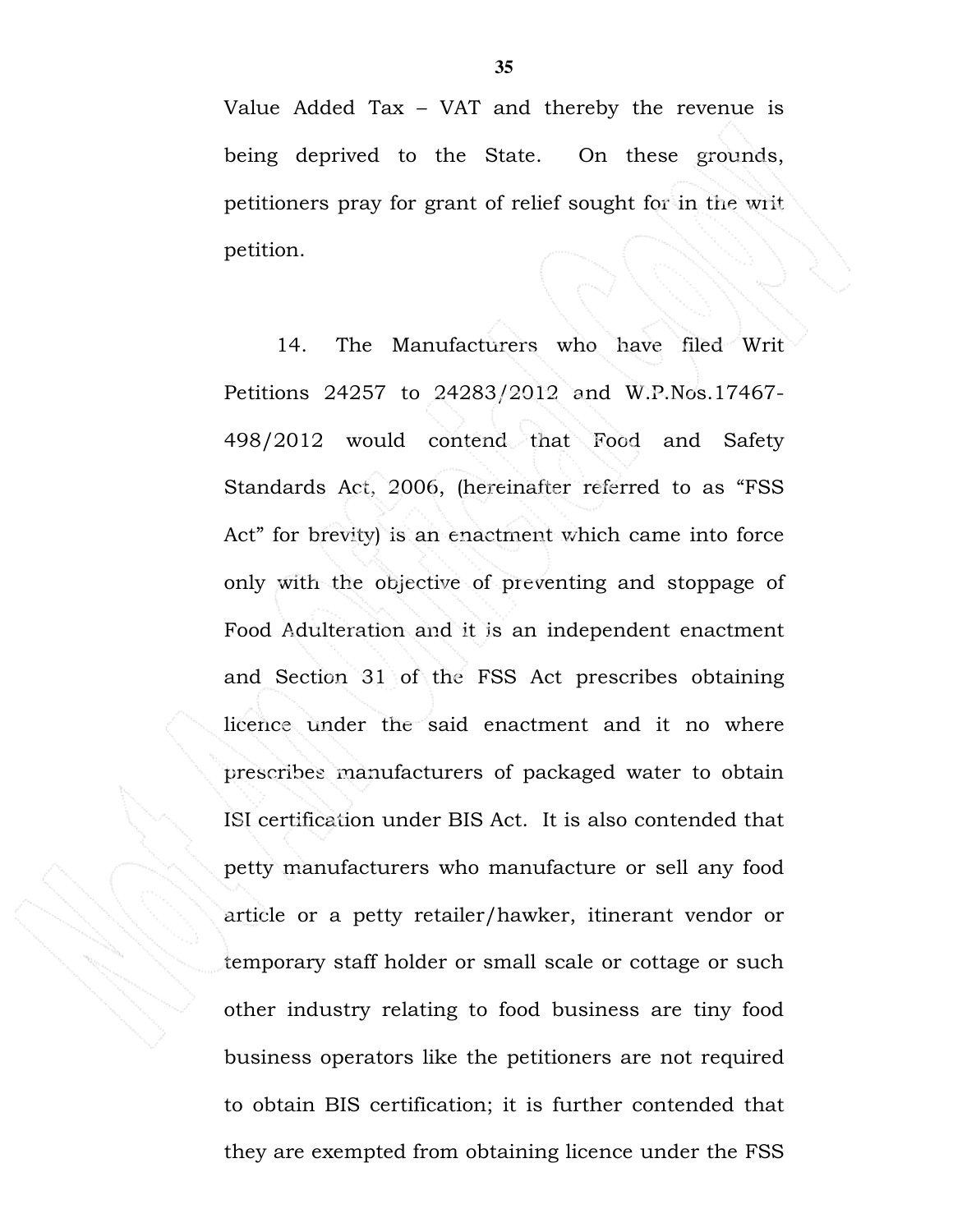Act and the only obligation cast on the manufacturers like petitioners is to get themselves registered which they have done; it is also contended that under section 14 of the BIS Act only scheduled industries as specified therein are required to obtain licence and all manufacturers of packaged water do not come under the scheduled industries; some of the manufacturers who are into the business of packaged drinking water have contended that mineral water is not included in the definition  $3(1)(i)$  of FSS Act. It is their further contention that under the Food Safety and Standard (Licensing and Registration of Food Businesses) Regulation, 2011 is required to get registered as provided to under section 31(2) of FSS Act and are required to follow the regulations and accordingly they have obtained permission from Directorate of Industries to carry on their industry and there is no violation of any statutory provisions; they also contend there is no violation of any provision of the regulations by the manufacturers and on these grounds they are questioning the notices issued to them by the Commissioner and seeks for quashing of the same and they also seek for further direction that respondents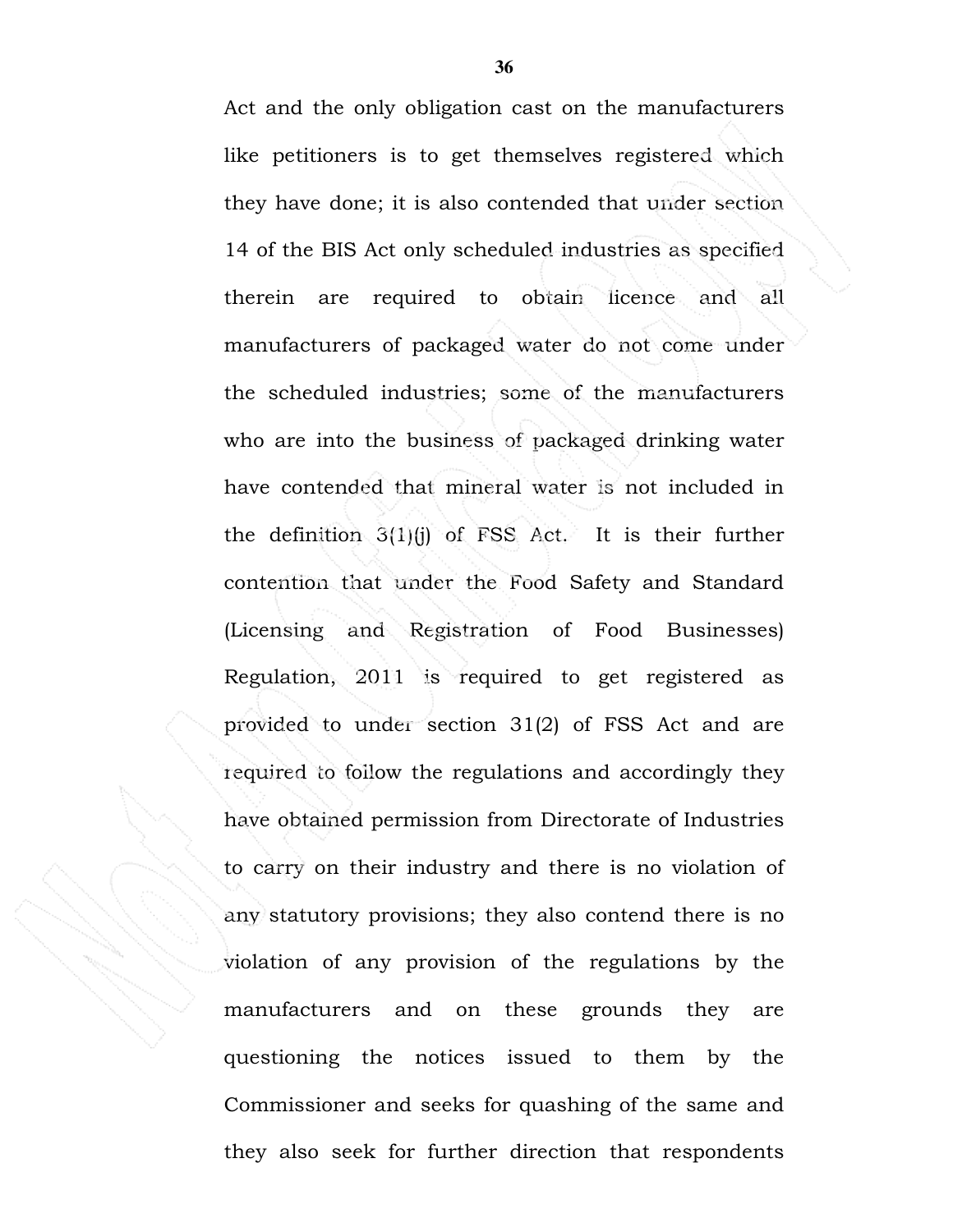should not insist on obtaining certificate under BIS Act in so far as manufacturers of petty food, cottage industries and small scale industries are concerned. On these grounds they seek for suitable writ/direction/order being passed/ issued.

 15. Respondents who have got themselves impleaded are contending that they are carrying on small scale business in Reverse Osmosis Process (ROP) of water by using modernised equipments at Taluka and District Panchayat level and they are supplying water in a container to the public for religious and philanthropic purposes and sometimes for marriage functions or gatherings and there is no sealing of the bottle; it is also contended that State Government has introduced Water Distribution System through the Rural Development and Panchayat Raj Department in each village and Taluka Head quarters where drinking water is distributed on a nominal price; they also contend that the same container with ISI label as certified by BIS is being sold at a price of  $\text{\textsterling}60$ /- to  $\text{\textsterling}70$ /per container as against the price of  $\overline{510}/-$  to  $\overline{520}/$ supplied by the manufacturers; they also contend that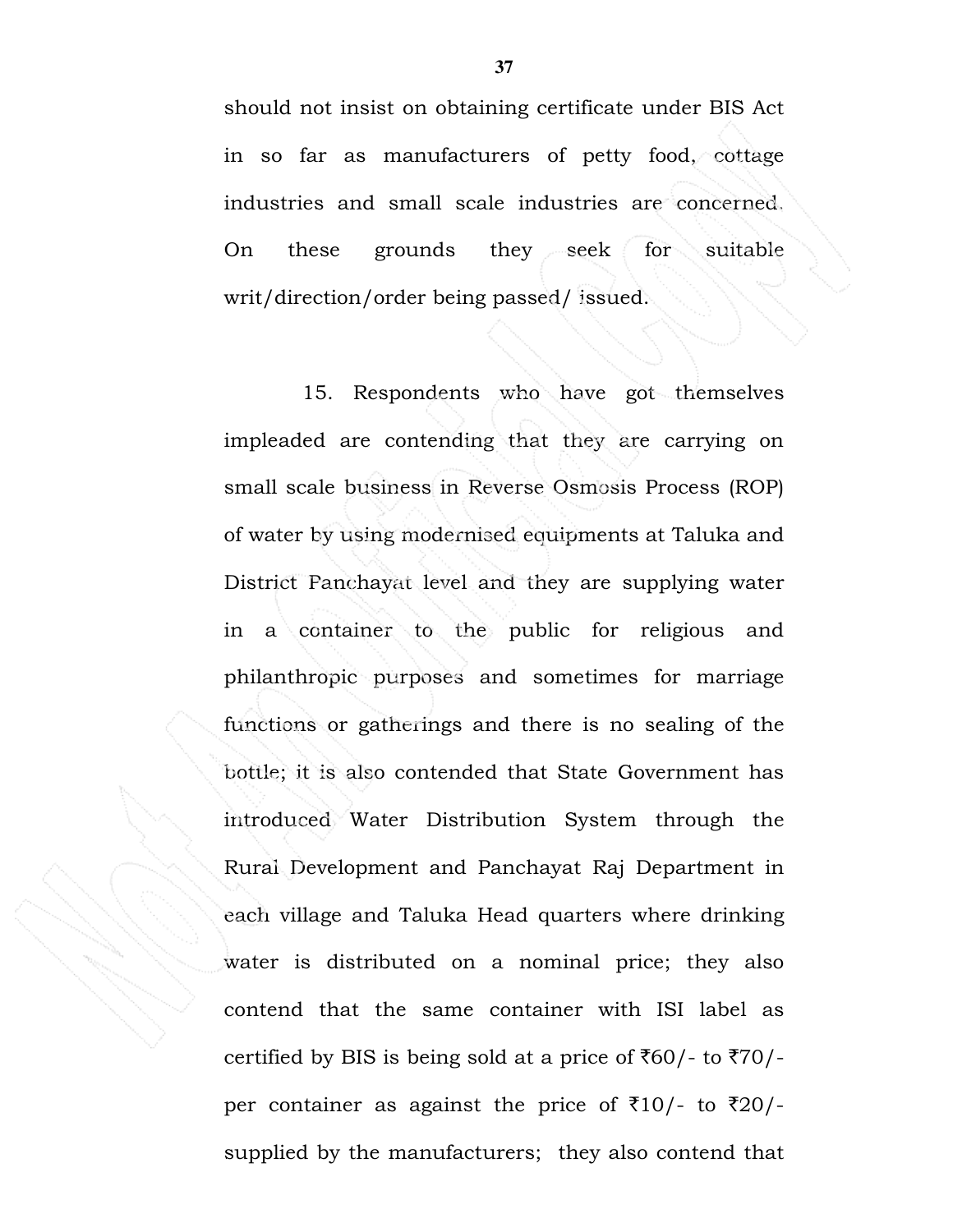if certification is done through the labs maintained by the Department it will be more effective and regulatory in observing the standards laid down under BIS Act and contend that these acts and regulations would be applicable only when the water is sealed and being packed in a bottle and not in case of drinking water sold in a container and when it is not sealed or packed; Manufacturers contend they have obtained trade licence and invested substantial amounts on their units and they are depending upon the said avocation for the last several years and as such they pray for suitable orders being passed.

 16. The BIS has filed its detailed objection statement in W.P.17713/2012 and have adopted the same to all other writ petitions. The gist of the contention of the BIS is as under:

> (i) BIS is apex body for preparing standards and implementation of the certification of marks, scheme for goods and services in the Union of India and it is empowered to grant certification marks, licence in respect of goods and services as also in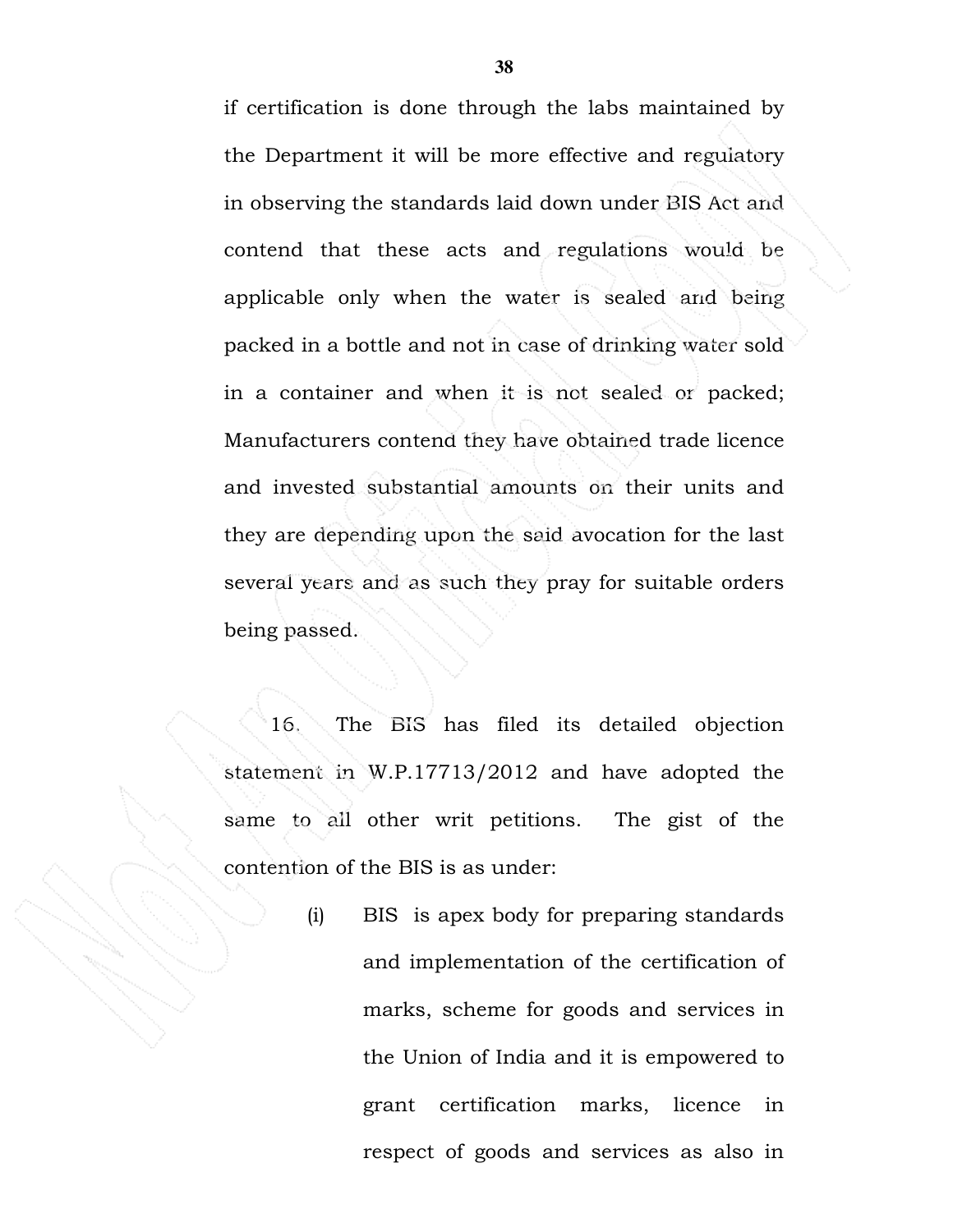respect of quality system and management system;

(ii) It is vested with the power to grant, renew or cancel licence under the Act subject to various provisions and regulations made thereunder; no person shall use the BIS standard mark in relation to any article process except under a licence and also the standard mark should not be used in relation to any article or process unless it conforms to BIS standards;

(iii) It empowers the BIS authorities to conduct inspection to ascertain as to whether the product to which the standard mark has been used conforms to the Indian Standard Mark or whether it is improperly used with or without a licence. (iv) Under Food Safety and Standards

(Prohibition and Restrictions on Sales) Regulation –2011 clause 2.3.14(17) no person can manufacture, sell or exhibit for sale packaged drinking water except under the Bureau of ISI mark as per the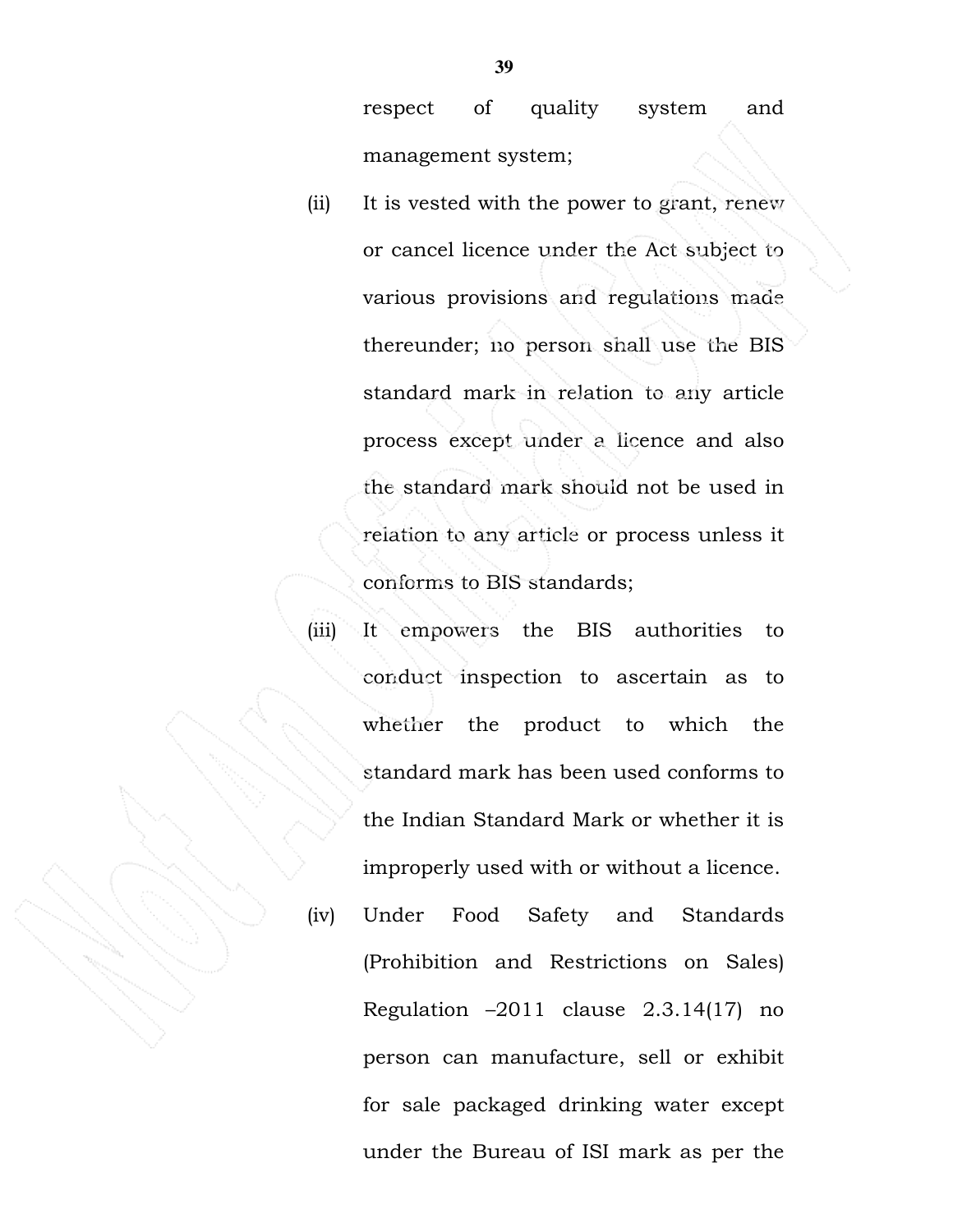notification dated 01.08.2011 issued by the Ministry of Health and Family Welfare, Government of India in exercise of the power conferred by clause (1) of subsection (2) of Section 92 read with Section 26 of FSS Act which is duly Gazetted and as such it is contended that irrespective of the nature, size or legal status of the production unit any individual or entity undertaking the manufacture/production of packaged drinking water has to mandatorily obtain licence as otherwise it is illegal ab initio;

(v) The standards are prescribed as per Annexure-B to the above said notification has prescribed in IS 14543/2004 and in case of BIS mark being used without obtaining licence to misguide and cheating the consumers it empowers the 5th respondent to conduct search and seizure and deal seriously by booking cases under section 33 of BIS Act.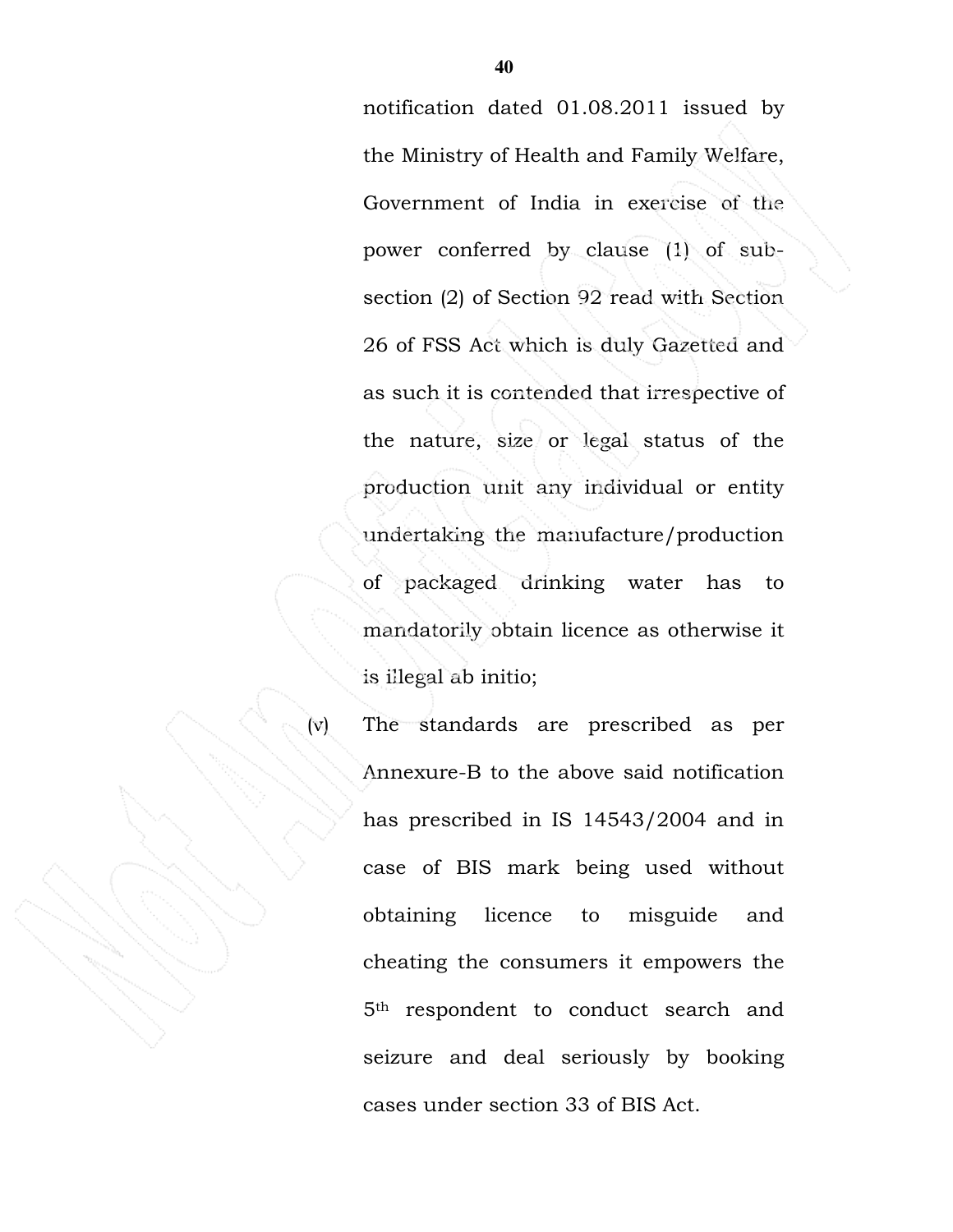17. The State of Karnataka has filed the affidavit of the Commissioner on 26.07.2012 contending that all effective steps have been taken for proper implementation of the FSS Act and has furnished the steps taken in this regard.

18. BIS has filed additional statement enumerating the logistics and procedure for obtaining BIS certification for packaged drinking water and as to how the application would be examined, processed and certificate is being issued.

19. The learned advocates appearing for the parties have reiterated the contentions raised in their pleadings as concisely extracted herein above and have prayed for suitable orders being passed by taking into consideration:

- $(i)$  the safety of the consumers of water;
	- (ii) the interests of manufacturers catering to the rural populace by supplying processed water in containers at subsidised price;
- (iii) the interests of manufacturers carrying on the said activity from long number of years having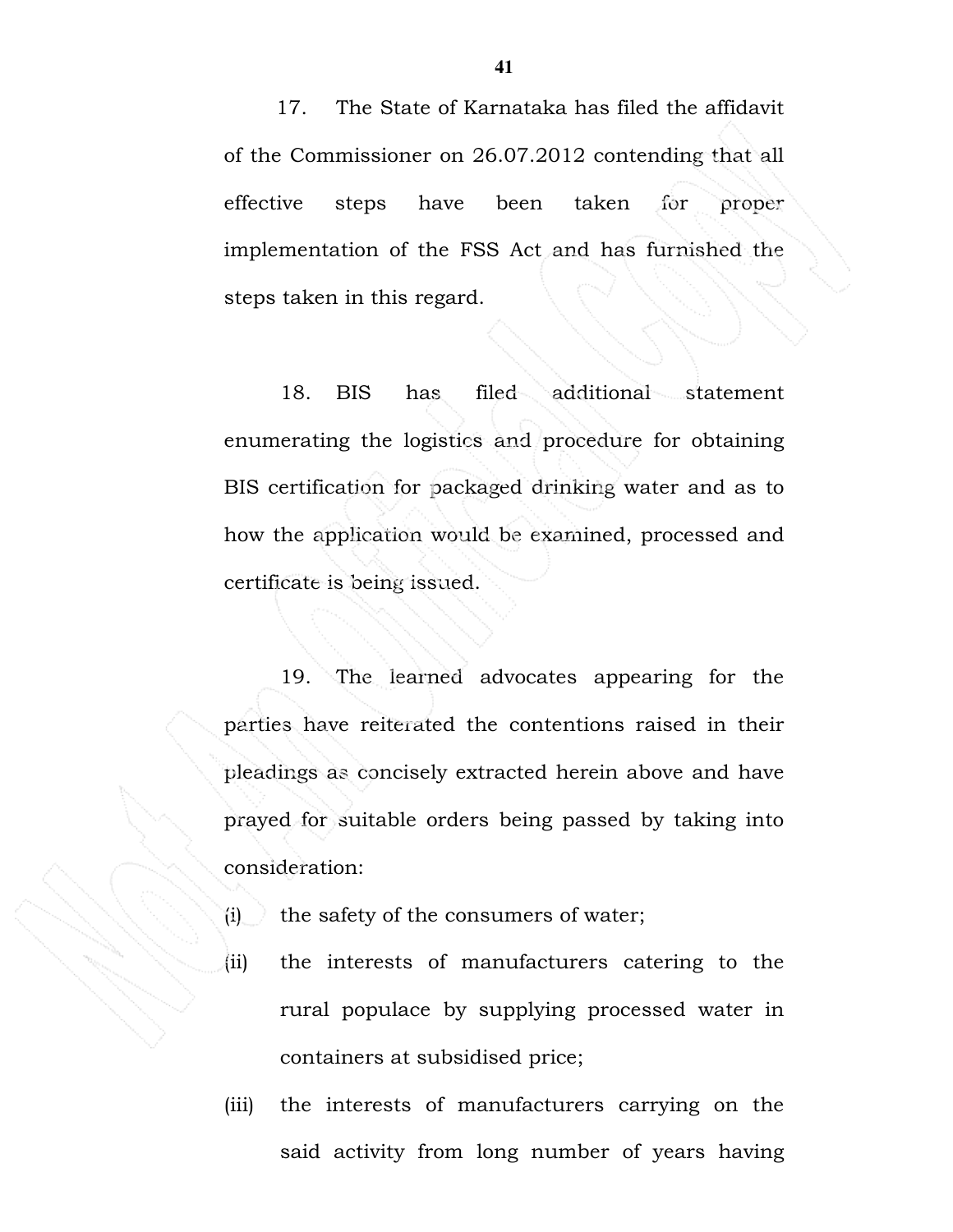established their units after investing huge capital;

(iv) And in the event of this Court coming to conclusion that even such Manufacturers are to obtain Licence from BIS then sufficient time be granted to enable such manufacturers to obtain BIS certification in a phased manner.

20. Having heard learned advocates appearing for the parties, we are of the considered view that the rival contentions are required to be considered in the background of the object of these enactments, statutory provisions of these Acts, analysis thereof, discussion and conclusion as also steps to be taken by way of remedial measures and accordingly we are proceeding.

21. At the outset we are of the view that it would be necessary to extract the statement of objects and reasons which necessitated the enactment of The Bureau of Indian Standards Act, 2006 which emphasizes the need and necessity to bring in such enactment for the benefit of developing the Indian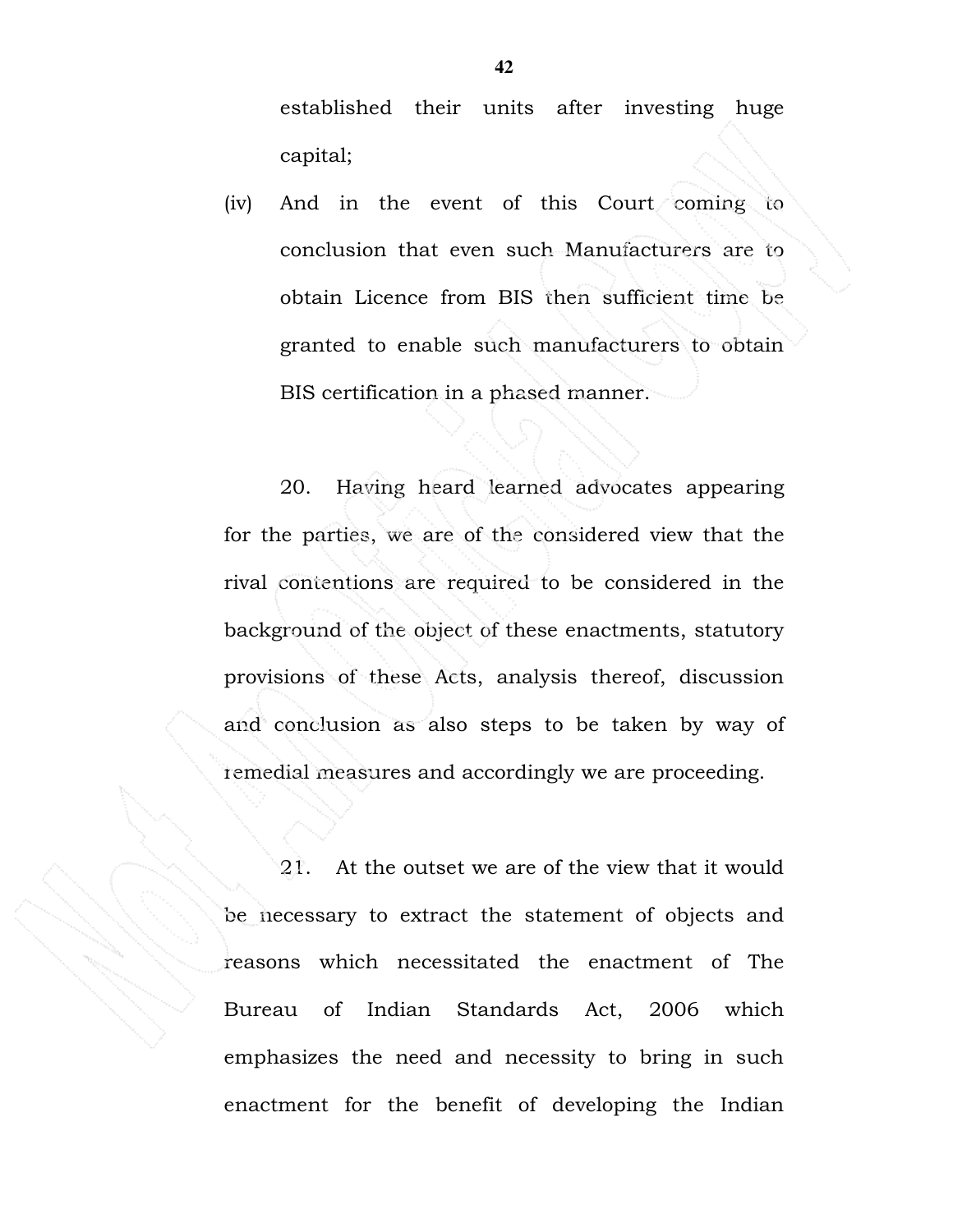Standards not only in India but as well as across the frontiers. It reads as under:

### "STATEMENT OF OBJECTS AND REASONS" OF BIS, ACT 1986

- 1. The Indian Standards Institution was registered as a society under the Societies Registration Act, 1860 in January, 1947 to prepare and promote standards. The Indian Standards Institution (Certification Marks) Act, 1952 covers the operation of the certification marks scheme, while the formulation of standards and other related work is not governed by any legislation.
- 2. When the Indian Standards Institution was established, the industrial development in the country was still in its infancy. During the last 39 years, there has been substantial progress in various sectors of the Indian economy. The industrial and agricultural sectors have undergone structural and qualitative transformation under the Five Year Plans. In this context, a new thrust has to be given to standardisation and quality control. A national strategy for according appropriate recognition and importance of standards is to be evolved and integrated with the growth and development of production and export in various sectors of the national economy. The public sectors and private sectors including small scale industries have to intensify efforts to produce more and more standard and quality goods so as to help in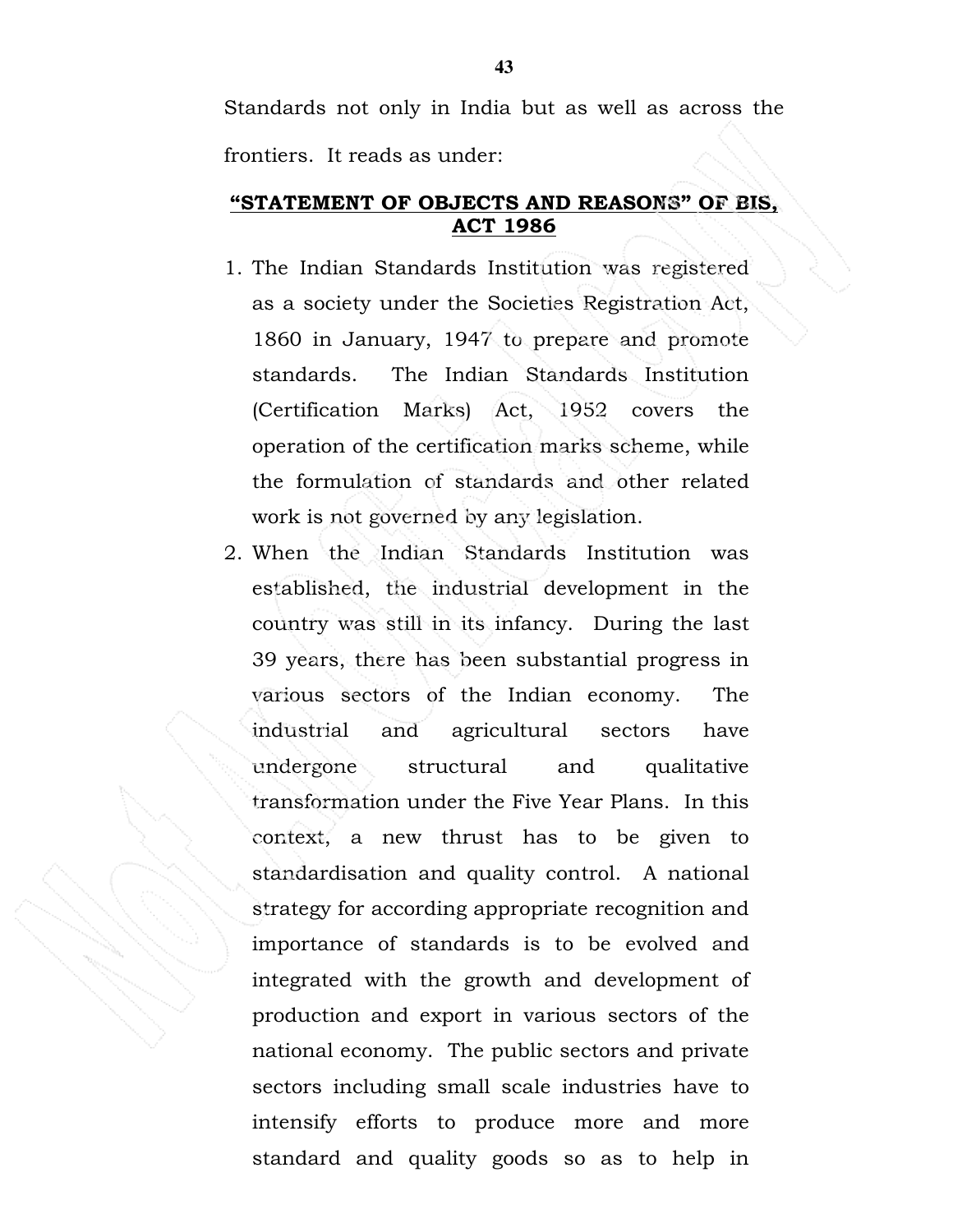inducing faster growth, increasing exports and making available goods to the satisfaction of the consumers.

- 3. The organisation for formulating standards have to be given due recognition and status to enable it to discharge its functions effectively and efficiently in the acceptance and promotion of Indian Standards not only in this country but even abroad. Apart from the representations of the industry, such an organisation should also have adequate representation for users and consumer organisations, Central and State Governments, research organisations and regulatory agencies. For all these reasons, it is considered necessary to have the organisation for standards as a statutory institution which will have adequate autonomy and flexibility in its operations and will also ensure that priority is given to various aspects of its functions in line with national priorities.
- 4. To achieve these objectives, it is proposed to set up a Bureau of Indian Standards as a statutory institution.
- 5. The Bill provides that the Bureau of Indian Standards will be a body corporate and specifies its composition and the constitution of an Executive Committee to carry on the day-to-day activities of the Bureau. The proposed Bureau will take over the staff, assets and liabilities of the Indian Standards Institution and perform all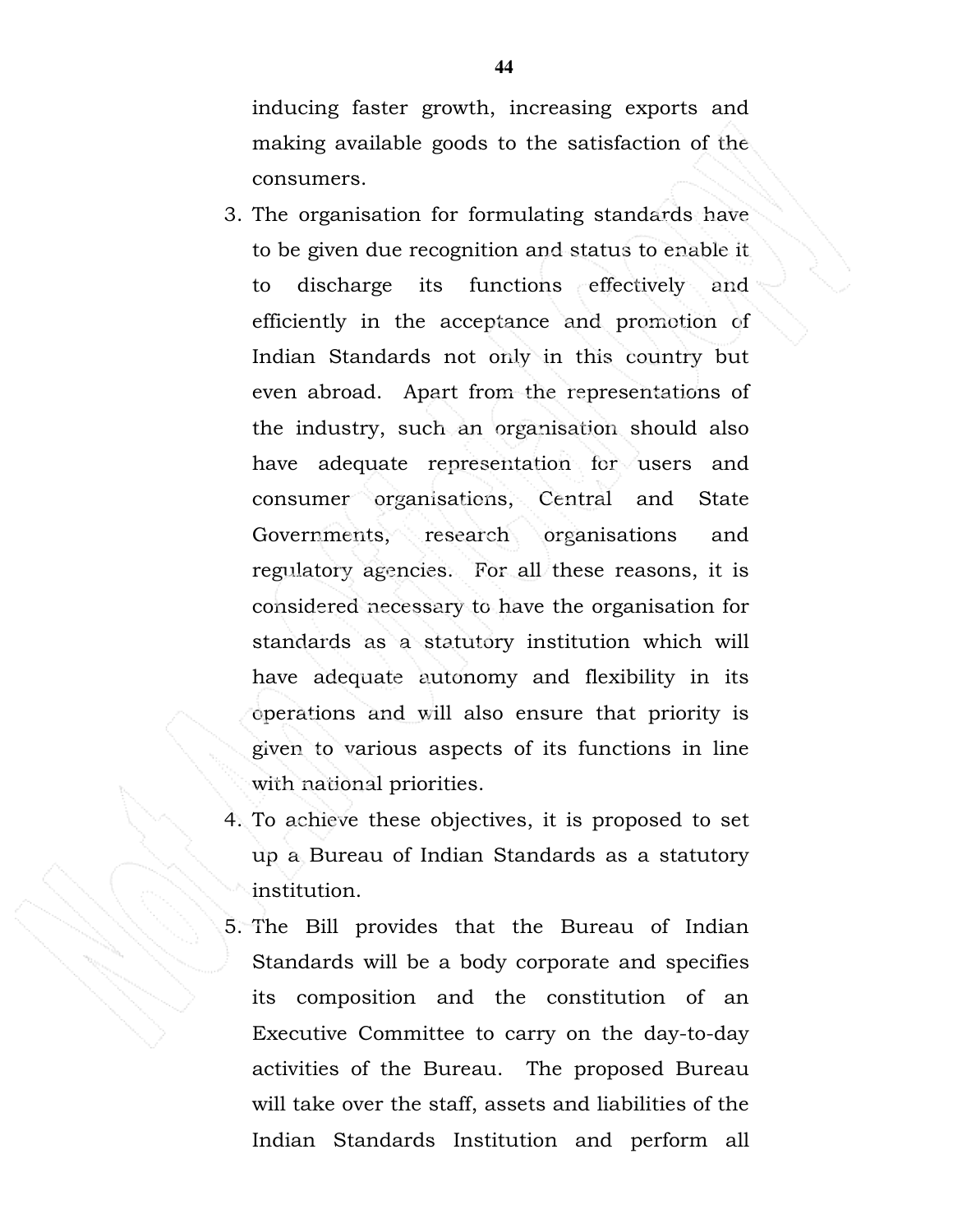functions which are now being performed by the Indian Standards Institution. The Bill will provide access to the Bureau's Standards and Certification Marks to suppliers of like products originating in General Agreement on Trade and Tariff (GATT) code countries. The Bill also makes provision for the making of grants and the advancing of loans to the Bureau by the Central Government and the necessary provisions for the better administration of a body corporate like constitution of fund, accounts and audit, etc. The Bill provides for the repeal of the Indian Standards Institution (Certification Marks) Act, 1952".

# STATEMENT OF OBJECT AND REASONS FOR THE FSS, ACT 2006

STATEMENT OF OBJECTS AND REASONS

1 XXX 2 XXX 3 XXX 4 XXX

5 The Bill, inter alia, incorporates the salient provisions of the Prevention of Food Adulteration Act, 1954 (37 of 1954) and is based on international legislation, instrumentalities and Codes Alimentaries Commission (which related to food safety norms). In a nutshell, the Bill takes care of International practices and envisages on overarching policy framework and provision of single window to guide and regulate persons engaged in manufacturing, marketing, processing, handling, transportation, import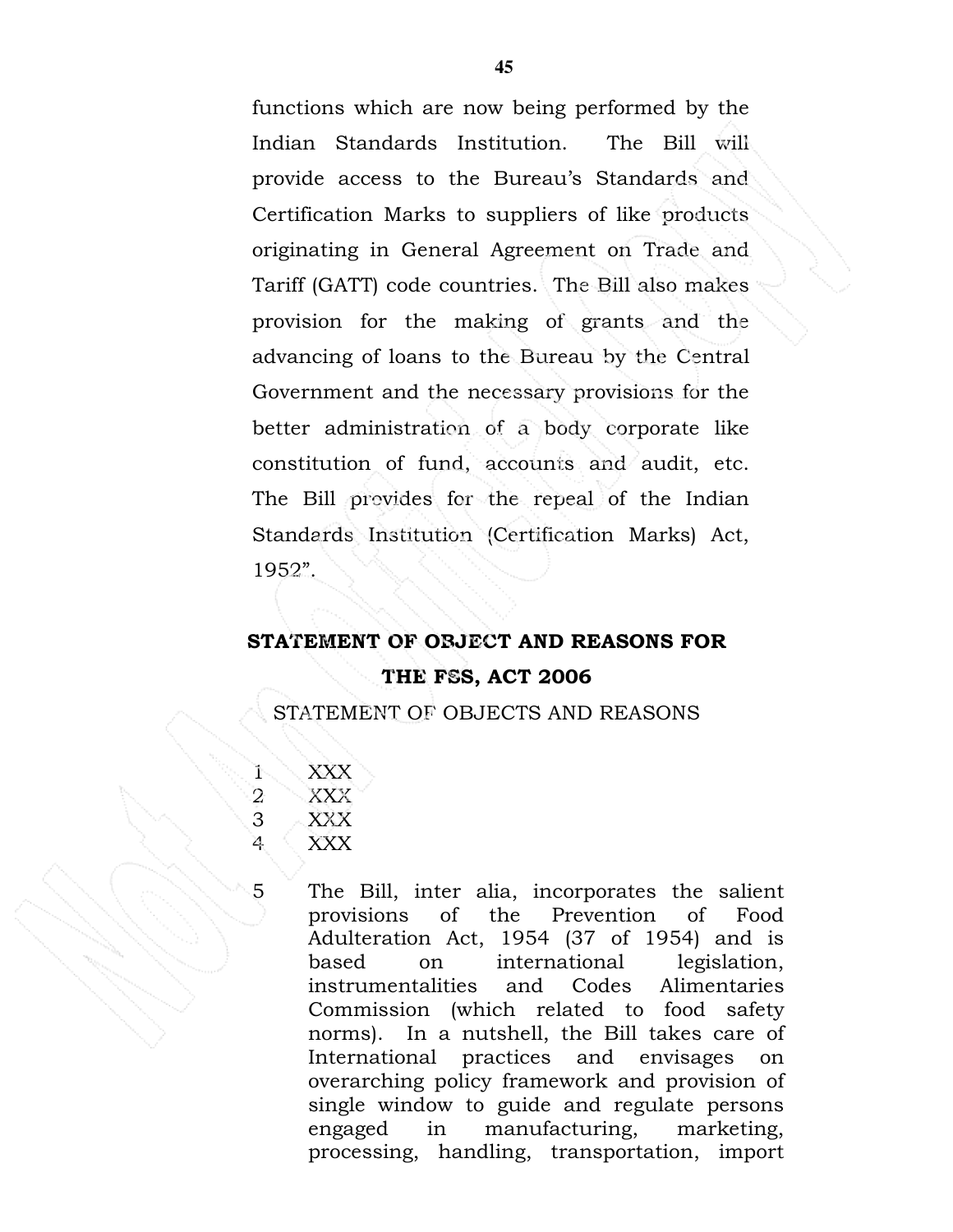and sale of food. The main features of the Bill are:

- (a) movement from multi-level and multidepartmental control to integrated line of command;
- (b) integrated response to strategic issues like novel/genetically modified foods, international trade;
- (c) licensing for manufacture of food products, which is presently granted by the Central Agencies under various Acts and Orders, would stand decentralized to the Commissioner of Food Safety and his orders.
- (d) Single reference point for all matters relating to Food Safety and Standards regulations and enforcement.
- (e) Shift from mere regulatory regime to self compliance through Food Safety Management systems;
- (f) Responsibility on food business operators to ensure that food processed, manufactured, imported or distributed is in compliance with the domestic food laws; and
- (g) Provision for graded penalties depending on the gravity of offence and accordingly civil penalties for minor offences and punishment for serious violations.
- 6 The abovesaid Bill is contemporary, comprehensive and intends to ensure better consumer safety through Food Safety Management Systems and setting standards based on science and transparency as also to meet the dynamic requirements of Indian Food Trade and Industry and International trade.

The Bill seeks to achieve the aforesaid objectives.

22. Some of the provisions of the Food Safety and Standards Act, 2006, Regulations made thereunder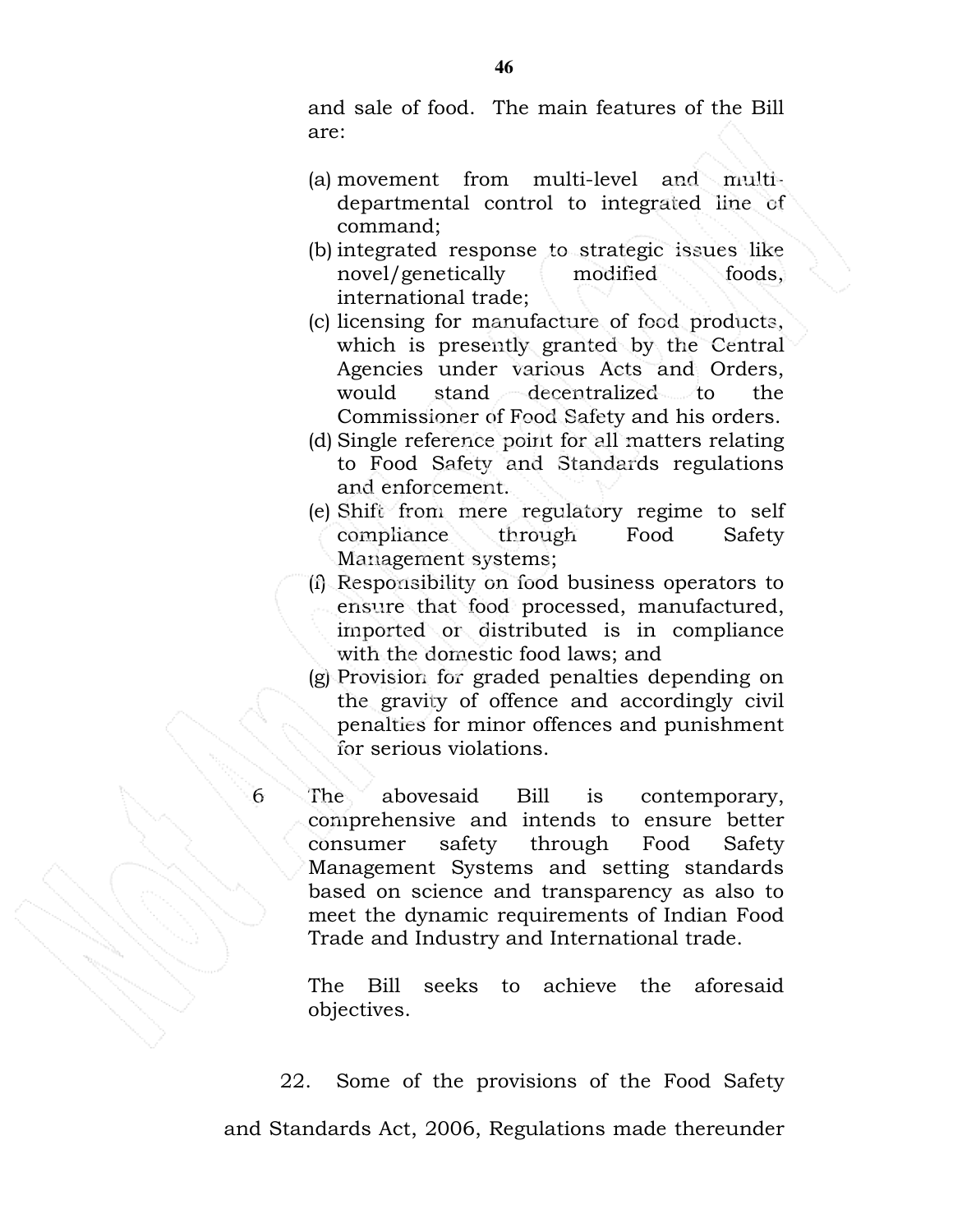as well as the relevant provisions of The Bureau of Indian Standards Act, 2006 which has bearing on the

issues in question are extracted herein below:

### STATUTORY PROVISIONS

## THE FOOD SAFETY AND STANDARDS ACT, 2006

## 3. Definitions

(1) In this Act, unless the context otherwise requires,-

(j) "food" means any substance, whether processed, partially processed or unprocessed, which is intended for human consumption and includes primary food to the extent defined in in clause (zk), genetically modified or engineered food or food containing such ingredients, infant food, packaged drinking water, alcoholic drink, chewing gum, and any substance including water used into the food during its manufacture, preparation or treatment but does not include any animal feed, live animals unless they are prepared or processed for placing on the market for human consumption, plants prior to harvesting, drugs and medicinal products cosmetics, narcotic or psychotropic substances:

PROVIDED that the Central Government may declare, by notification in the Official Gazette, any other article as food for the purposes of this Act having regards to its use, nature, substance or quality;

(m) "Food Authority" means the Food Safety and Standards Authority of India established under section 4;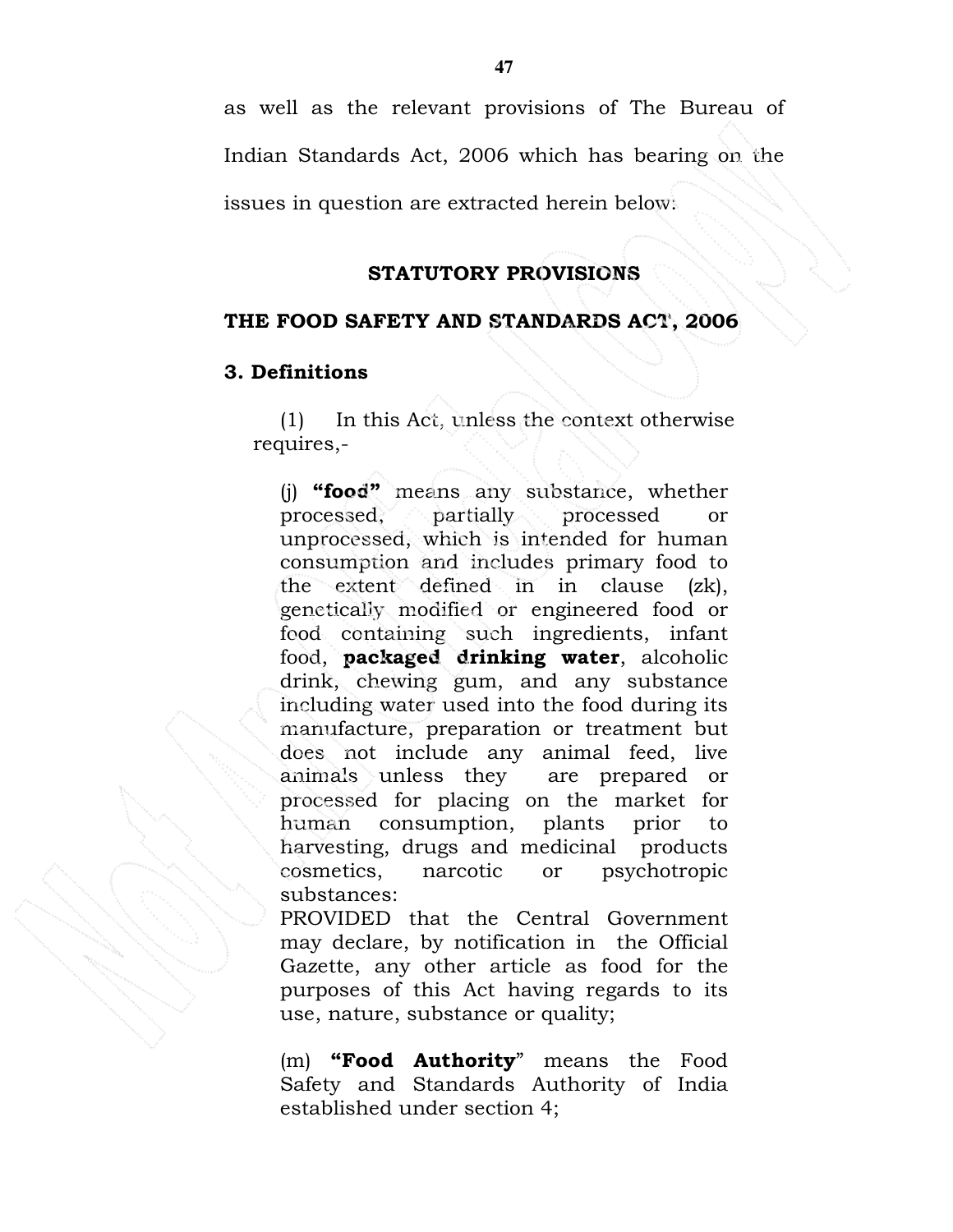(n) "food business" means any undertaking, whether for profit or not and whether public or private, carrying out any of the activities related to any stage of manufacture, processing, packaging, storage, transportation, distribution of food, import and includes food service, catering services, sale of food or food ingredients;

(o) "food business operator" in relation to food business means a person by whom the business is carried on or owned and is responsible for ensuring the compliance of this Act, rules and regulations made thereunder;

(p) "food laboratory" means any food laboratory or institute established by the Central of a State Government or any other agency and accredited by Nation Accreditation Board for Testing and Calibration Laboratories or an equivalent accreditation agency and recognised by the Food Authority under section 43;

(za) "licence" means a licence granted under section 31;

(zc) "manufacture" means a process or adoption or any treatment for conversion of ingredients into an article of food, which includes any sub-process, incidental or ancillary to the manufacture of an article of food;

 $(2g)$  "notification" means a notification published in the Official Gazette;

 $(zh)$  "package" means a pre-packed box, bottle, casket, tin, barrel, case, pouch, receptacle, sack, bag, wrapper or such other things in which an article of food is packed;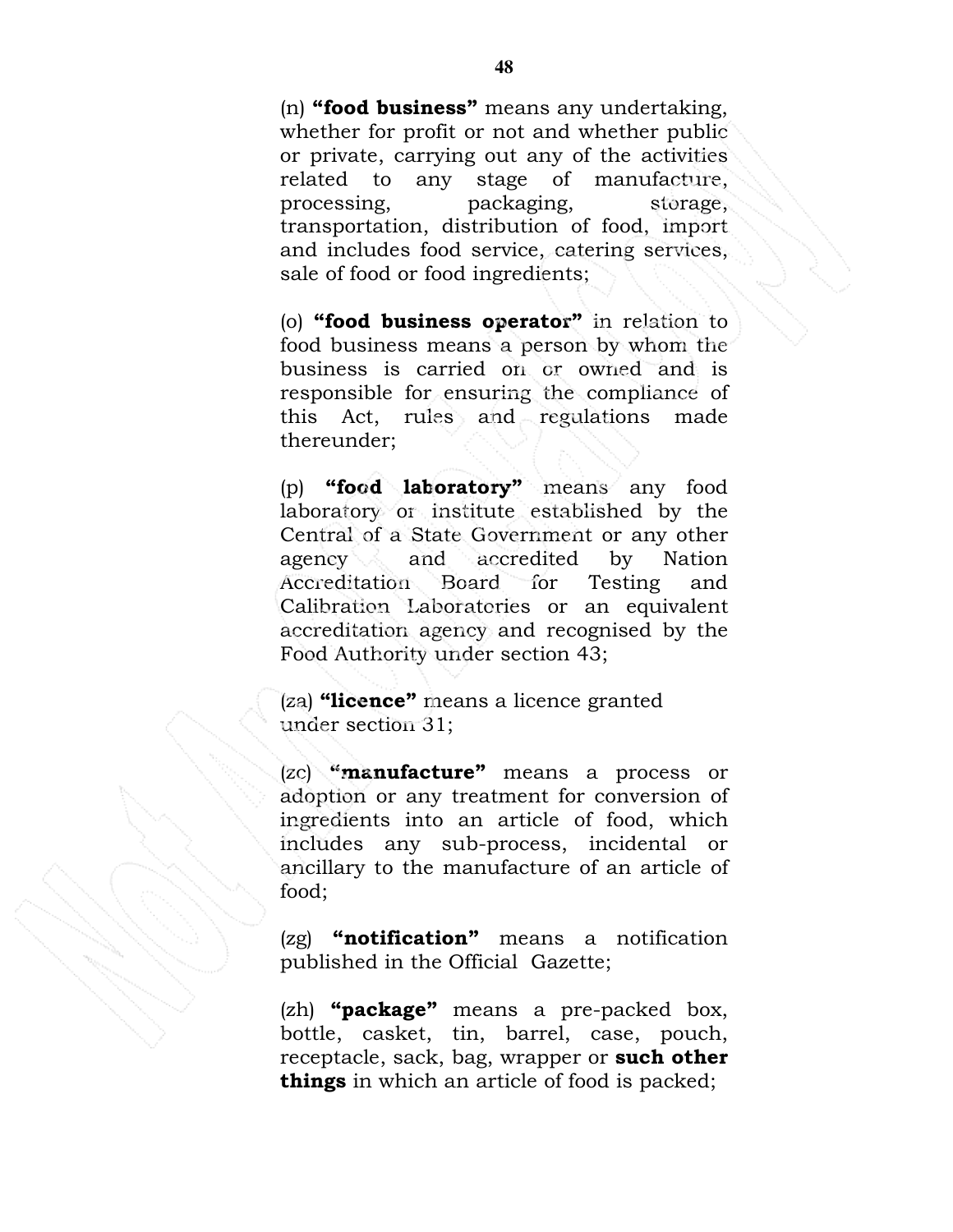#### 4. Establishment of Food Safety and Standards Authority of India

- (1) The Central Government shall, by notification, establish a body to be known as the Food Safety and Standards Authority of India to exercise the powers conferred on, and to perform the functions assigned to, it under this Act.
- (2) The Food Authority shall be a body corporate by the name aforesaid, having perpetual succession and a common seal with power to acquire, hold and dispose of property, both movable and immovable, and to contact and shall, by the said name, sue or be sued.
- (3) The head office of the Food Authority shall be at Delhi
- (4) The Food Authority may establish its offices at any other place in India.

### 23 Packaging and labelling of foods

(1) No person shall manufacture, distribute, sell or expose for sale or despatch or deliver any agent or broker for the purpose of sale, any packaged food products which are not marked and labelled in the manner as may be specified by regulations:

PROVIDED that the labels shall not contain any statement, claim, design or device which is false or misleading in any particular concerning the food products contained in the package or concerning the quantity or the nutritive value implying medicinal or therapeutic claims or in relation to the place of origin of the said food products.

(2) Every food business operator shall ensure that the labelling and presentation of food, including their shape, appearance or packaging, the packaging materials used, the manner in which they are arranged and the setting in which they are displayed, and the information which is made available about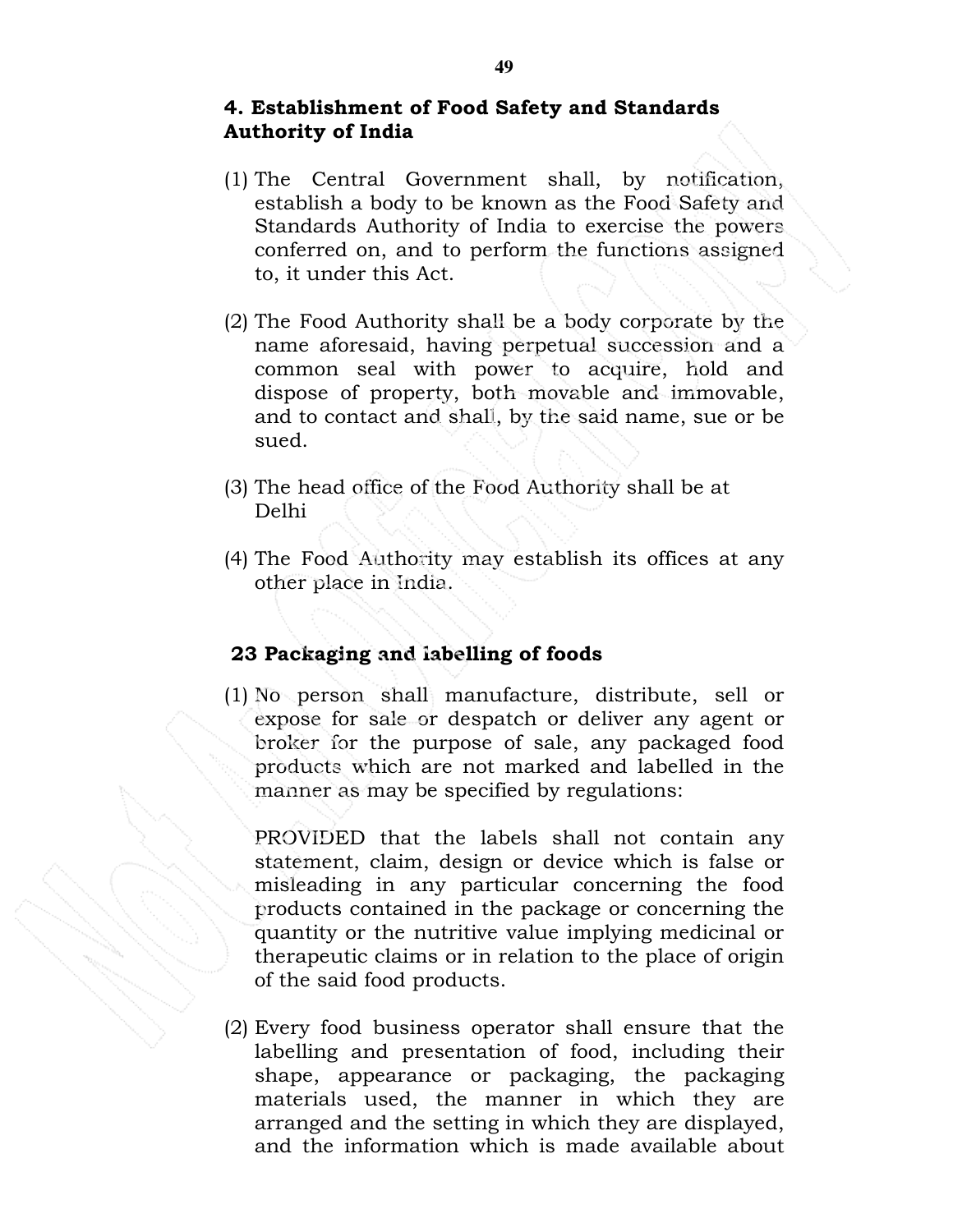them through whatever medium, does not mislead consumers.

## 26. Responsibilities of the food business operator

- (1) Every food business operator shall ensure that the articles of food satisfy the requirements of this Act and the rules and regulations made thereunder at all stages of production, processing, import, distribution and sale within the businesses under his control.
- (2) No food business operator shall himself or by any person on his behalf manufacture, store, sell or distribute any article of food-
- (i) which is unsafe; or
- (ii) which is misbranded or sub-standard or contains extraneous matter; or
- (iii) for which a licence is required, except in accordance with the conditions of the licence; or
- (iv) which is for the time being prohibited by the Food Authority or the Central Government of the State Government in the interest of public health; or
- (v) in contravention of any other provision of this Act or of any rule or regulation made thereunder.
- (3) No food business operator shall employ any person who is suffering from infectious, contagious or loathsome disease.
- (4) No food business operator shall sell or offer for sale any article of food to any vendor unless he also gives a guarantee in writing in the form specified by regulations about the nature and quality of such article to the vendor:

PROVIDED that a bill, cash memo, or invoice in respect of the sale of any article of food given by a food business operator to the vendor shall be deemed to be a guarantee under this section, even if a guarantee in the specified form is not included in the bill, cash memo or invoice.

(5) Where any food which is unsafe is part of a batch, lot or consignment of food of the same class or description, it shall be presumed that all the food in that batch, lot or consignment is also unsafe, unless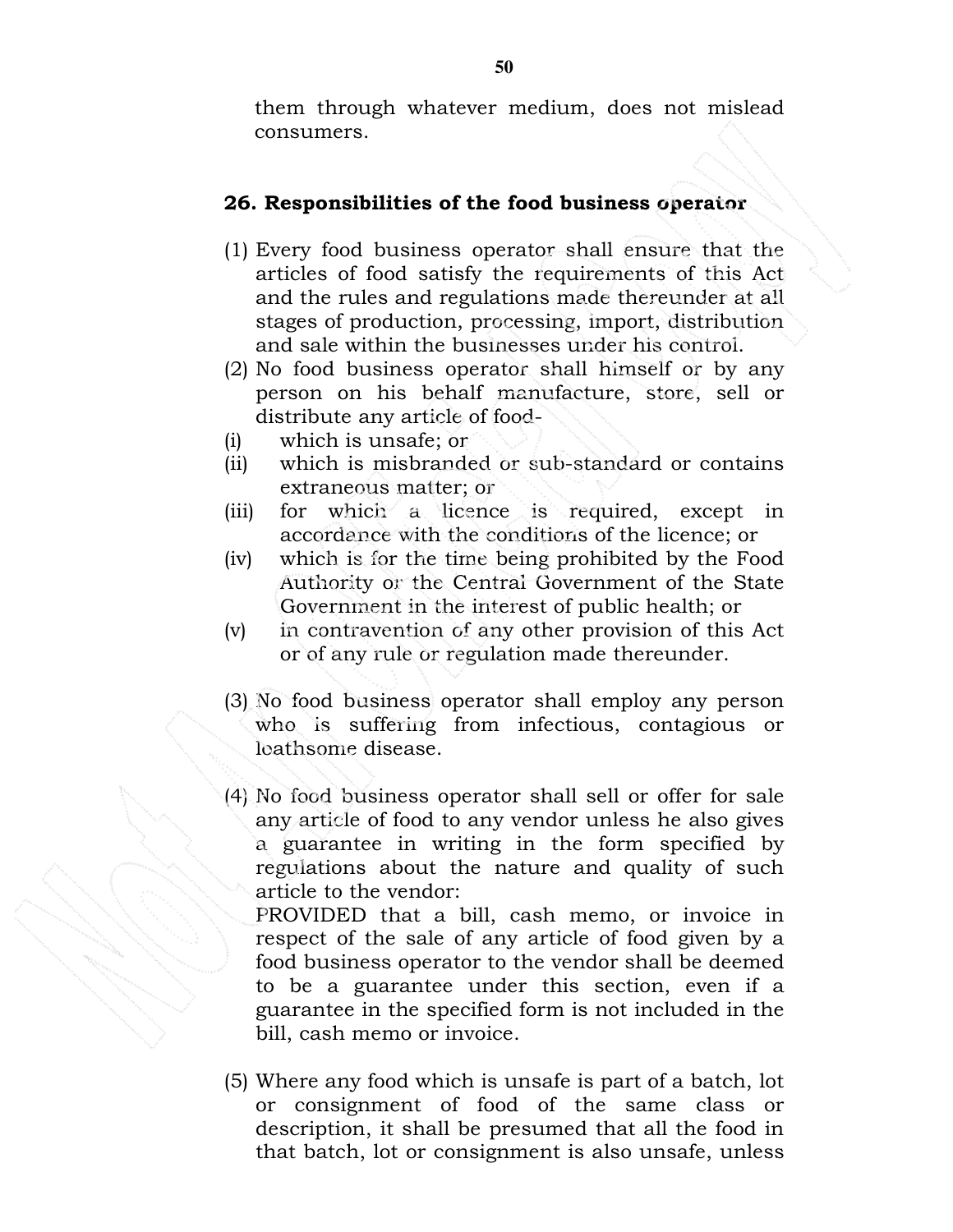following a detailed assessment within a specified time, it is found that there is no evidence that the rest of the batch, lot or consignment is unsafe; PROVIDED that any conformity of a food with specific provision applicable to that food shall be without prejudice to the competent authorities taking appropriate measures to impose restrictions on that food being placed on the market or to require its withdrawal from the market for the reasons to be recorded in writing where such authorities suspect that, despite the conformity, the food is unsafe.

#### 43. Recognition and accreditation of laboratories, research institutions and referral food laboratory

- (1) The Food Authority may notify food laboratories and research institutions accredited by National Accreditation Board for Testing and Calibration Laboratories or any other accreditation agency for the purposes of carrying out analysis of samples by the Food Analysts under this Act.
- (2) The Food Authority shall, establish or recognise by notification, one or more referral food laboratory or laboratories to carry out the functions entrusted to the referral food laboratory by this Act or any rules and regulations made thereunder.
- (3) The Food Authority may frame regulations specifying-
- (a) the functions of food laboratory and referral food laboratory and the local area or areas within which such functions may be carried out;
- (b) the procedure for submission to the said laboratory of samples of articles of food for analysis or tests, the forms of the laboratory's reports thereon and the fees payable in respect of such reports; and
- (c) such other matters as may be necessary or expedient to enable the said laboratory to carry out its functions effectively.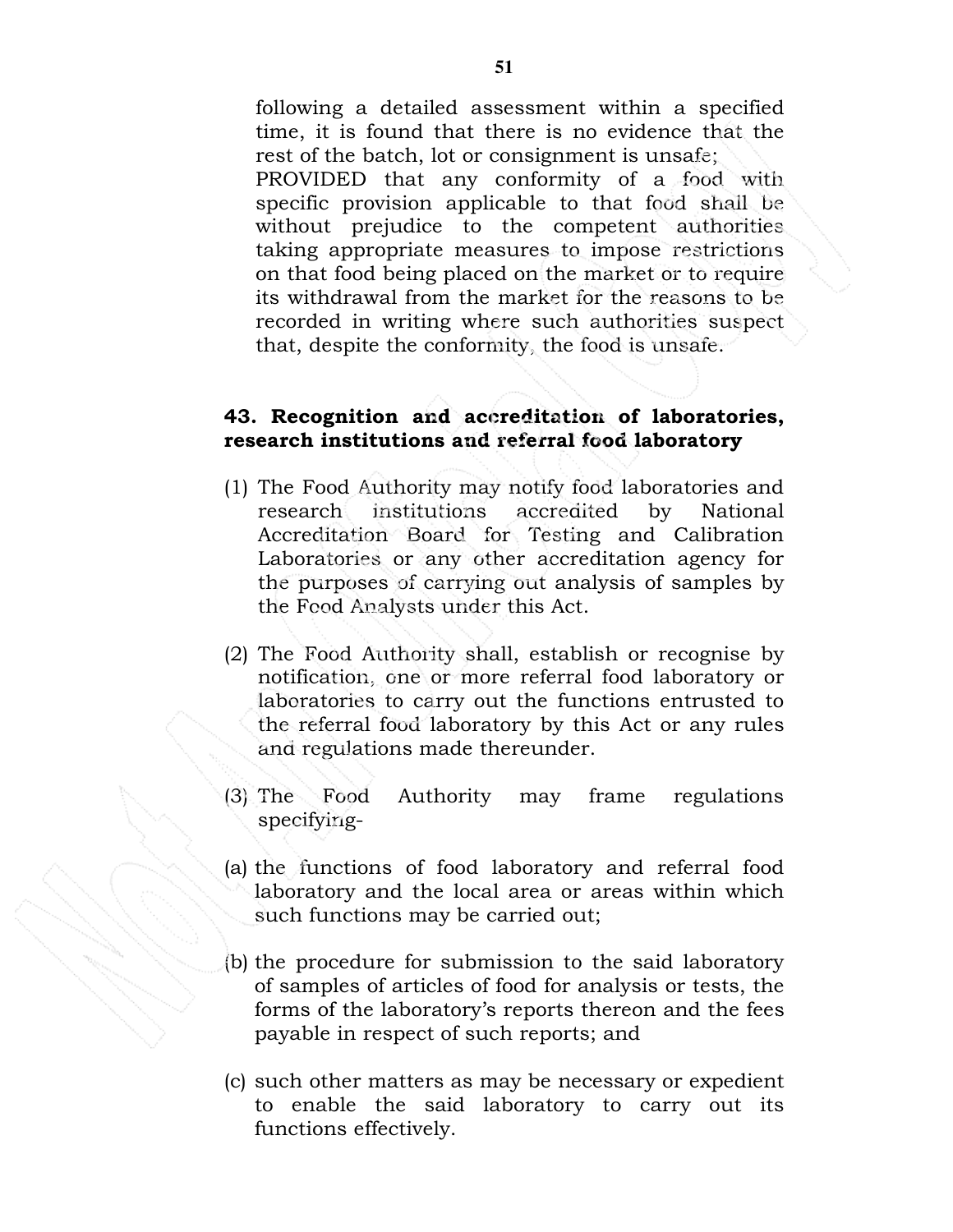## 89 – Overriding effect of this Act over all other food related laws

 The provisions of this Act shall have effect notwithstanding anything inconsistent therewith contained in any other law for the time being in force or in any instrument having effect by virtue of any law other than this Act.

### 92 – Power of Food Authority to make regulations

- (1) The Food Authority may, with the previous approval of the Central Government and after previous publication, by notification, make regulations consistent with this Act and the rules made thereunder to carry out the provisions of this Act.
- (2) In particular, and without prejudice to the generality of the foregoing power, such regulations may provide for all or any of the following matters, namely:-
- (a) to  $(v)$  xxx

### 97- Repeal and Savings

(1) With effect from such date as the Central Government may appoint in this behalf, the enactment and Orders specified in the Second Schedule shall stand repealed:

PROVIDED that such repeal shall not affect:-

- (i) the previous operations of the enactment and Orders under repeal or anything duly done or suffered thereunder; or
- (ii) any right, privilege, obligation or liability acquired, accrued or incurred under any of the enactment or Orders under repeal; or
- (iii) any penalty, torterture or punishment incurred in respect of any offences committed against the enactment and Orders under repeal; or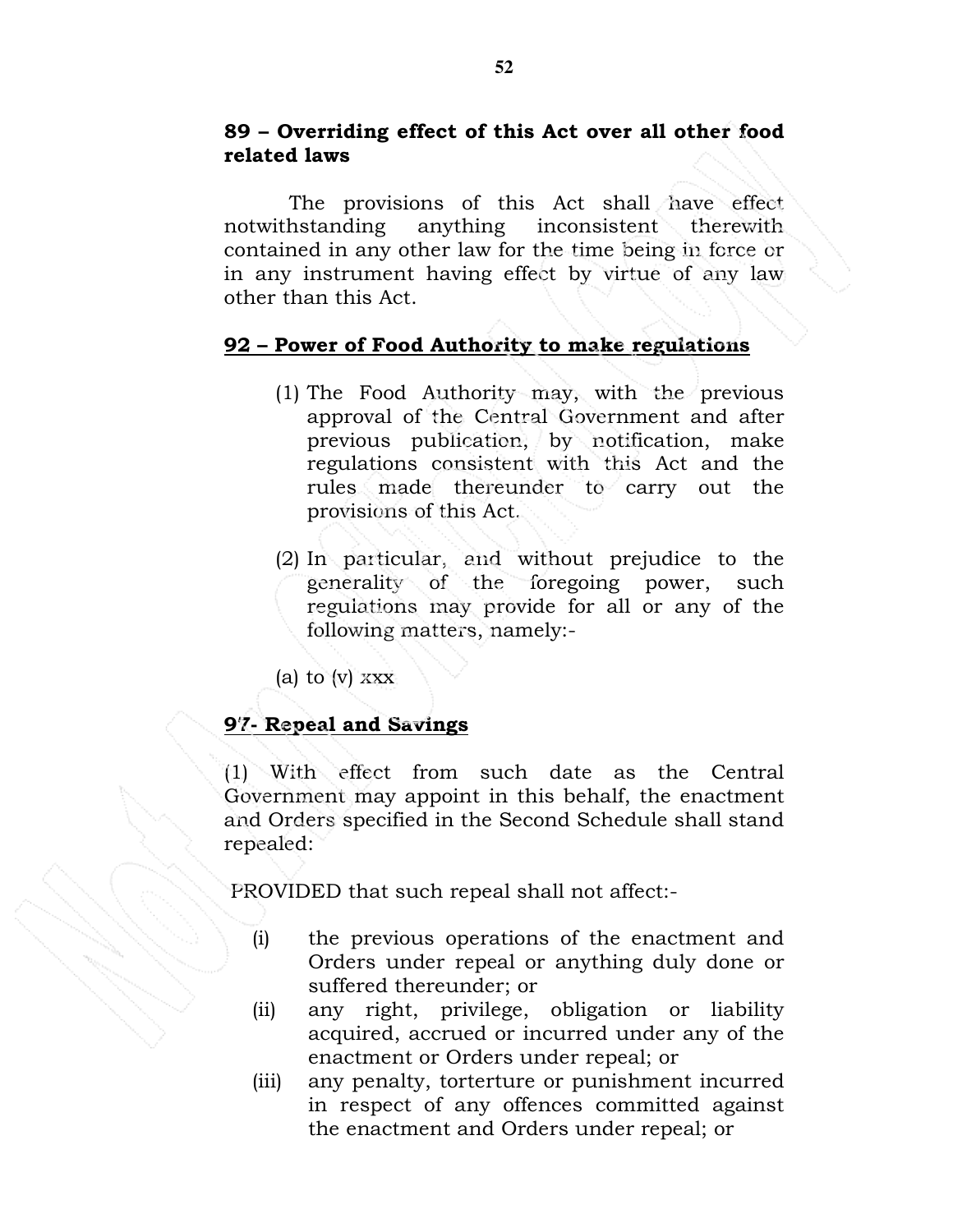(iv) any investigation or remedy in respect of any such penalty, forfeiture or punishment.

And any such investigation, legal proceedings or remedy may be instituted, continued or enforced and any such penalty, forfeiture or punishment may be imposed, as if this Act had not been passed:

 (2) If there is any other law for the time being in force in any State, corresponding to this Act, the same shall upon the commencement of this Act, stand repealed and in such case, the provisions of section 6 of the General Clauses Act, 1897 (10 of 1897), shall apply as if such provisions of the State law had been repealed.

 (3) Notwithstanding the repeal of the aforesaid enactment and Orders, the licences issued under any such enactment or Order, which are in force on the date of commencement of this Act, shall continue to be in force till the date of their expiry for all purposes, as if they had been issued under the provisions of this Act or the rules of regulations made thereunder.

 (4) Notwithstanding anything contained in any other law for the time being in force, no court shall take cognizance of an offence under the repealed Act or Orders after the expiry of a period of three years from the date of commencement of this Act.

23. In the order to ensure that articles of Food satisfy the requirements of the Act, Rules and Regulations made thereunder, the authorities are empowered to fix responsibilities and prevent Sale of such unsafe, misbranded, sub-standard article of Food and in this direction, the Food Authority with the previous approval of Central Government has made several regulations to prohibit sale of such food articles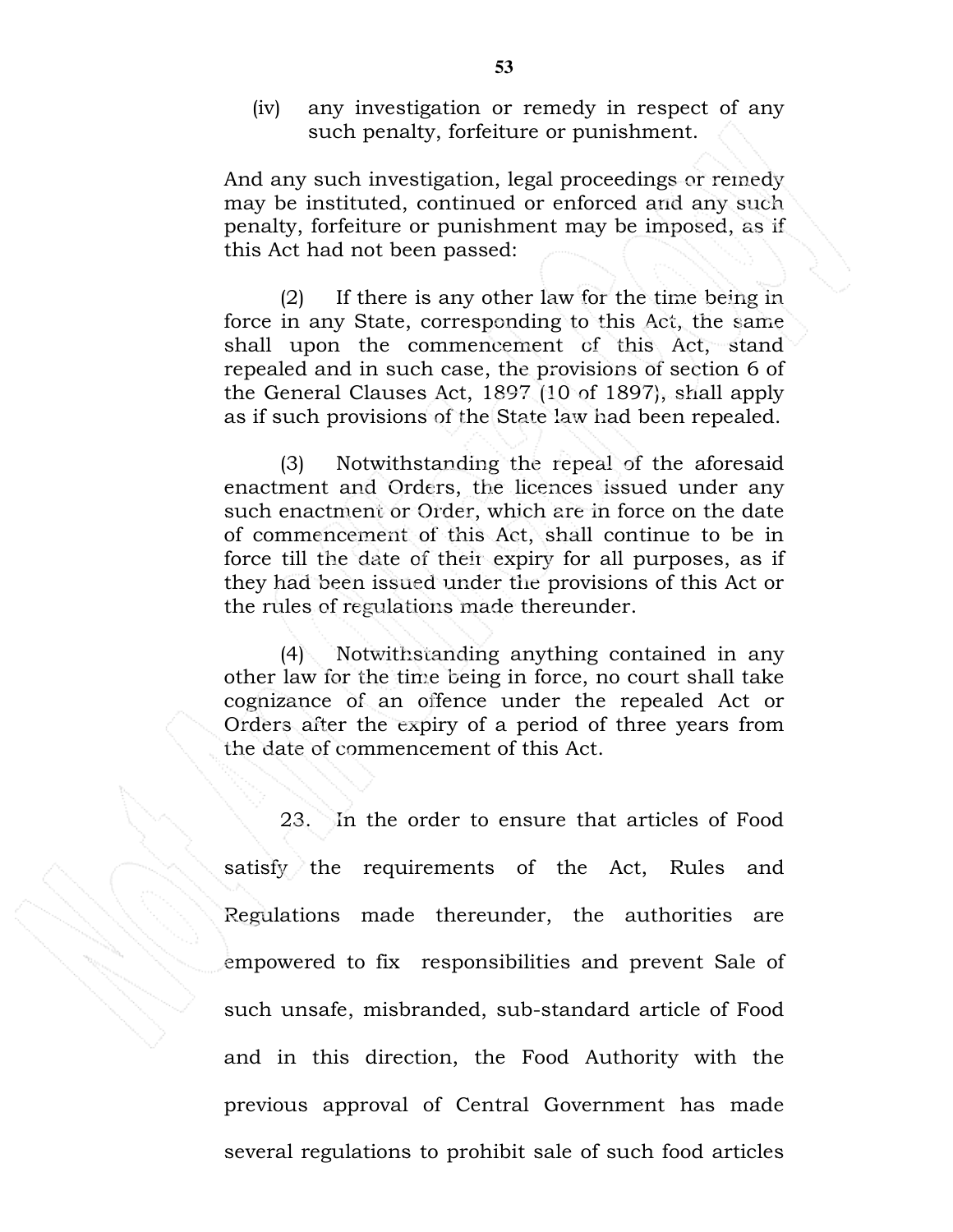and has imposed restrictions on sales of food products after publishing the same in Gazette of India extraordinary by inviting objections and suggestions. The following regulations would be relevant and necessary for the purposes of analysing the issues on hand and hence they are extracted herein below:

- (i) The Food Safety And Standards (Licensing and Registration of Food Businesses) Regulations, 2011
- (ii) The Food Safety and Standards (Food Products Standards And Food Additives) Regulations, 2011
- (iii) The Food Safety and Standards (Prohibition and Restrictions on Sales) Regulations, 2011
- (iv) The Food Safety and Standards (Laboratory and Sample Analysis) Regulations, 2011

24. For the purposes of convenience they are hereinafter referred to as:

(I) Registration of Food Business Regulation-2011;

(II) Food Products and Additives Regulations-2011;

(III) Restrictions on Sales Regulation –2011; and,

(IV) Laboratory and Sample Analysis Regulations-2011.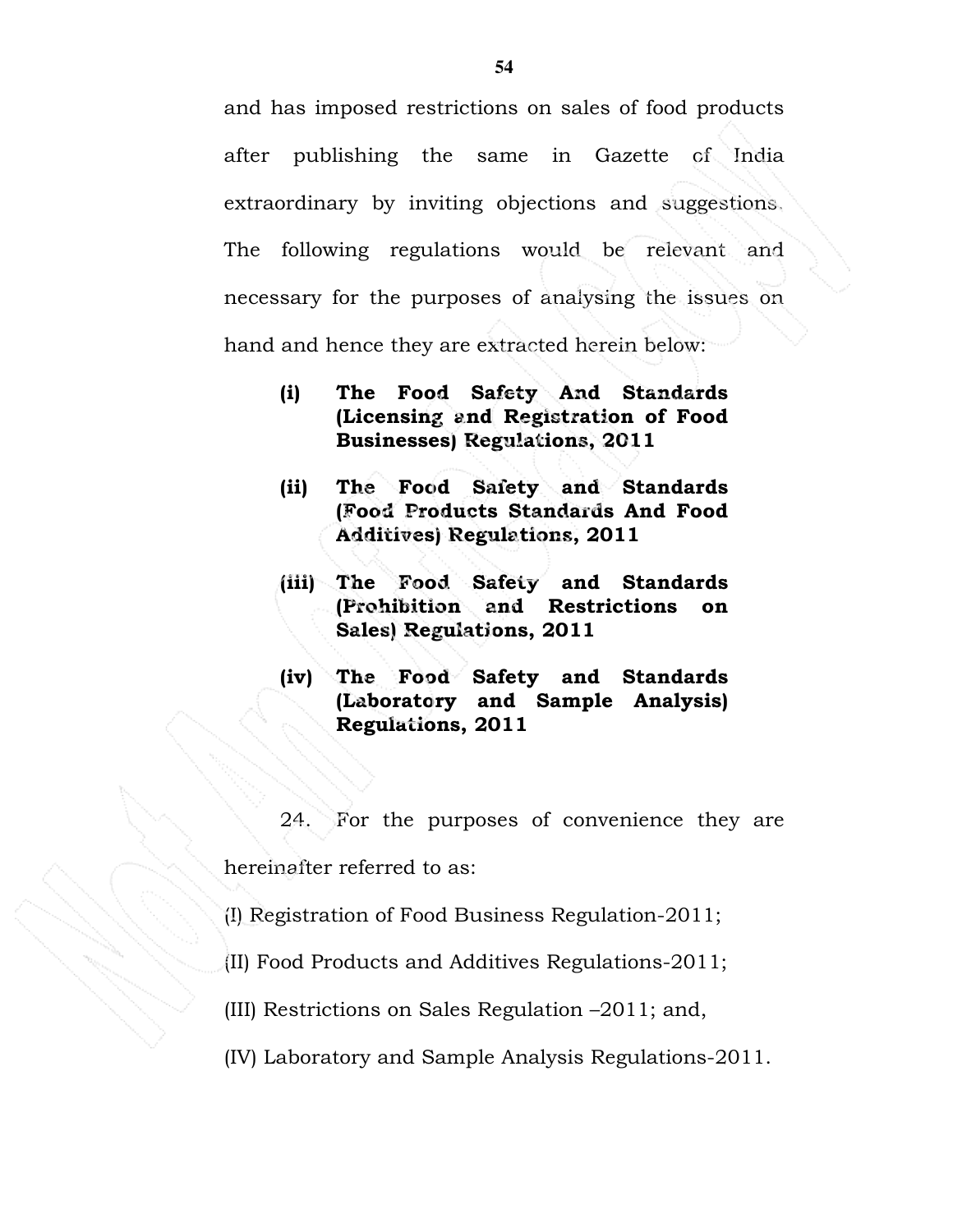25. The relevant Regulations of these above referred Regulations which has a direct bearing on the issues on hand are extracted herein below.

### I. LICENSING AND REGISTRATION OF FOOD BUSINESS REGULATIONS, 2011

#### CHAPTER-2

#### 2.1 Registration and Licensing of Food Business

All Food Business Operators in the country will be registered or licensed in accordance with the procedures laid down hereinafter.

### II. FOOD PRODUCTS STANDARDS & ADDITIVES REGULATIONS, 2011

CHAPTER-1

GENERAL

1.1 Title and commencement

1.1.2 These regulations shall come into force on or after 5th August, (except regulations 2.1.6(1)(2)(3), 2.1.7(2)(3)(4), 2.1.12(1) and entries relating in table 14 of Appendix A and table 2 of Appendix B which shall come into force after six months from that date and in regulation 2.1.8(1)(3) and 2.1.12(1)(2) only relating entries in table which shall come into force after six months)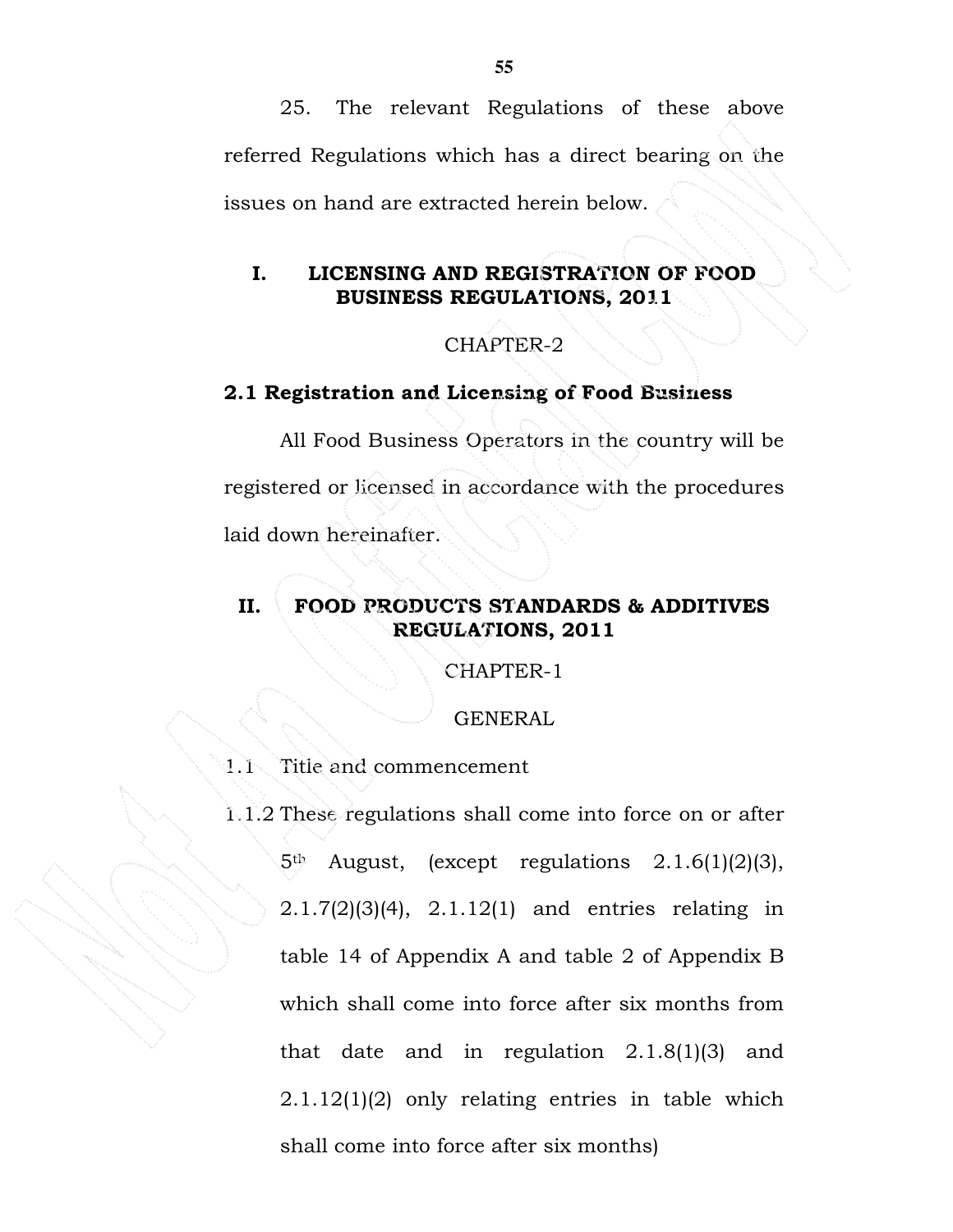PROVIDED that wherever the standards given in these regulations are at variance with any of the provisions of the licenses already granted, Food Business Operator shall comply with the provisions of these regulations within six months from the date of commencement of the regulations.

#### CHAPTER-2

2.10 Beverages (other than Dairy and Fruits & Vegetables based)

2.10.8 Packaged drinking water (other than Mineral Water)

"Packaged drinking water (other than Mineral Water)" means water derived from surface water or underground water or sea water which is subjected to hereinunder specified treatments, namely, decantation, filteration, combination of filteration, aerations, filteration with membrane filter depth filter, cartridge filter, actiated carbon filteration, de-mineralisation, re-mineratlisatioj, reverse osmosis and packed after disinfecting the water to a level that shall not lead to any harmful contamination in the drinking water by means of chemical agents or physical methods to reduce the number of micro-organisms to a level beyond scientifically accepted level for food safety of its suitability:

PROVIDED that sea water, before being subjected to the above treatments, shall be subjected to desalination and related process.

The related packaging and labelling requirements are provided in regulation 2.1.2, 2.2.1 and 2.4.5 of Food Safety and Standards (Packaging and Labelling) Regulations, 2011.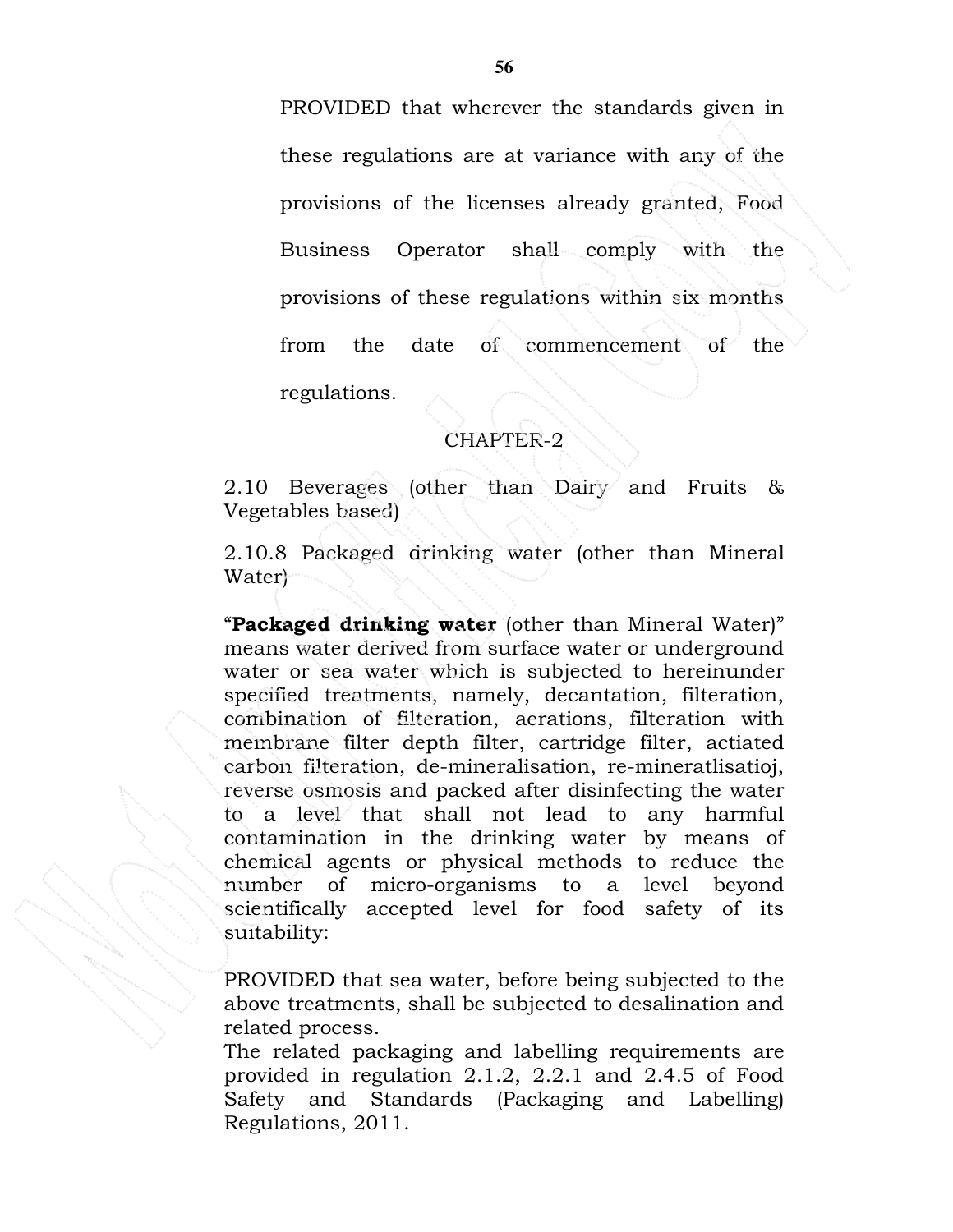## III. RESTRICTIONS ON SALES REGULATIONS, 2011

#### CHAPTER-2

#### PROHIBITION AND RESTRICTIONS ON SALES

2.3.14 Restrictions relating to conditions for sale

- (1) To (16) XXX
- (17) No person shall manufacture, sell or exhibit for sale **packaged drinking water** except under the Bureau of Indian Standards Certification Mark.

# IV. LABORATORY AND SAMPLE ANALYSIS REGULATIONS, 2011

CHAPTER 1

GENERAL

### 1.2. Definitions

1.2.1 In these regulations unless the context otherwise requires:

- 1. "Notified Laboratory" means any of the laboratories notified by the Food Authority under sub-sections(1) and (2) of section 43 of the Act.
- 2. "Referral laboratory" means any of the laboratories established and/or recognized by the Food Authority by notification under sub-section (2) of section 43 of the Act.

2.3.1 Quantity of sample of food to be sent to the Food Analyst/Director for analysis shall be as specified in the table below:-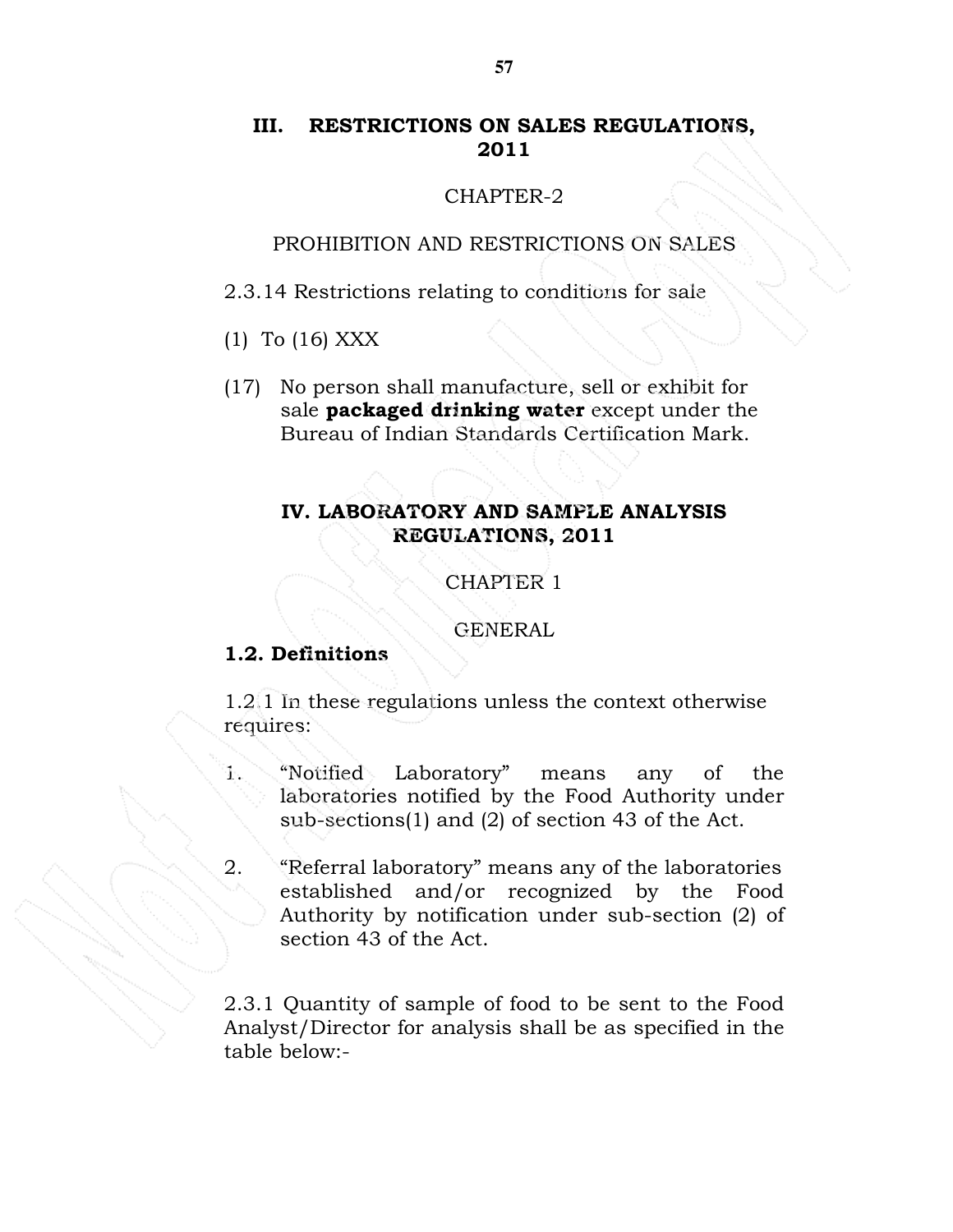| S1.<br>No. | Article of Food                                   | Approximate<br>Quantity to be<br>supplied                 |
|------------|---------------------------------------------------|-----------------------------------------------------------|
| 1 to $46$  | XXX                                               | XXX                                                       |
| 47         | Natural Mineral Water/<br>Packaged Drinking Water | 4000 ml. in three<br>minimum<br>original sealed<br>packs. |

#### E BUREAU OF INDIAN STANDARDS ACT, 1986

### CHAPTER-1

#### PRELIMINARY

 $1(1)$  xxx

2. Definitions. - In this Act, unless the context otherwise requires,  $\epsilon$ 

- (a) "article" means (as respects standardisation and marking) any substance, artificial or natural, or partly artificial or partly natural, whether raw or partly or wholly processed or manufactured;
- 11. Prohibition of improper use of Standard Mark. –
- (1) No person shall use, in relation to any article or process, or in the title of any patent, or in any trademark or design the Standard Mark or any colourable imitation thereof, except under a licence.
- (2) No person shall, notwithstanding that he has been granted a licence, use in relation to any article or process the Standard Mark or any colourable imitation thereof unless such article or process conforms to the Indian Standards.
- 33. Penalty for improper use of Standard Mark, etc.-
- (1) Any person who contravenes the provisions of section 11, or section 12 or section 14 or section 15 shall be punishable with imprisonment for a term which may extend to one year or with fine which may extend to fifty thousand rupees, or with both.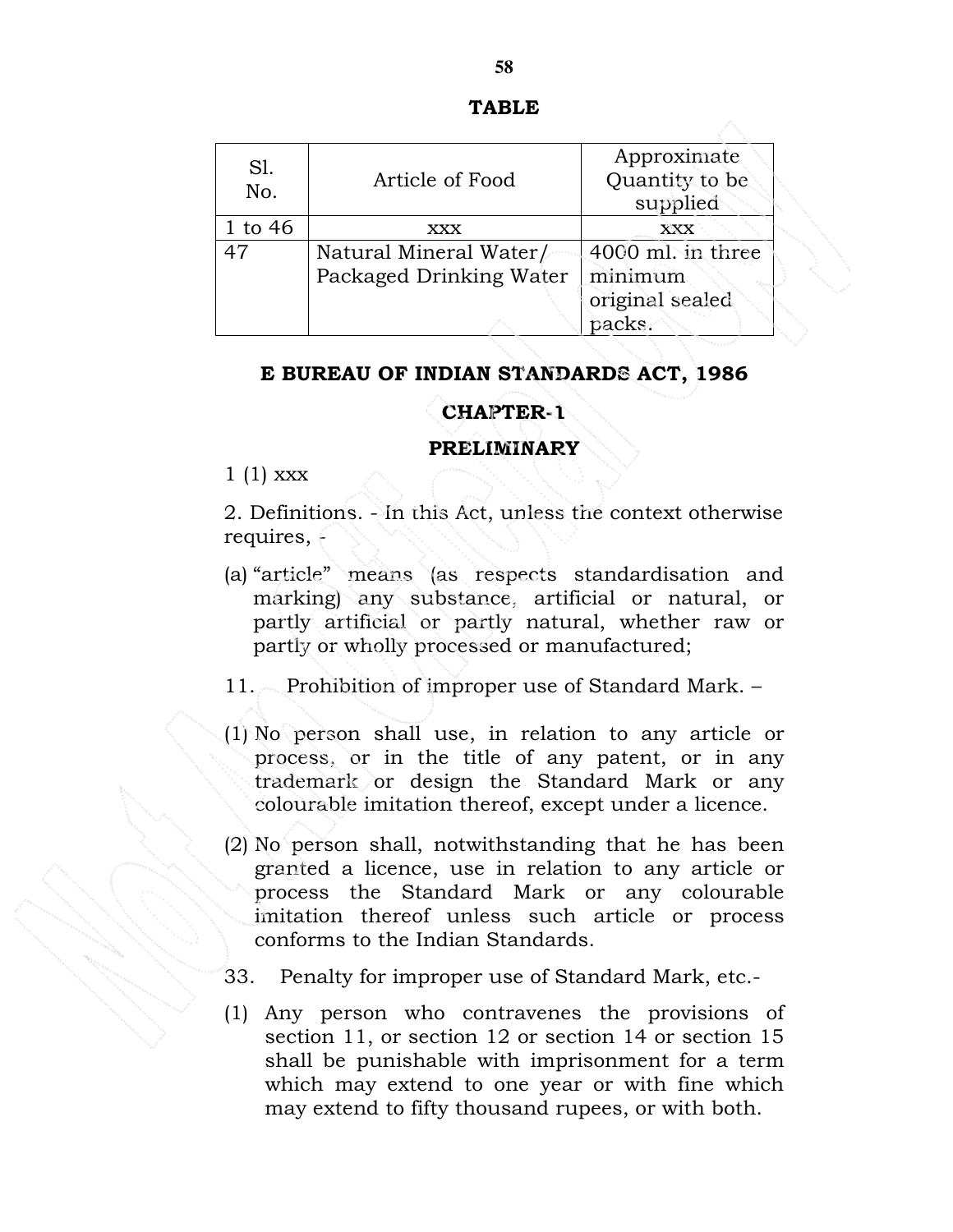(2) Any court trying a contravention under sub-section (1) may direct that any property in respect of which the contravention has taken place shall be forfeited to the Bureau.

#### ANALYSIS OF STATUTORY PROVISIONS:

26. In order to converge all food laws and to have a single Regulatory Body the Food Safety and Standard Act was enacted by the Parliament by Act, 34 of 2006 published in the Official Gazette on 23.08.2006. The Statement of objects and reasons of the said enactment was to consolidate the laws relating to food and to establish the Food Safety Standards Authority of India for laying down Science Based Standards for Articles of Food and to regulate their manufacture, storage, distribution, sale and import, to ensure availability of safe and wholesome food for human consumption and for matters connected therewith or incidental thereto. A statute or any enacting provision therein requires to be construed to make it effective and operative on the principles expressed in the maxim `ut res magis valeat quam pereat' namely the constitutionality of a statute start with a presumption in favour of constitutionality and the court should prefer construction which keeps the statute within the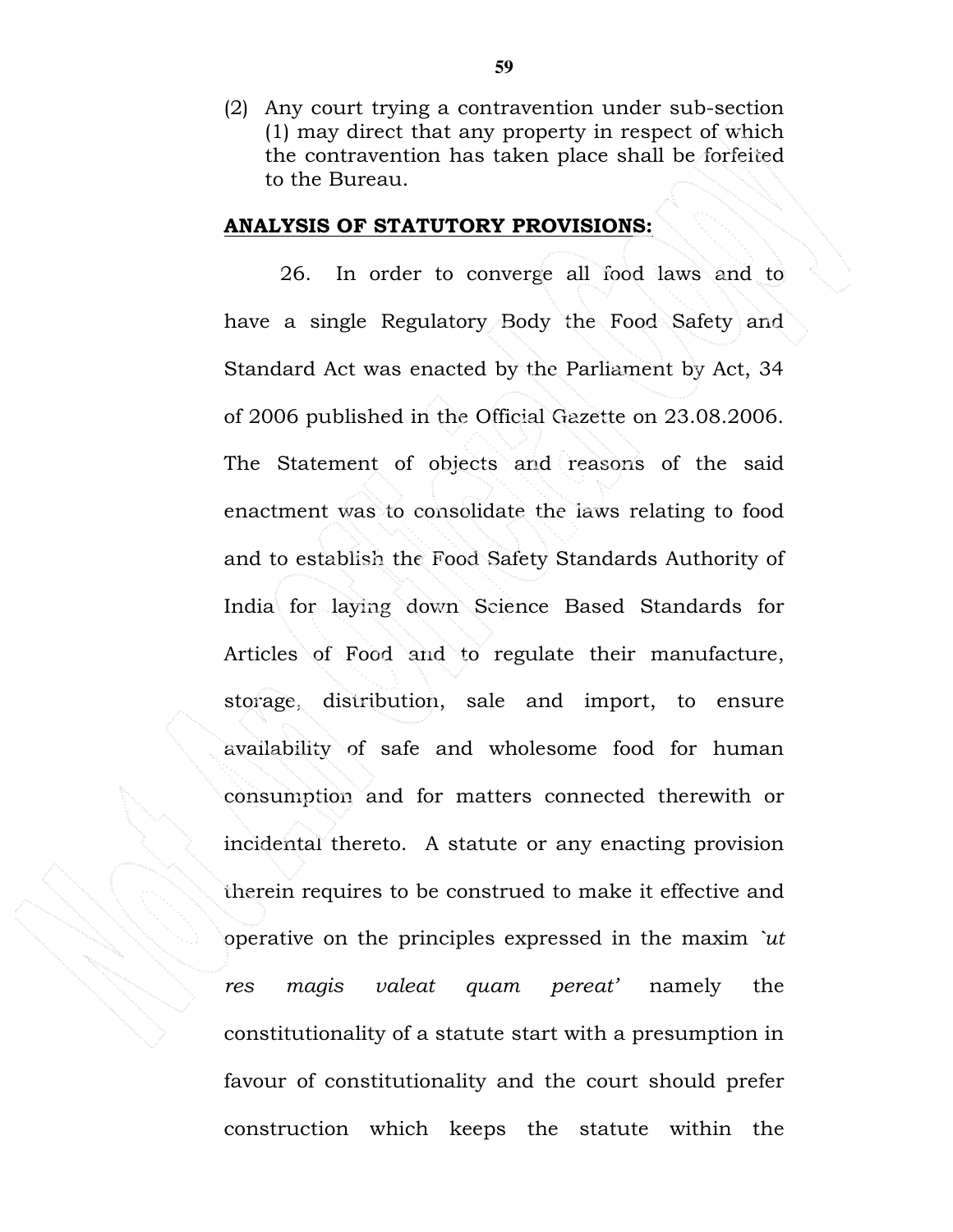competence of legislature in mind these Statutory Provisions are examined. At this juncture it would be apropos to note the judgment in the case of Fawcett Properties Vs Buckingham County Council reported in (1960) 3 All ER 503 at page 516 whereunder it has been held as follows:

"But when a statute has some meaning even though it is obscure, or several meanings, even though it is little to choose between then, the courts have to say what meaning the statute is to bear, rather than reject it as a nullity".

27. The courts would reject a construction which will defeat the plain intention of the legislature and if the choice is between two interpretations, the narrower of which would fail to achieve the manifest purpose of the legislation would be avoided in order to ensure that such legislation would be a futility and it would rather toe the line of acceptance of bolder construction. In other words the courts strongly lean against a construction which reduces the statute to a futility. In this regard the authority laid down by the Hon'ble Apex Court in the matter of Tinsukhia Electric Supply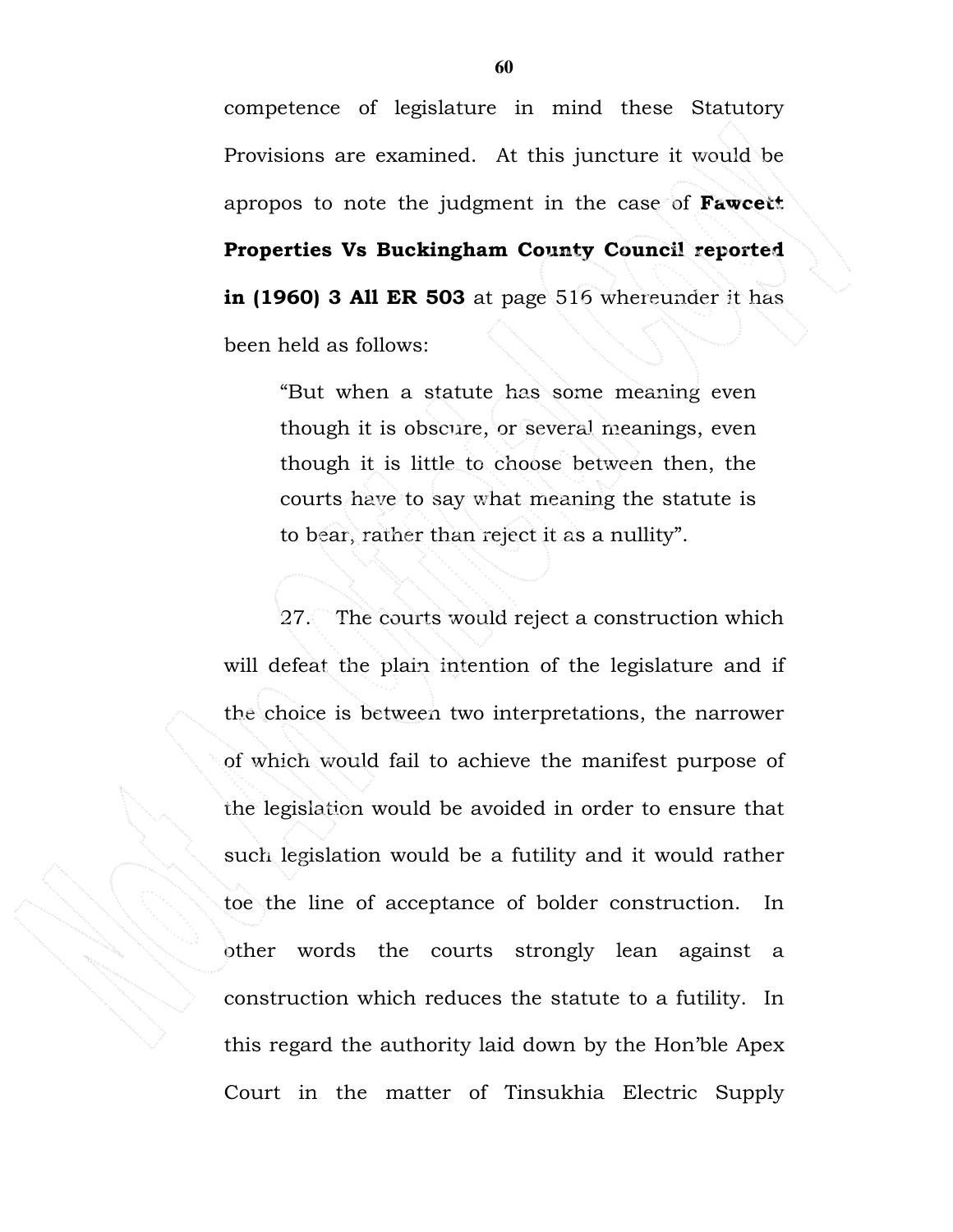Company Limited Vs State of Assam reported in AIR 1990 SC 123 at page 152 can be looked up.

28. Thus, keeping in mind the above principles the provisions of the Food Safety and Standards Act, 2006 as well as the Bureau of Indian Standards Act, 1986 are perused by us.

29. Section 3(j) of FSS Act, `FOOD' has been defined to include packaged drinking water; Section 3(zc) defines `manufacture' to mean a process or adoption or any treatment of conversion of ingredients into an article of food which includes any sub-process; Section 3(zh) package has been defined to mean prepacked box, bottle, cascade, tin, barrel, case, pouch, receptacle, sack, bag, wrapper, or such other things in which article of food is packed. A food operator as defined under Section 3(o) would mean a person by whom the business is carried on or owned and would be responsible for compliance of provisions of the Act, Rules and Regulations made thereunder. In order to ensure that the **'Food'** so manufactured complies with the statutory provisions and to ascertain as to whether there is such compliance they are tested at the `Food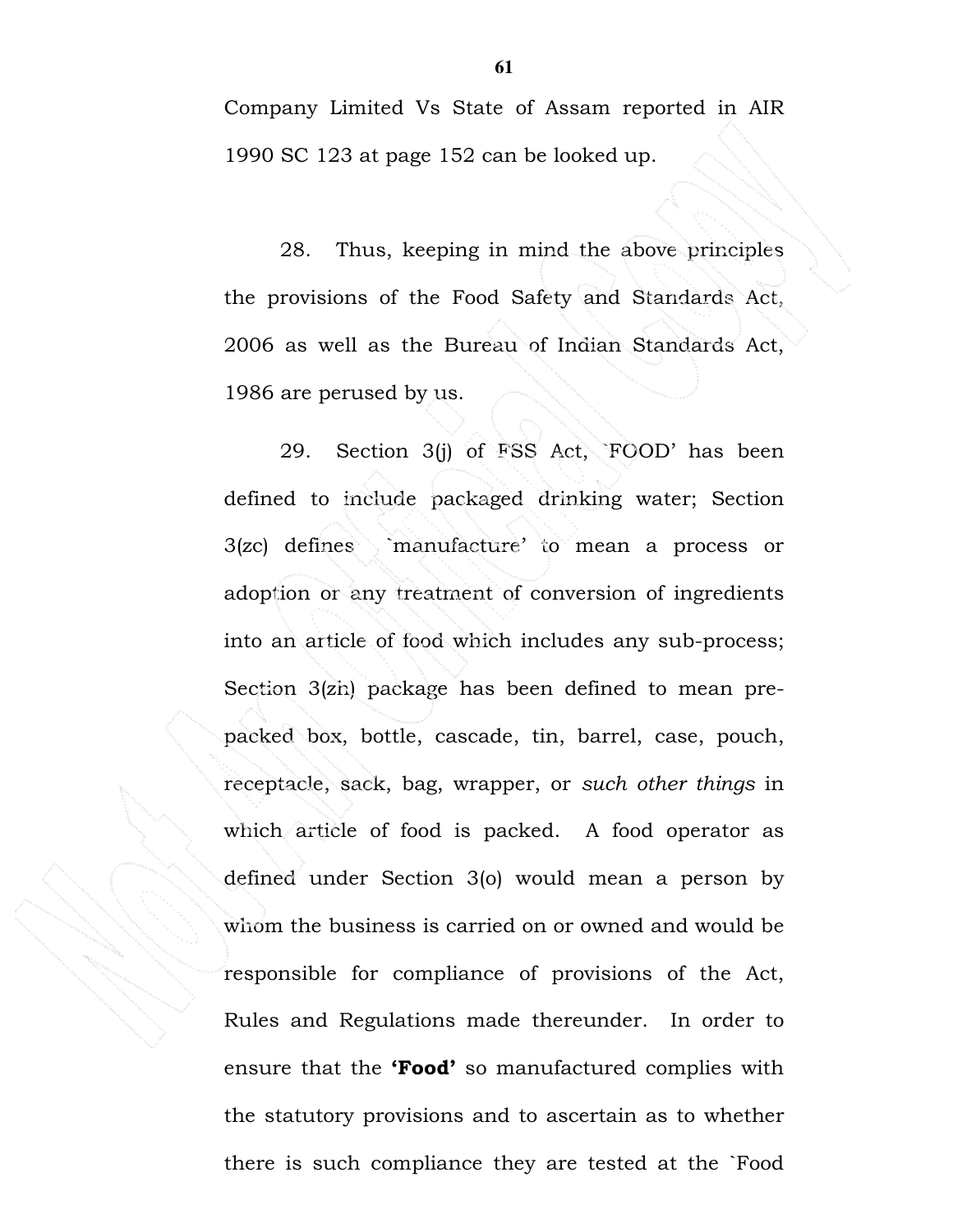Laboratory' established by the Central Government, State Government or any other agency and accredited by National Accreditation Board for Testing and Calibration Laboratories or an equivalent accreditation agency recognised by the Food Authority under section 43. Section 23 prohibits Manufacture, distribution and sale of any packaged Food Products which are not packed and labelled in the manner specified under regulations. Section 31 restricts carrying on any food business except under licence. Thus, the licence as defined under section 3(za) is required to be obtained by any person commencing or carrying on food business. Chapter VIII namely Section 43 to 47 provides for recognition and accreditation of laboratories, Research Institutions and Referral Food Laboratory, agency for Food Safety Audit, Food analysts and their functions which also includes sampling and analysis of the food. Chapter X of the FSS Act provides for adjudication of disputes by the authority not below the rank of additional District Magistrate to be notified by the State Government as the adjudicating officer who will have the powers of a Civil Court and would be deemed to be court for the purposes of Section 345 and 346 of Code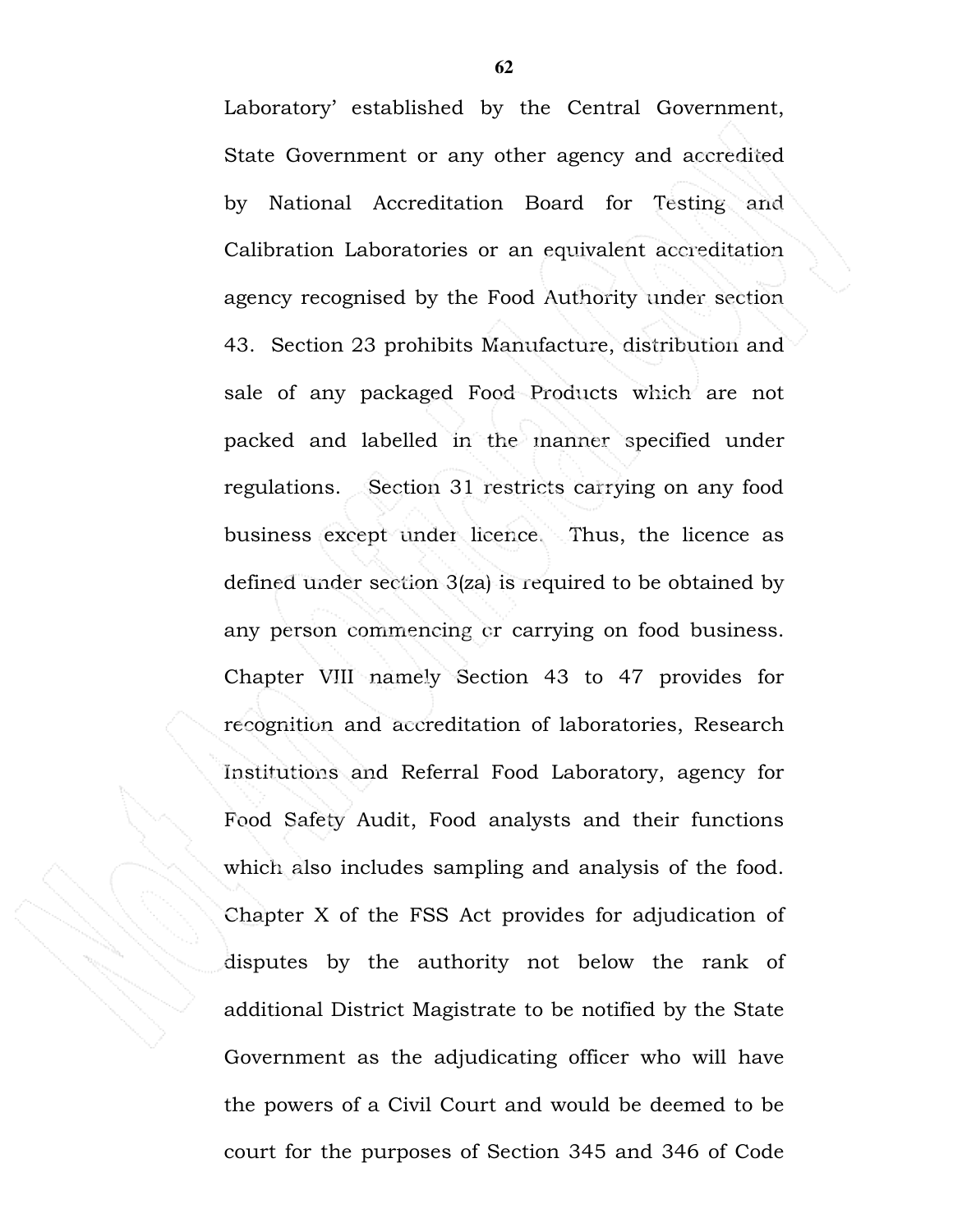of Criminal Procedure. Section 69 provides for the Commissioner of Food Safety to empower the designated officer to compound the offence by petty manufacturers who sell any article of food, retailers, hawkers etc., on payment of such sum of money, having due regard to section 49 which relates to adjudging the quantum of penalty. Section 97 of the Food Act, 2006 is the repeal and savings clause whereunder the enactment and orders specified in Schedule II thereunder has stood repealed from such date as the Central Government may appoint in this behalf.

30. The Food Safety and Standards (Food Products Standards And Food Additives) Regulations, 2011 which was been brought into force with effect from 5th August 2011 mandates that all Licensees are to comply with the Standards given in the regulations, and if Licensees have been already issued with licenses then such business operators are required to comply with the provisions of these regulations within six months from 5.8.2011 i.e. on or before 5.2.2012. Under Regulation 2.10.8 of said Regulations Standards for packaged drinking water (other than Mineral water) has been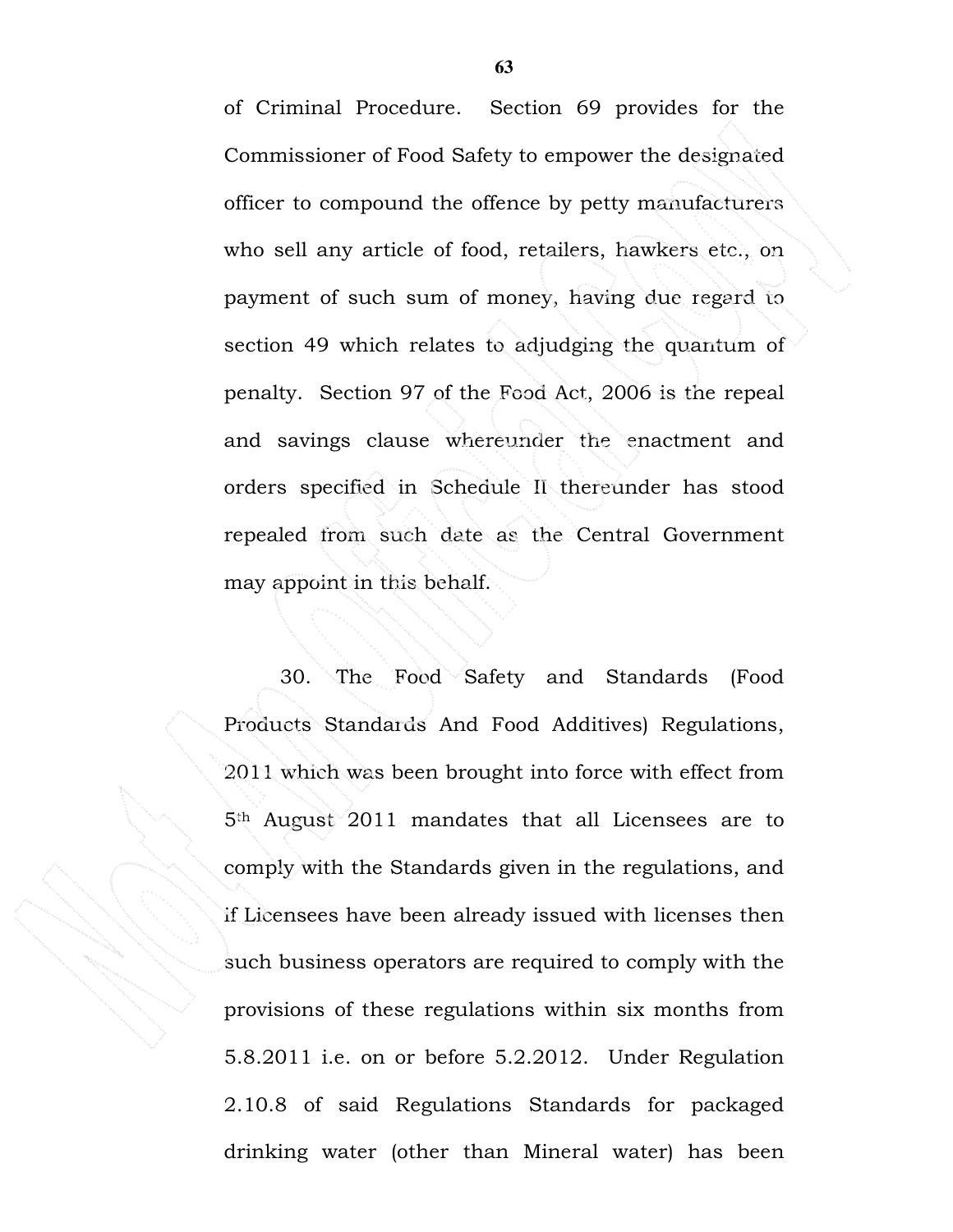specified, which requires to be strictly complied by the Licensees. Proviso to Regulation 1.1.2 stipulates that even if such licence have already been issued and such Standards are at variance to the provision of Food Products and Additives Regulations, 2011. Such Licensees or manufacturers are required to comply with the standards prescribed under Food Products and Additives Regulations, 2011 within six months from the date of commencement of the Regulations.

31. It has to be further, noted that under Restrictions on Sales Regulations, 2011 an absolute bar or embargo has been placed which prohibits manufacturers, sale, exhibiting packaged drinking water except under the Bureau of Indian Standards Certification Mark.

32. At this stage itself, we would appropriate to delve upon the contention raised by some of the manufacturers that packing the processed water in a container or can would not come within the definition of 'packaged drinking water' and it would be outside the scope of Food Safety and Standards Act, 2006. While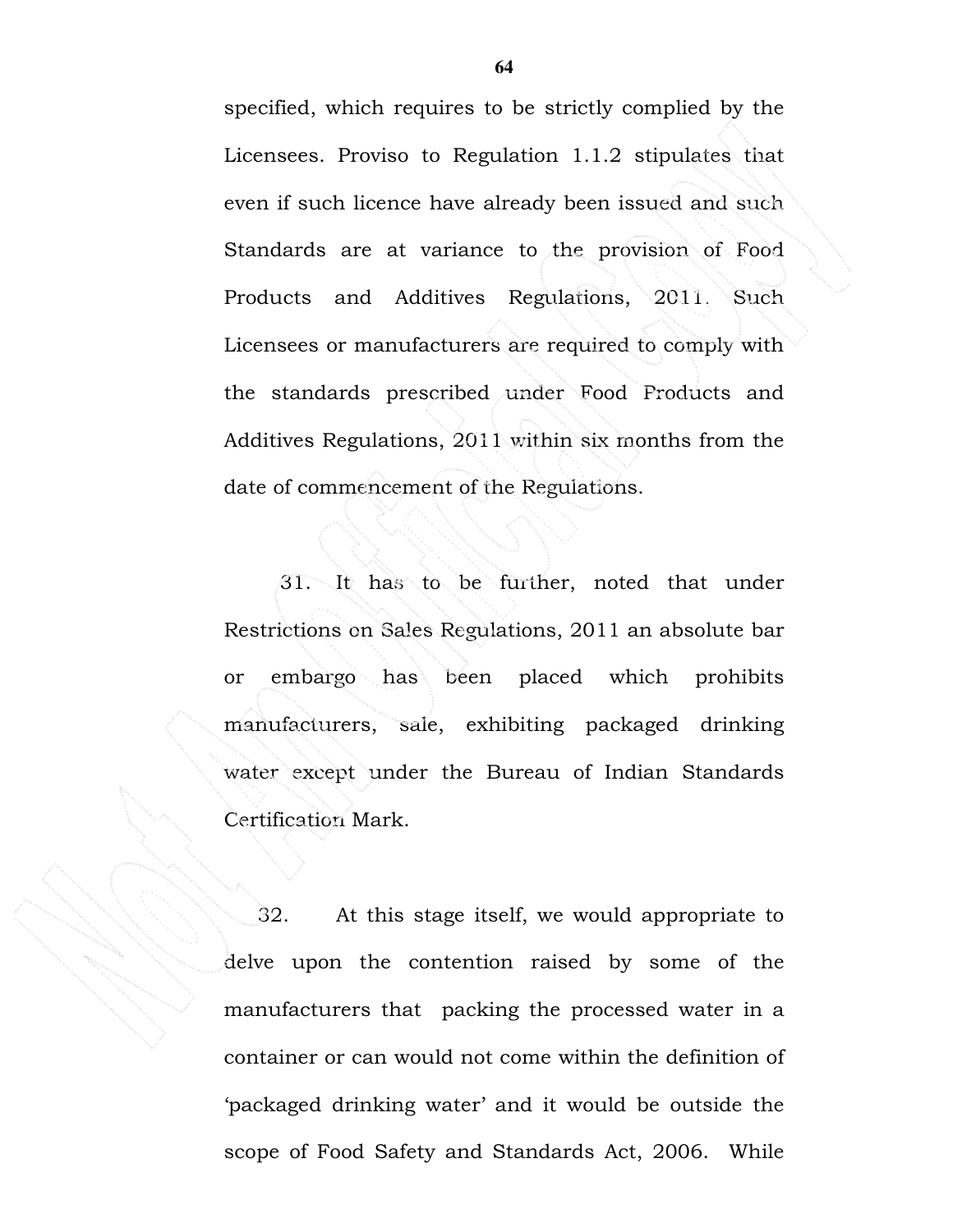interpreting a word in a statute particularly a statute which concern the safety of human beings as in the case on hand the words used in the statute have to be given liberal interpretation and not restrictive meaning. Merely because some of the manufacturers are supplying the processed water in containers and as such it would not become packaged drinking water as defined under section 3(zh) of FSS, Act has to be held absurd as it would result in stretching logic to an illlogical end or in other words such proposition is to be construed as one of fallacy. As noticed from the words used in the definition clause of FSS Act, 2006 namely Section 3(zh) it has brought within its purview to mean and include the words used therein i.e., Pre-packed box, bottle, casket, tin, barrel, case, pouch, receptacle, sack, bag, wrapper or such other things in which an article of food is packed and the Parliament has consciously used the words "such other things" in which an article of food can be packed and it would necessarily mean to include the containers also. We are of the view that the Doctrine of Noscitur a sociis (the meaning of the word is to be adjudged by the company it keep), which rule is wider than the rule of ejusdem generic, would aptly to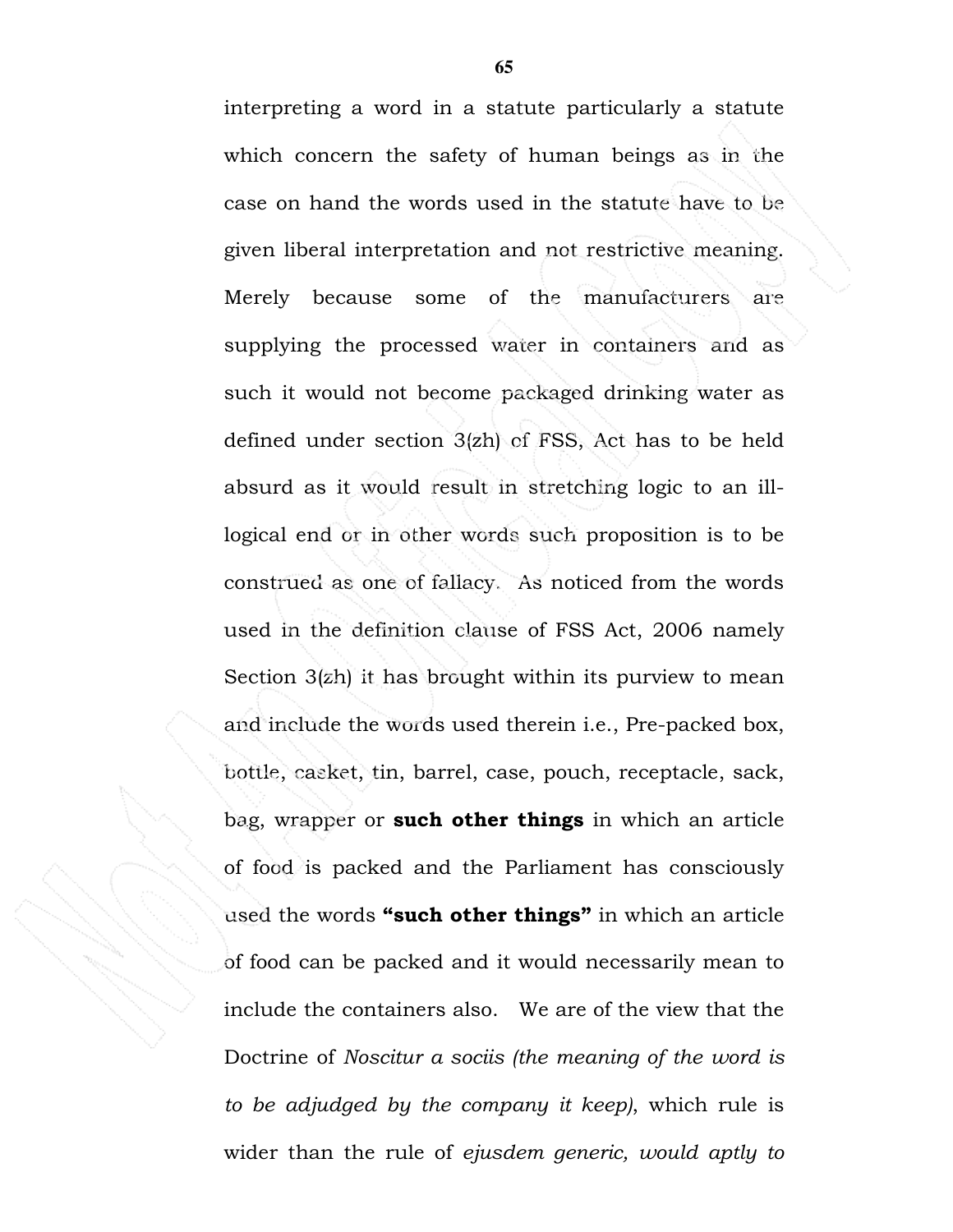the words "such other things" on hand. This rule according to Maxwell means when two or more words which are susceptible of analogous meaning are coupled together, they are understood to be used in their cognate sense. They take as it were their color from each other, i.e., the more general is restricted to a sense, analogous to a less general. It is only where the intention of the legislature in associating wider words with words of narrower significance is doubtful, or otherwise not clear that the present rule of construction can be usefully applied. In the instant case it has been contended that the word `container' is not to be found in the definition clause namely section 3(zh) which defines what a package means and as such these manufacturers are not exigible to the provisions of FSS Act. If such proposition is accepted then the very purpose of the Act gets truncated or negated, in as much as the legislature have consciously used the phrase **such other things'** after the words pre-packed box, bottle, cascade, tin, barrel, case, pouch, receptacle, sack, bag, wrapper, which can only mean and include that the food article should hold in those items or which is capable of being packed and stored in any other form.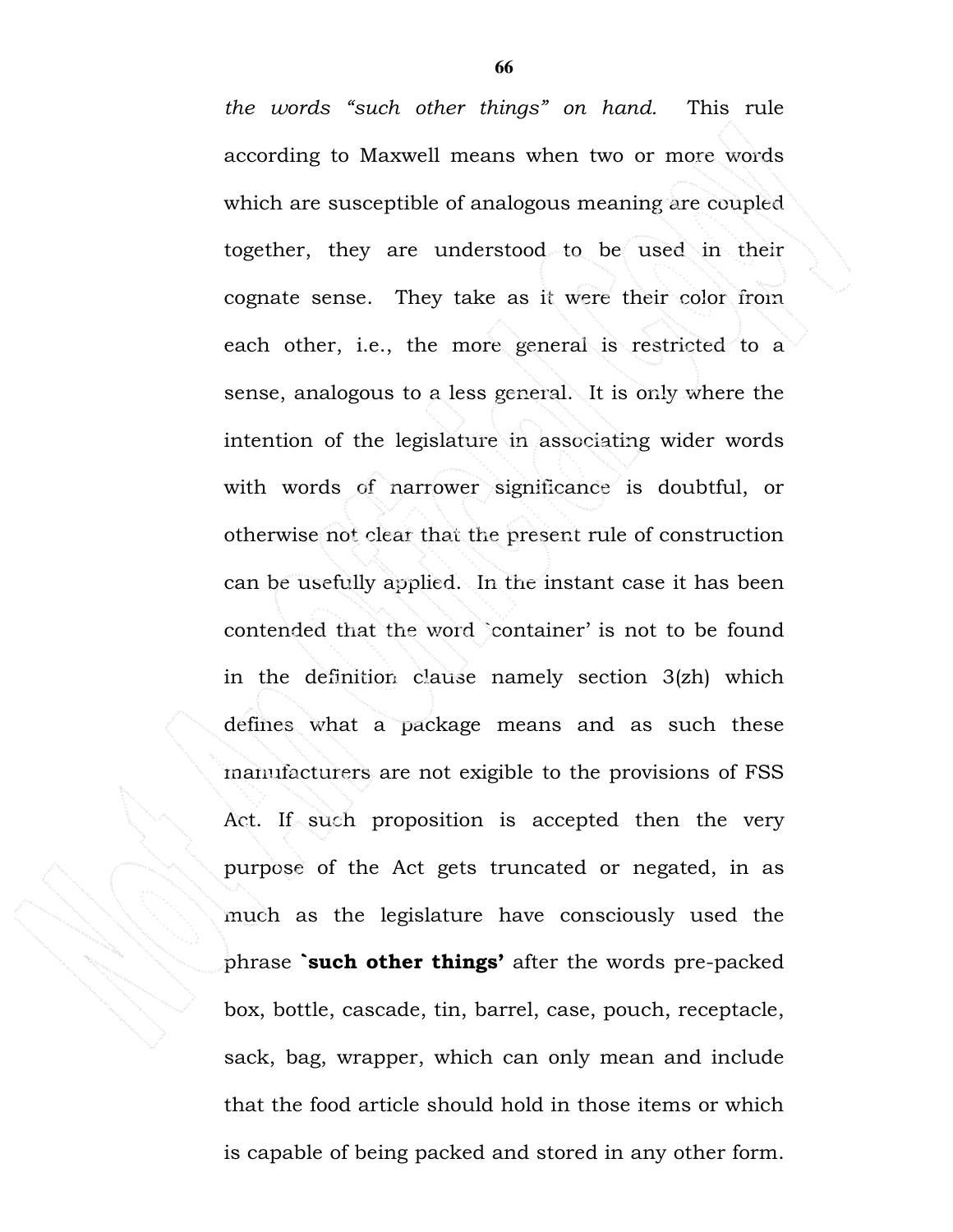The word `container' is of the genes of box, bottle, barrel, etc., and 'container' is of the same family and as such the word `container' cannot be excluded from the definition clause. This doctrine has come up for consideration before the Hon'ble Apex Court and it has been held as under:

#### 1. AIR 1997 SC 3297 – SAMATHA VS STATE OF ANDHRA PRADESH AND OTHERS –

 "225. It is a cardinal rule of construction of statute that the statue must be read as a whole and construction should be put to all the parts together and not of anyone part only by itself. Every clause of a statute is required to be construed with reference to the context and other clauses of the Act so that so far as possible the meaning of the enactment of the whole statue would be consistent. When legislature uses the same word in different parts of the same Section or statute, there is a presumption that the word is used in the same sense throughout. It was so held by this Court in the following cases: Suresh Chand Vs Gulam Chisti, (1990) 1 SCR 186: (AIR 1990 SC 897); Mohd. Shafi Vs Seventh Additional District and Sessions Judge, Allahabad, (1977) 2 SCR 464: (AIR 1977 SC 836); Raghubans Narain Singh Vs Uttar Pradesh Govt., (1967) 1 SCR 489: (AIR 1967 SC 465). But the aforesaid presumption can easily be displaced by the context in which the particular word is used. In Farrell Vs Alexander, (1976) 2 All England Report 721 it was stated that where the draftsman uses the same word or phrase in similar context, he must be presumed to intend it in each place to bear the same meaning. Venkatarama Ayyar J., in the case of Shamrao Vishnu Parulekar Vs District Magistrate, Thana, 1956 SCR 644: (AIR 1957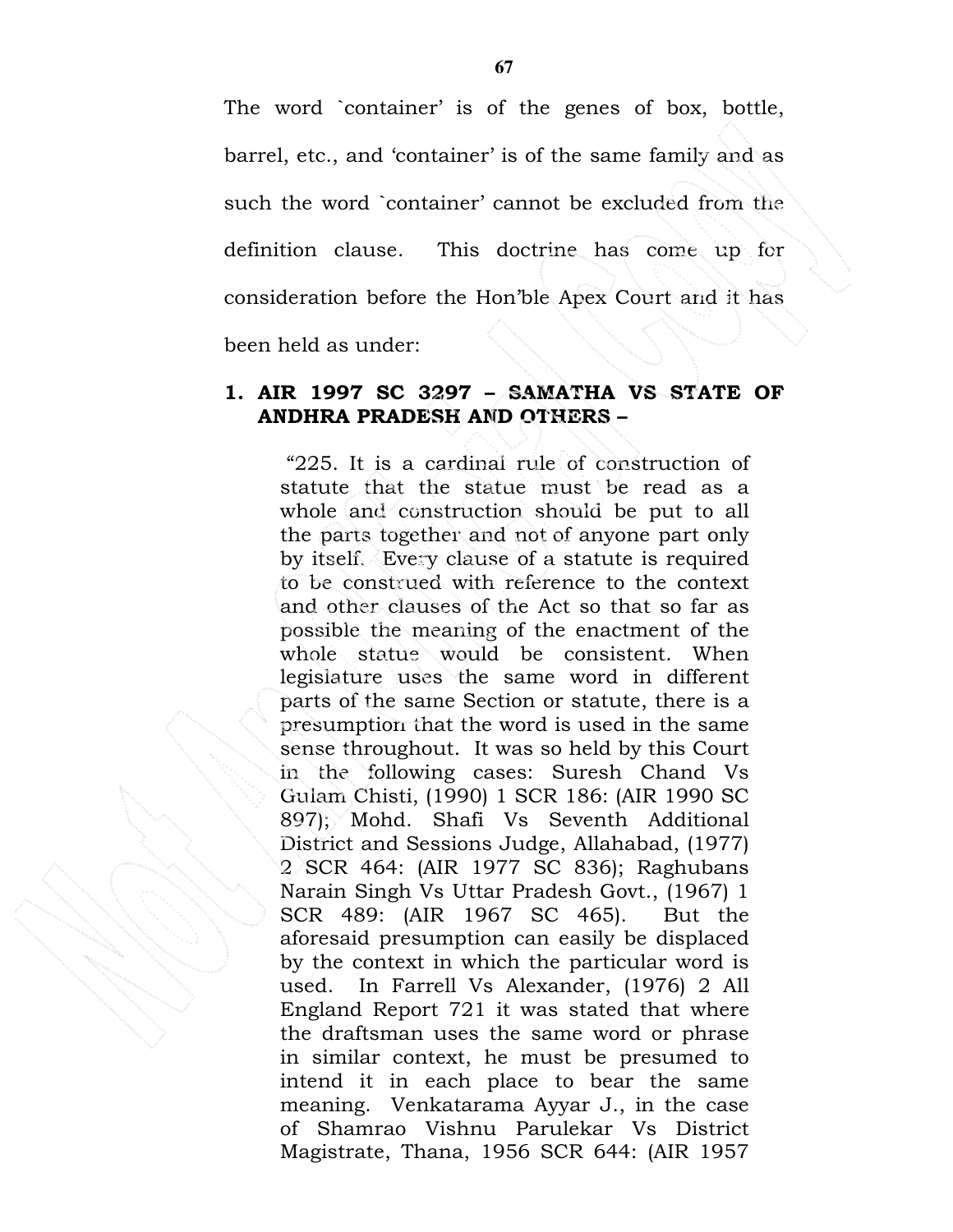SC 23) discussing the aforesaid rule has said "The rule of construction contended for is well settled but that is only one element in deciding what the true import of enactment is to ascertain which it is necessary to have regard to the purpose behind the particular provision and its setting in the scheme of the statute".

#### 2. AIR 2001 SC 4014 – CBI, AHD, PATNA VS BRAJ BHUSHAN PRASAD AND OTHERS -

"26. We pointed out the above different shades of meanings in order to determine as to which among them has to be chosen for interpreting the said word falling in Section 89 of the Act. The doctrine of noscitur a sociis (meaning of a word should be known from its accompanying or associating words) has much relevance in understanding the import of words in a statutory provision. The said doctrine has been resorted to with advantage by this Court in a number of cases vide Bangalore Water Supply and Sewerage Board Vs A.Rajappa, Rohit Pulp and Paper Mills Ltd., Vs CCE, Oswal Agro Mills Ltd., Vs CCE, K.Bhagirathi G. Shenoy Vs K.P.Ballakuraya and Lokmat Newspapers (P) Ltd., Vs Shankarprasad".

 Thus, it is seen from the dicta laid down by the Apex Court, the words accompanying the definition is to be looked into and when so examined with reference to the word "container" which is said to be used for holding or storing of the processed water it has to be necessarily held to fall within the definition clause and it would not get excluded from the purview of definition clause as defined under section 3(zh) namely Package.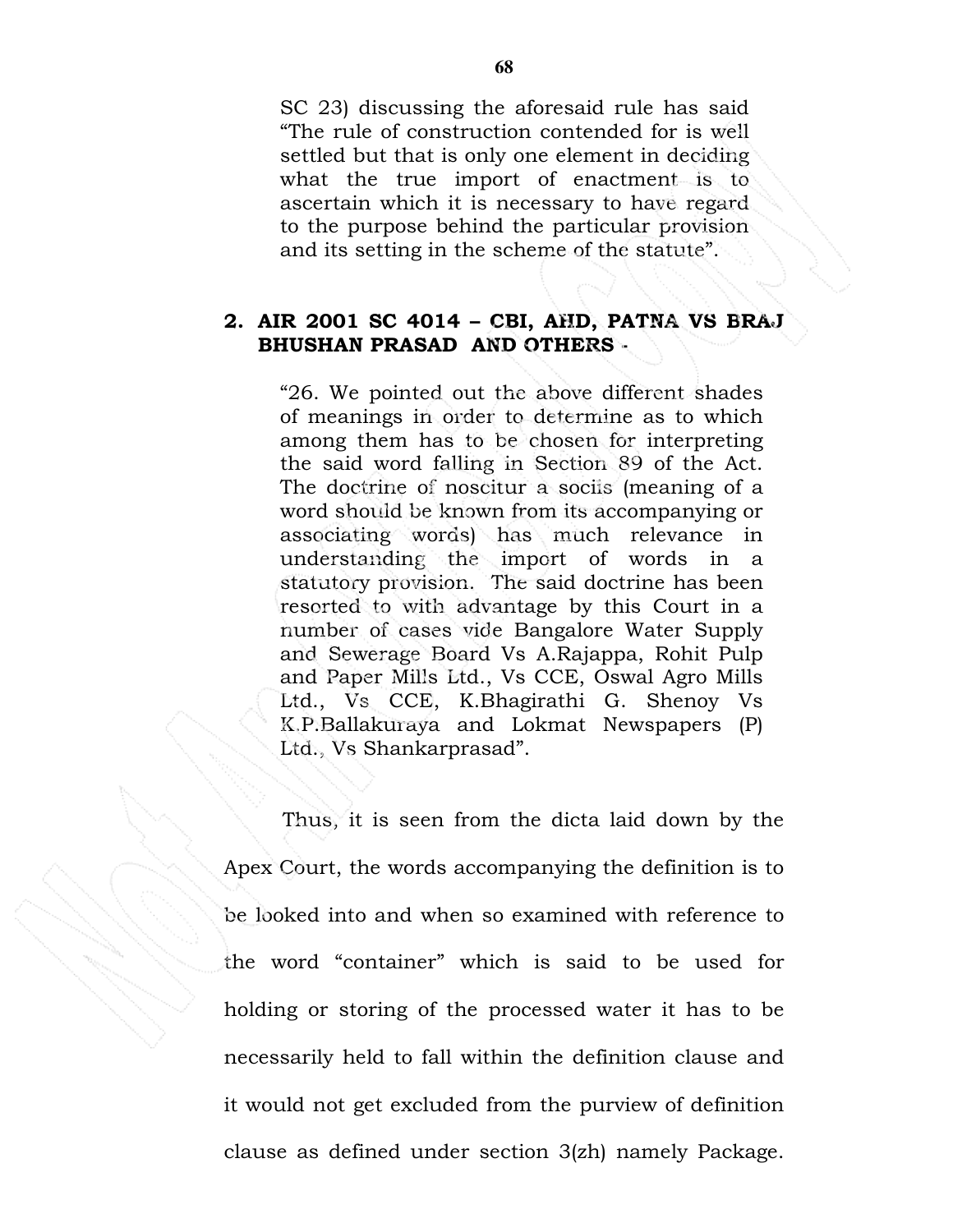Thus, the word `container' should receive an interpretation in its broader sense and also with widest sense by judging from the colour of the words it keeps its company viz., bottle, cascade, tin, barrel etc., Hence, the contention of the learned counsel for the manufacturer stands rejected.

33. Section 23 of FSS Act mandates that no person shall distribute, sell or expose for sale or dispatch or deliver to any agent or broker for the purpose of sale any packaged food products which are not marked and labeled in the manner as may be specified by the regulation.

 34. Section 92 of FSS Act enables the Food Authority to make regulations with the prior approval of the Central Government and after previous publication. In exercise of such power. The Central Government has brought in the Food Safety and Standards (Prohibition and Restrictions on Sale) Regulations-2011 with effect from 05.08.2011. Under Regulation 2.3.14 restrictions relating to conditions for sale have been imposed and under sub –regulation (17) no person can manufacture,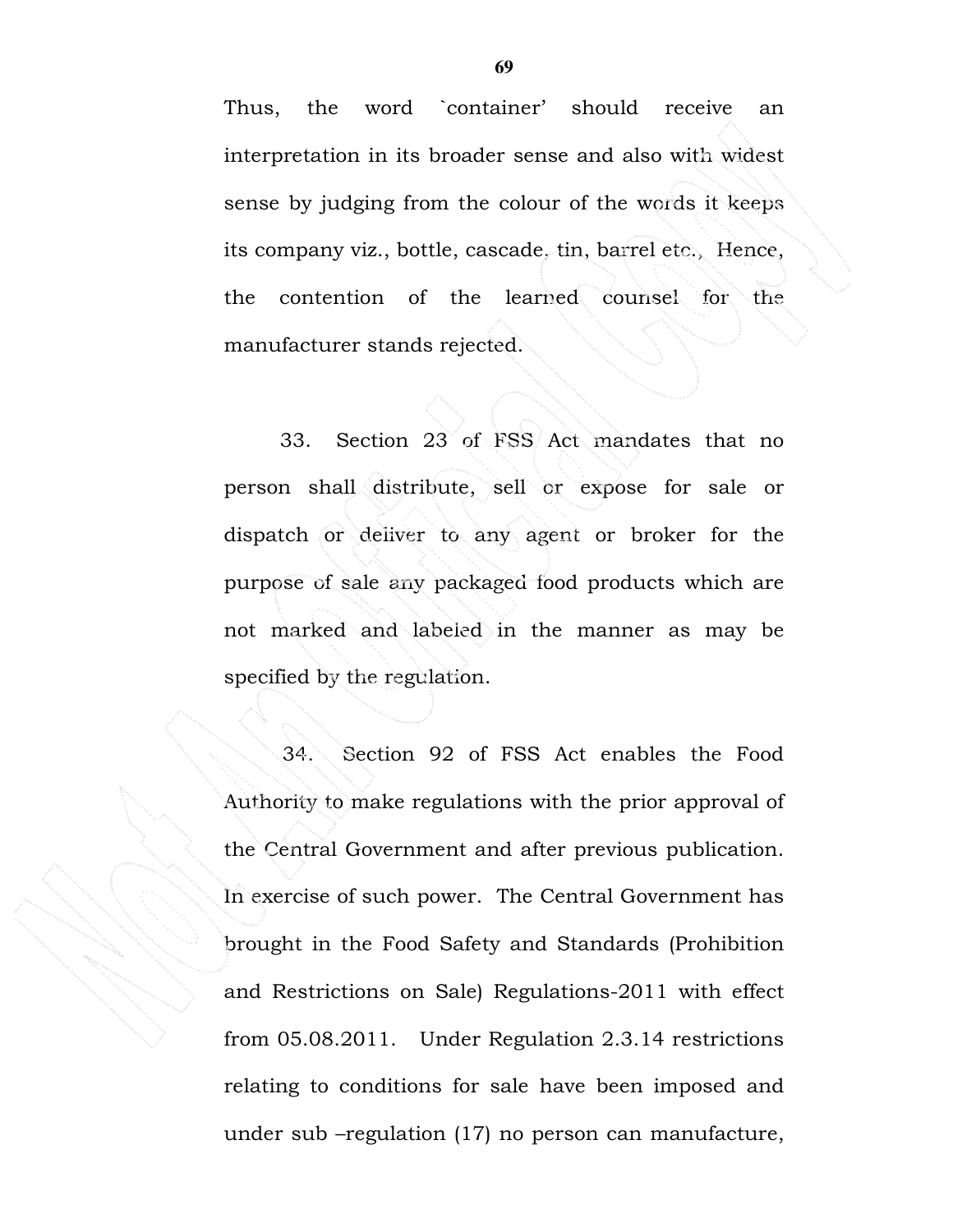sell or exhibit for sale packaged drinking water except under the Bureau of Indian Standards certification mark. Annexure-B appended to the said regulation prescribes the standards at IS 14543/2004 which prescribes standards for packaged drinking water to ensure against adverse effects on public health.

 35. It has been contended by some of the manufacturers that under sub-section (1) of section 31 of FSS Act they have to obtain licence for carrying on the food business and nothing contained in sub-section (1) would apply to a petty manufacturer and even otherwise the said enactment does not prescribe obtaining licence by manufacturers of packaged water by obtaining certification under BIS Act.

 36. Section 2(a) of the BIS Act defines "article" to mean "any substance, artificial or natural, or partly artificial or partly natural, whether raw or partly or wholly processed or manufactured". `Indian Standards' have been defined under Section 2(g) to mean "the standard (including any tentative or provisional standard) established and published by the Bureau, in relation to any article or process indicative of the quality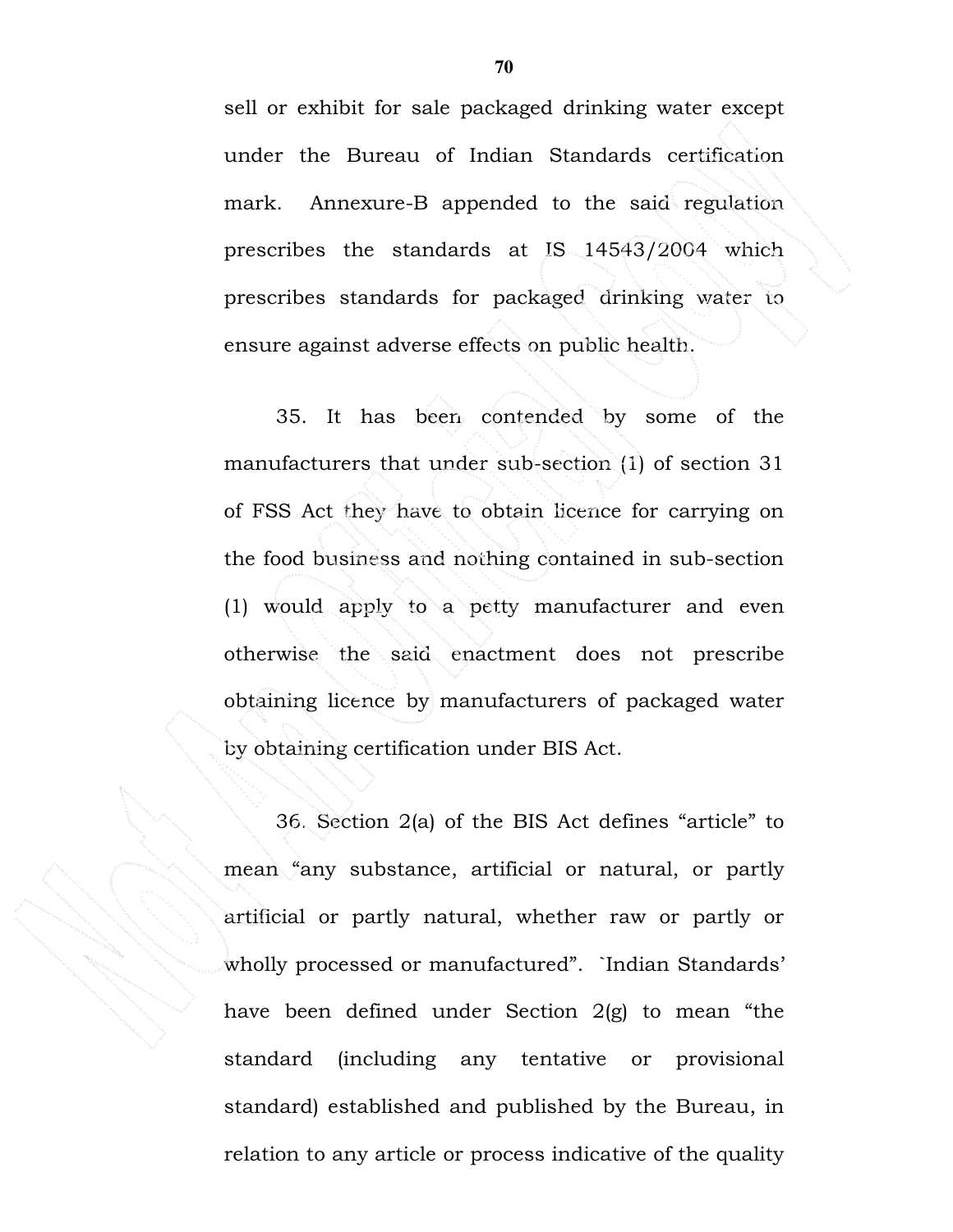and specification of such article or process and includes (i) any standard recognized by the Bureau under Clause(b) of Section 10; and (ii) any standard established and published, or recognised, by the Indian Standard Institution and which is in force immediately before the date of establishment of the Bureau". Section 2(o) defines "process" to include any practice, treatment and mode of manufacture of any article".

 37. Under section 14 of the BIS Act, if the Central Government is of the opinion that it is expedient so to do, it may by order published in the Official Gazette notify any article or process of any scheduled industry it shall conform to the Indian Standard and direct the use of the standard mark under a licence as "compulsory on such article or process".

 38. The issue as to whether the provisions of BIS Act would overlap with Prevention of Food Adulteration Act, 1954 (PFA) as well as Food Safety and Standards Act, 2006 or whether one remedy would exclude the other came up for consideration before the High Court of Delhi in the case of Bottled Water Processors Association Vs Union of India and others in W.P.(C)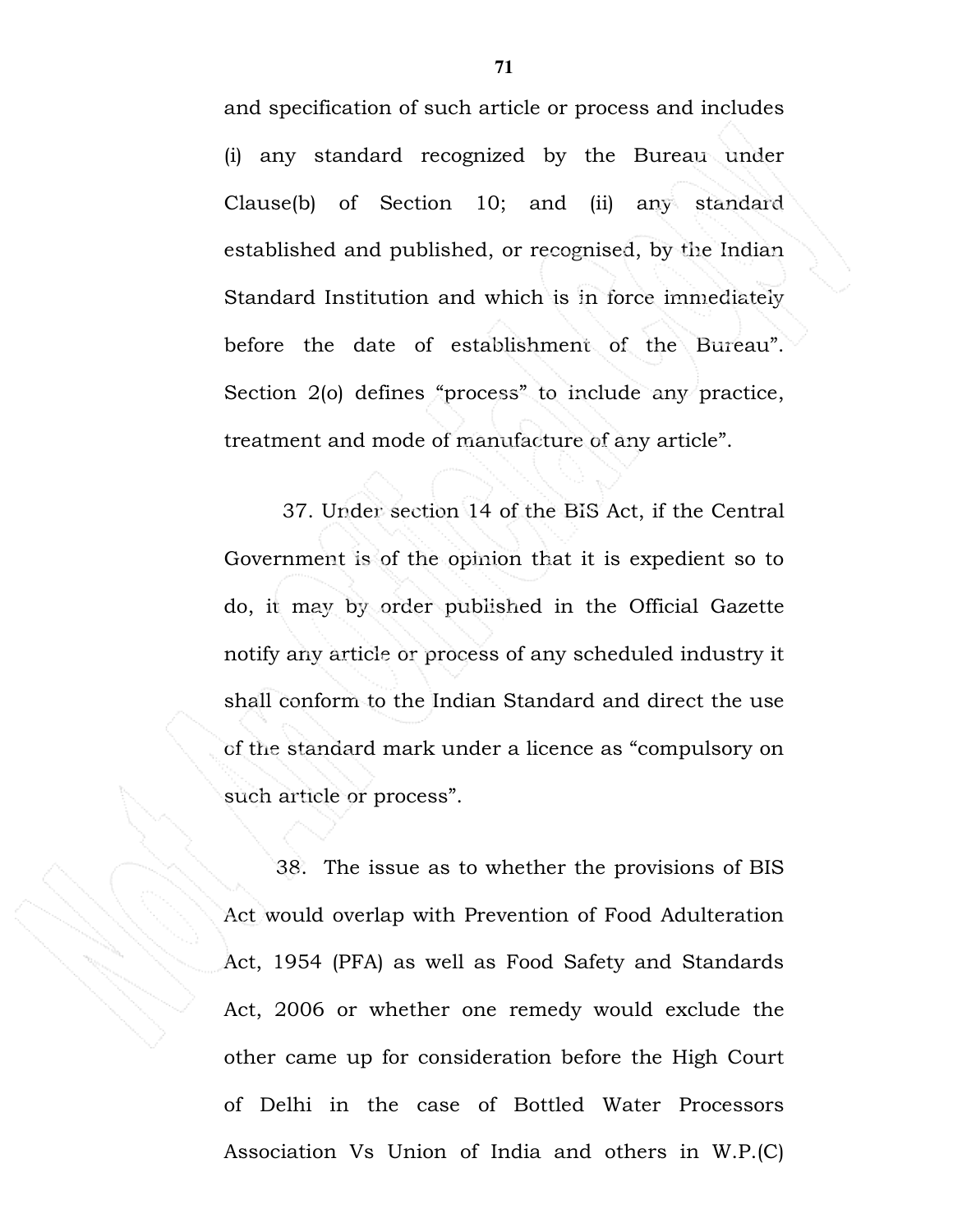No.11672/2009 disposed of on 20.05.2010 whereunder

it was held as follows:

"16. The amendment of the PFA Rules by mention of Rule 49(28) makes the use of a BIS Mark for packaged drinking water mandatory. Therefore, it is also a mandatory requirement under Section 14 of the BIS Act. The words `Indian Standard' under Section 2(g) of the BIS Act have been defined as under:

 Indian Standard means the standard (including any tentative or provisional standard) established and published by the Bureau, in relation to any article or process indicative of the quality and specification of such article or process and includes-

- (i) any standard recognized by the Bureau under Clause (b) of Section 10; and
- (ii) any standard established and published, or recognized, by the Indian Standards Institution and which is in force immediately before the date of establishment of the Bureau.

17. Consequently, if packaged drinking water is sold without the usage of the BIS Mark, then the offence under Section 14 read with Section 33 of the BIS Act stands attracted. This prescribes the punishment for a terms which may extend to one year or a fine which may extend to Rs.50,000/-, or both. Under Section 34 "no court shall take cognizance of any offence punishable under this Act, save on a complaint made by or under the authority of the Government or Bureau or by any officer empowered in this behalf by the Government……".

19. This Court straightway rejects the plea of the PFA Department of the GNCTD that where a packaged drinking water is found to be sold without using the label as mandated under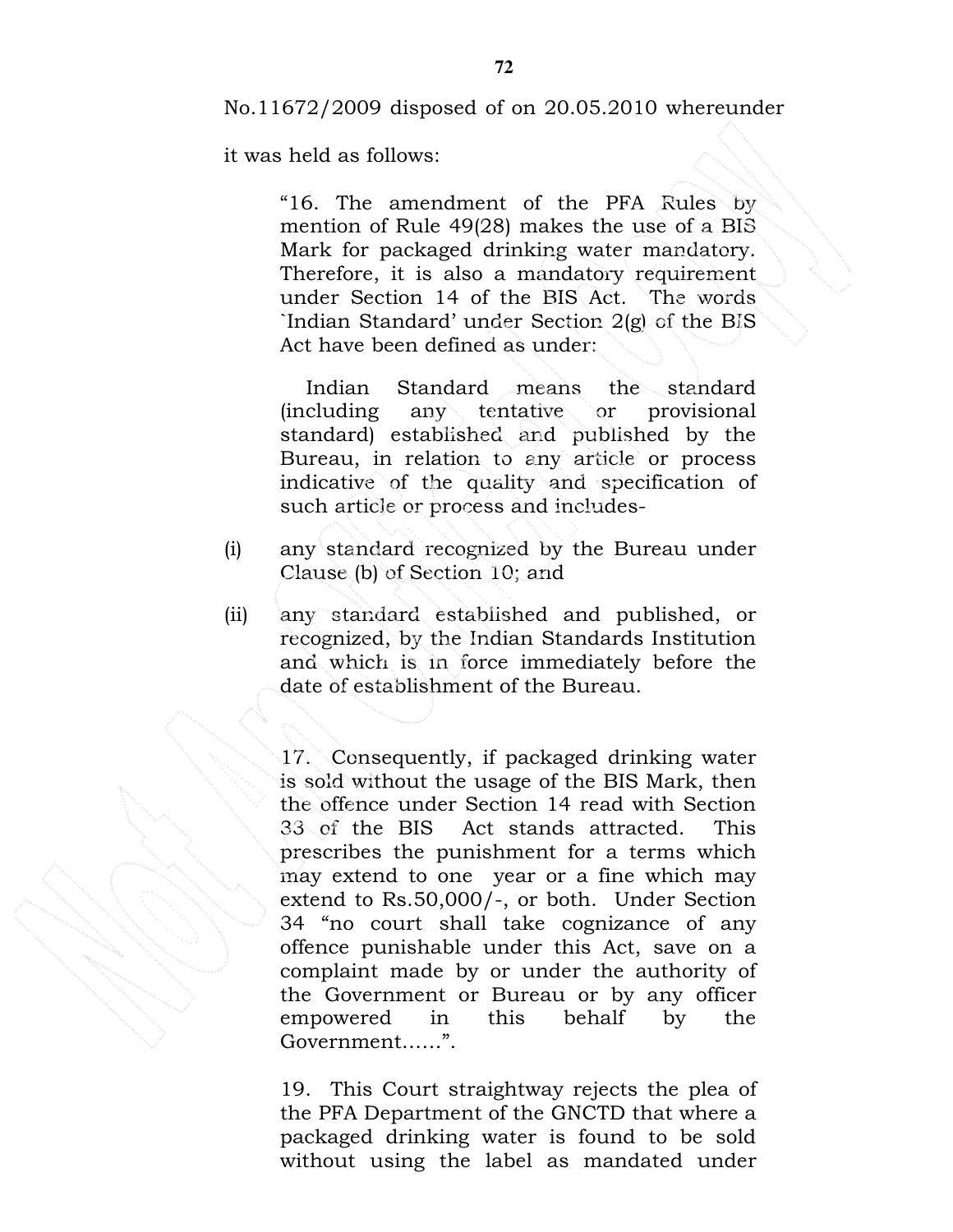Rule 43 (ZZZ)(13) of the PFA Rules or does not carry the BIS Mark in terms of Rule 49(28) PFA Rules, no action can be taken against manufacturer or seller as to packaged drinking water. This is indeed a complete misreading of the Rule. The whole purpose of having such an elaborate control mechanism is to ensure that there is no sale of packaged drinking water that is permitted except when it conforms to the PFA and the BIS Act.

21. Consequently, a fairly important responsibility lies with the BIS to take effective corrective action for violation of the BIS Act. If, as submitted by the BIS, there is a shortage of staff that prevents it from taking effective steps, that should appropriately be overcome by having additional staff and with better coordination among the authorities.

22. It is made clear that for violation of the relevant provisions of the BIS Act, there is an independent remedy available under that Act. The remedy for violation of the BIS is also available in terms of the PFA Act. One remedy does not exclude the other.

 39. The above referred judgment in the case of Bottled Water Processors Association Vs Union of India came up for consideration before the Division Bench of the High Court of Delhi in LPA 612/2010 whereunder it was held as follows:

"2. Prevention of Food Adulteration Act, 1954 and Bureau of Indian Standards Act, 1986 are two separate enactments. Violation of the two enactments have to be dealt with separately and by the authorities who have been given duty and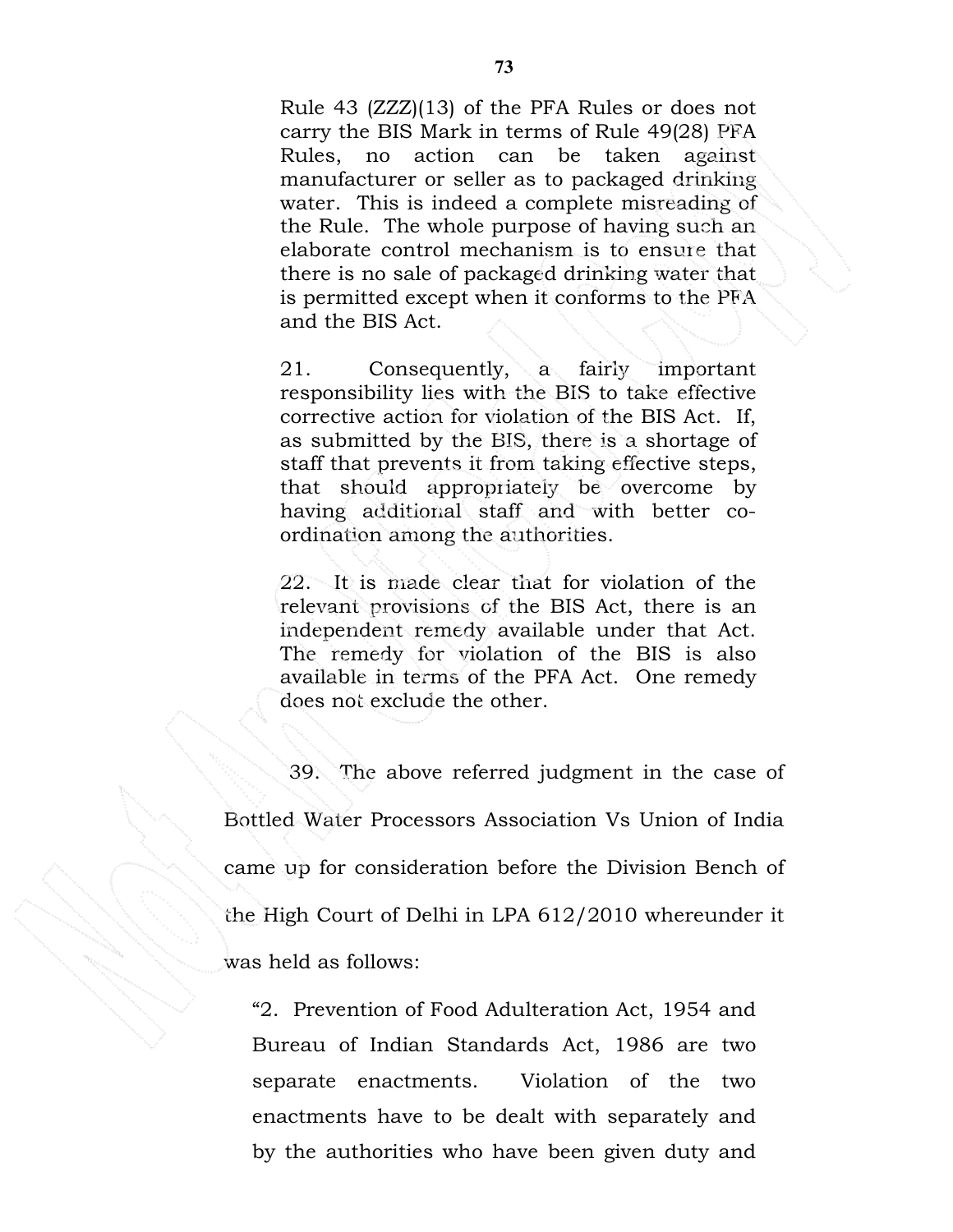responsibility to enforce the said enactment. However, at the same time, it cannot be denied that there is some inter-play between the enactments and need for coordination between the authorities who have been given the responsibility to enforce the enactments. Rule 49(28) of the Prevention of Food Adulteration Rules, 1955 makes the use of BIS mark for packaged drinking water mandatory. The said certification is given by the Appellant on being satisfied about the quality and on meeting the specifications stipulated by them. A fraudulent and wrong use of marks attracts Section 14 read with Section 43 of the Bureau of Indian Standards Act, 1986. Violation of the said section is punishable with imprisonment which may extend to one year and fine which may extend to Rs.5,000/- or both. Under Section 34 of the said Act, courts cannot take cognizance except on a complaint by or under the authority of the Government or the Bureau, any consumer or a recognized association. It is in these circumstances, that the aforesaid observations/directions have been given. The object and purpose is to ensure proper coordination between the two authorities. The object and purpose is not to ask the authorities under the Bureau of Indian Standards Act, 1986, to perform job or work of the authorities under the Prevention of Food Adulteration Act, 1954 or vice versa.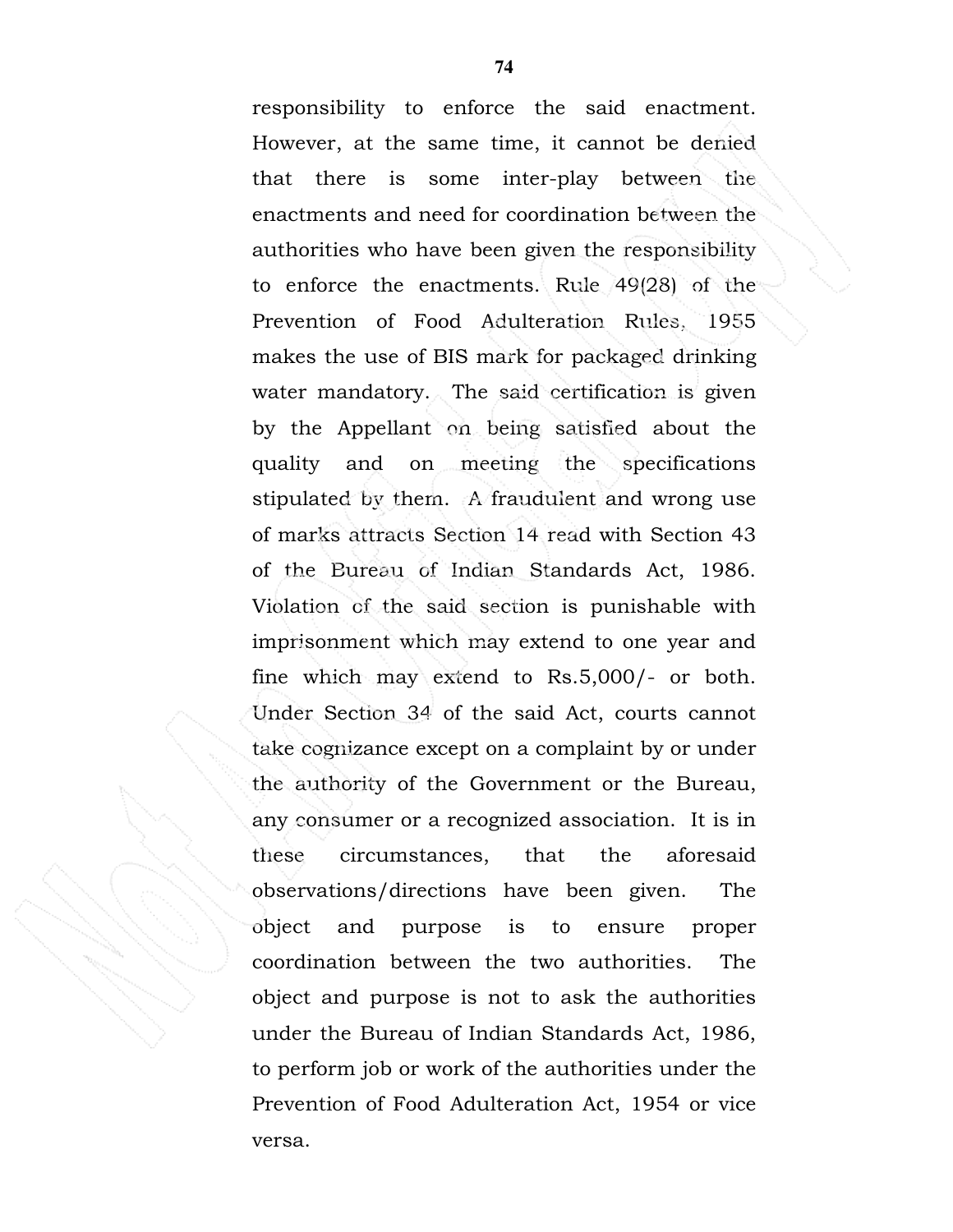40. We are in complete agreement with the views expressed by the Division Bench of High Court of Delhi and would also supplement the said view for the foregoing reasons.

 41. In W.P.24257-283/2012 Petitioners have sought for quashing of the notices Annexures-E, F, G & H issued by the Commissioner for Food Safety on the ground that several complaints have been received that there is manufacture and sale of packaged drinking water without certification from BIS and it would violate the FSS Act and regulation 2.1.2 and 2.3.14 (17) and for a further direction not to insist on BIS certification for manufacture and sale of packaged drinking water under the provisions of BIS Act and under section 31(2) of FSS Act and Regulations made thereunder. Likewise Petitioners in W.P.17467-498/2012 have sought for quashing of the Final Notices dated 18.04.2012, Annexures-D-1 to D-31 issued by the designated officer under Food Safety and Standards.

 42. Section 3(h) defines "Designated Officer" means officer appointed under section 36 and Section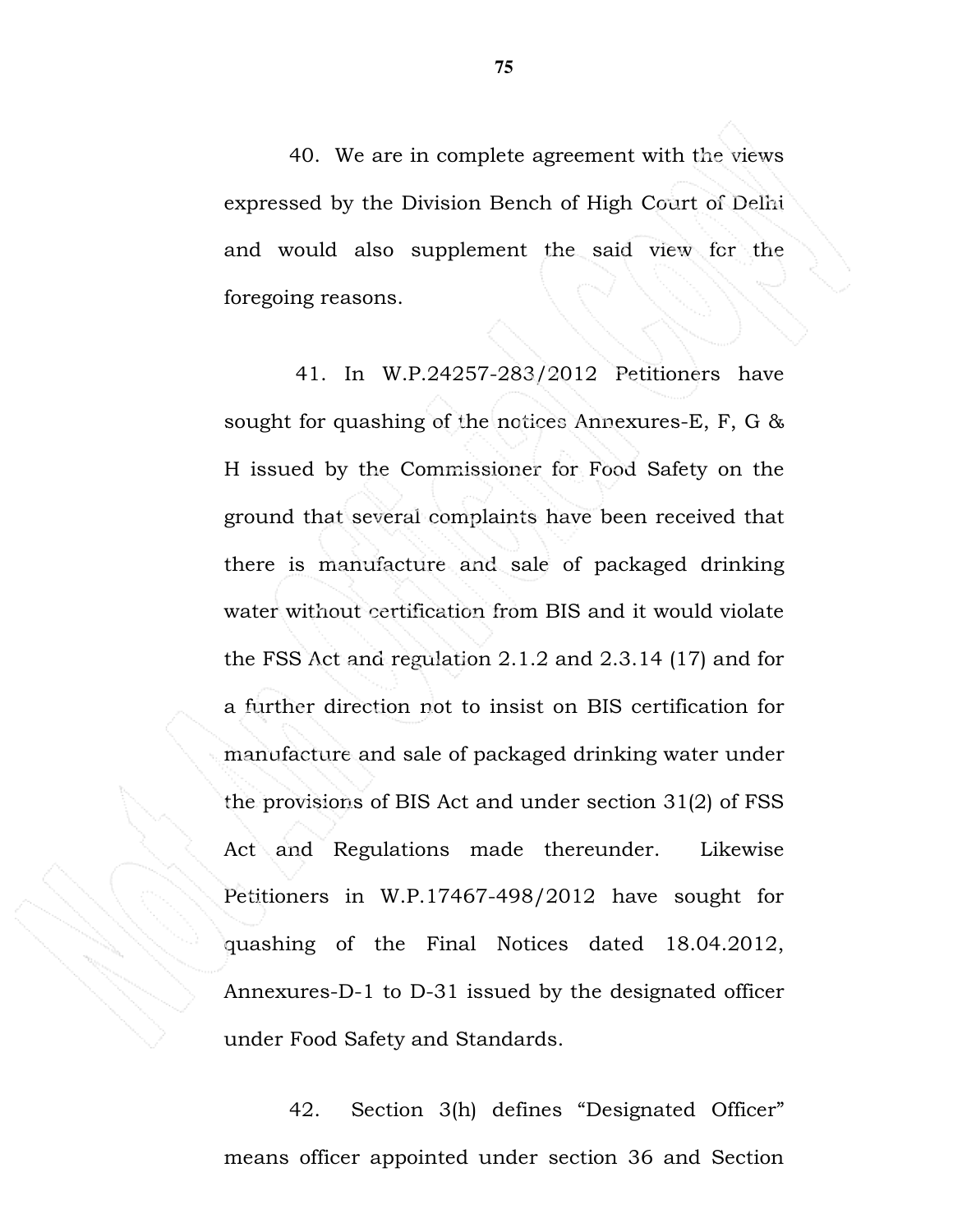3(t) defines "Food Safety Officer" to mean officer appointed under section 37 of FSS Act. Section 29 prescribes that The Food Authority and the State Food Safety Authorities will be responsible for enforcement of the Act. Under section 30 the State Government is empowered to appoint the Commissioner of Food Safety for the State for implementation of Food Safety. A perusal of the affidavit filed by the State of Karnataka on 26.07.2012 would disclose that the State in exercise of such power vide Government Order No.HFW/31/FPR/2011, Bangalore dated 03.02.2012 has designated the Commissioner for Health and Family Welfare, Government of Karnataka as Food Safety Commissioner. At the same time vide order No.HFW/70(iv)/CGE 2010 dated 30.07.2011, 30 officers from the Department and one officer from the Bruhat Bangalore Mahanagara Palike. The Government has notified them as Designated Officers who would be the enforcing authorities at District level. Under Section 37 of the FSS Act the Commissioner of Food Safety would appoint such persons having the prescribed qualifications as Food Safety Officers for such local areas as he may assign to them for the purpose of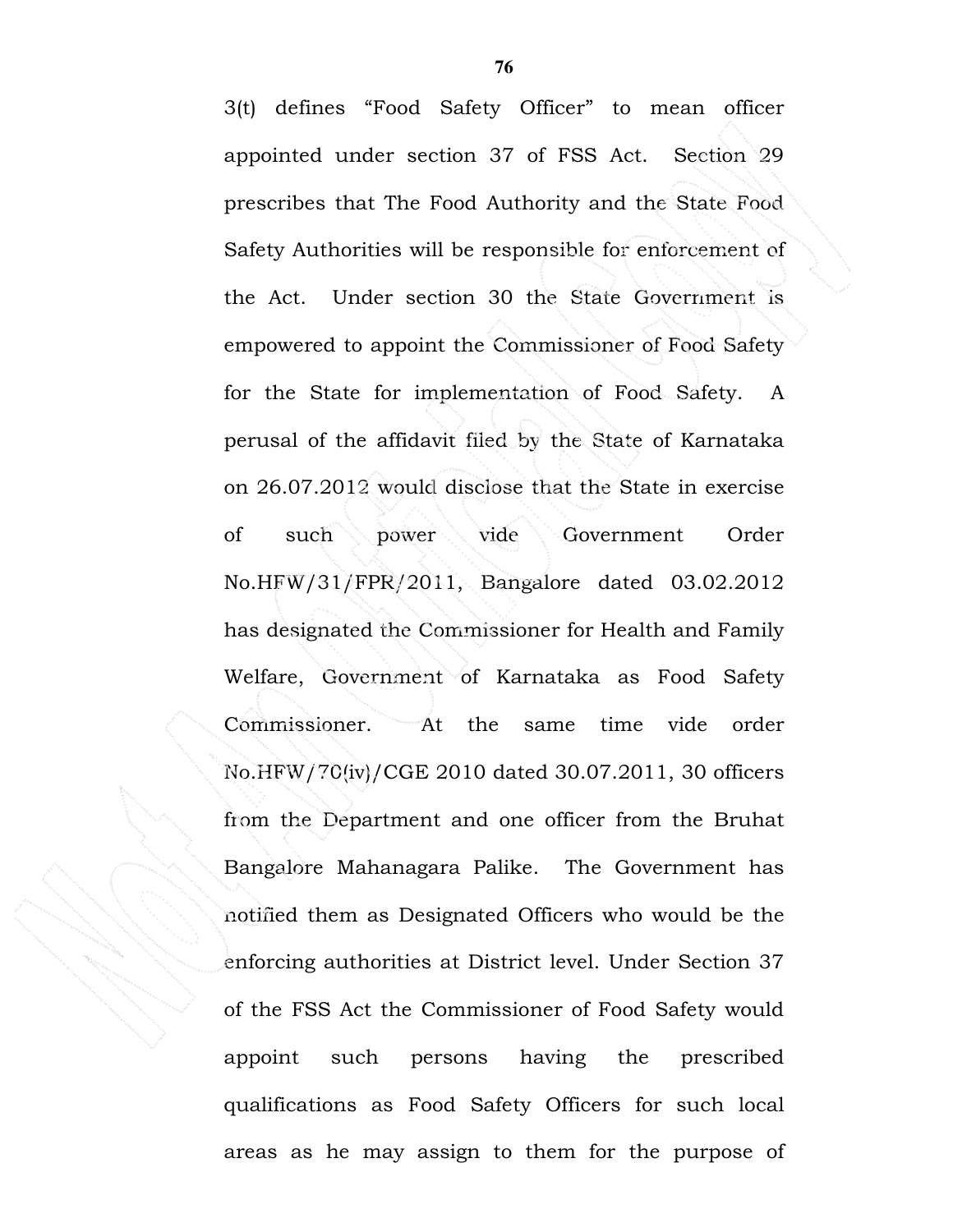performing functions under the FSS Act, Rules and Regulations made thereunder. Under sub-section(2) of Section 37 the State Government may authorise any officer of the State Government having prescribed qualification to perform the functions of Food Safety Officer within a specified jurisdiction. Accordingly 106 Food Inspectors have been designated as Food Safety Officers at Taluka level for enforcement of FSS Act, Rules and Regulations made thereunder.

 43. A conspectus reading of the above provisions would clearly establish the fact that various authorities have been vested with the power to implement the FSS Act effectively and have been assigned the duties thereunder. Section 36 of the FSS Act enumerates the functions to be performed by the designated officer. Under section 32 if the designated officer has reasonable ground for believing that any food business operator has failed to comply with any regulations to which the section applies is empowered to serve a notice on that food business operator which is called as "improvement notice" and if the food business operator fails to comply with an improvement notice the licence

 **77**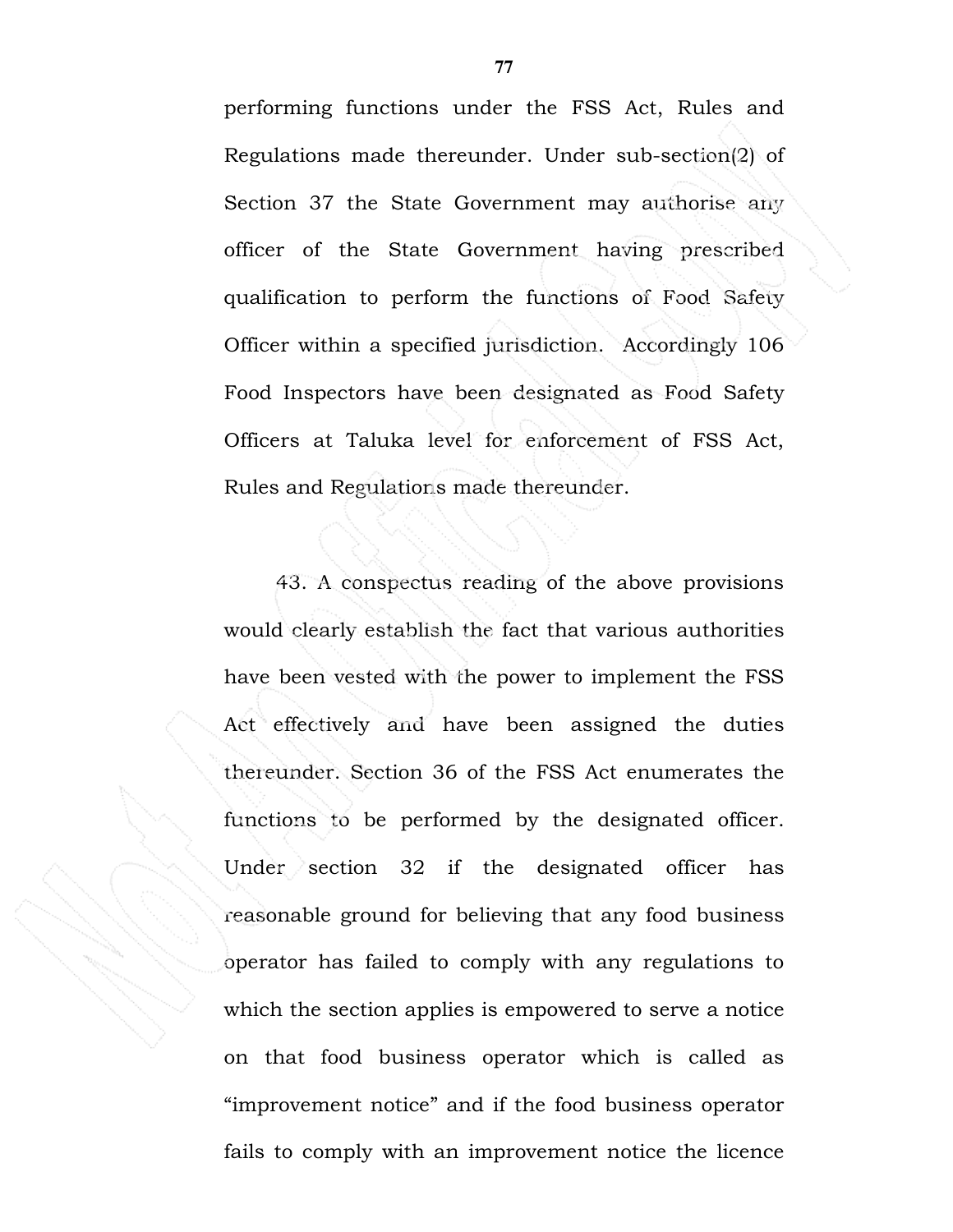can be suspended and if the operator still fails to comply with the improvement notice the designated officer can cancel the licence after extending an opportunity to show cause and proviso to sub-section(3) of section 37 empowers the designated officer to suspend any licence forthwith in the interest of public health after recording reasons thereof. Likewise Section 38 of the FSS Act enumerates the powers of the Food Safety Officer. Section 42 enables the Commissioner of Food Safety to communicate his decision to the designated officer and the concerned food safety officer to launch prosecution before courts of ordinary jurisdiction or special courts as the case may be after examining the recommendations made by the designated officer which would be based on the report of the food analyst who would send such report based on the sample forwarded by the Food Safety Officer. Under Chapter X of the FSS Act adjudication under the said chapter is to be made by an Additional District Magistrate and as per the affidavit of State of Karnataka the Additional Deputy Commissioners have been notified as adjudicating officers.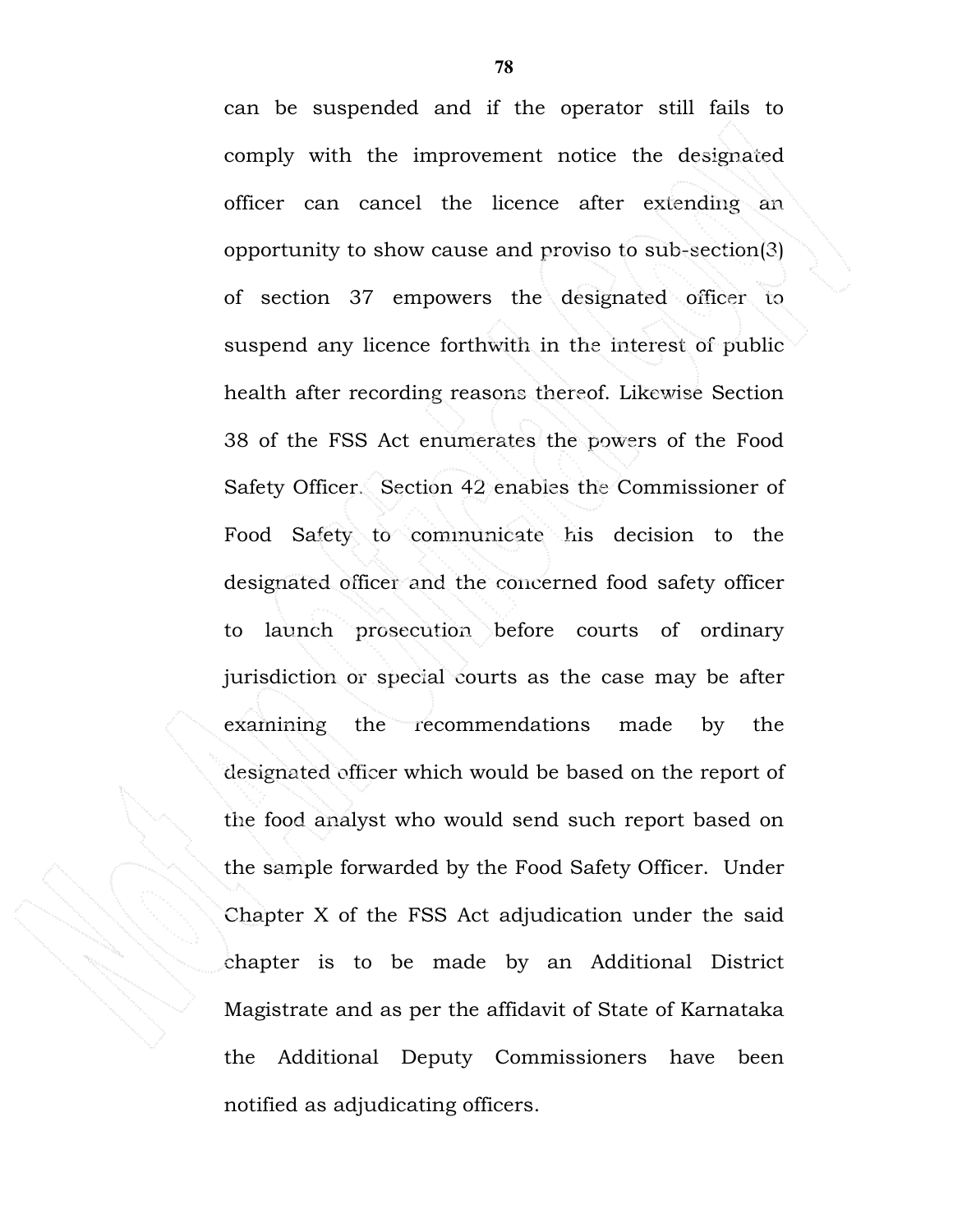44. In exercise of the power conferred by clause (o) of sub-section(2) of Section 92 read with section 31 of the FSS Act as already noticed herein above various regulations have been brought into force and under Regulation 2.1.2 of Registration of Food Business Regulation 2011, every food business operator has to register themselves with the registering authority by submitting an application for registration and the petty food manufacturer is required to follow the basic hygiene and safety requirements provided in Part I of Schedule IV of the said regulation. Under regulation 2.3.14(17) of Restrictions on Sales Regulations, 2011 no person shall manufacture, sell or exhibit for sale packaged drinking water except under BIS certification which regulation is has come into force with effect from 05.08.2011 made in exercise of the power conferred by clause (1) of sub-section (2) of Section 92 read with section 26 of the FSS Act. Likewise under Food Product and Additives Regulations, 2011 the standards given under these regulations if they are at variance with any of the provisions of the licences already granted, such food business operator is required to comply with the provisions of these regulations within six months from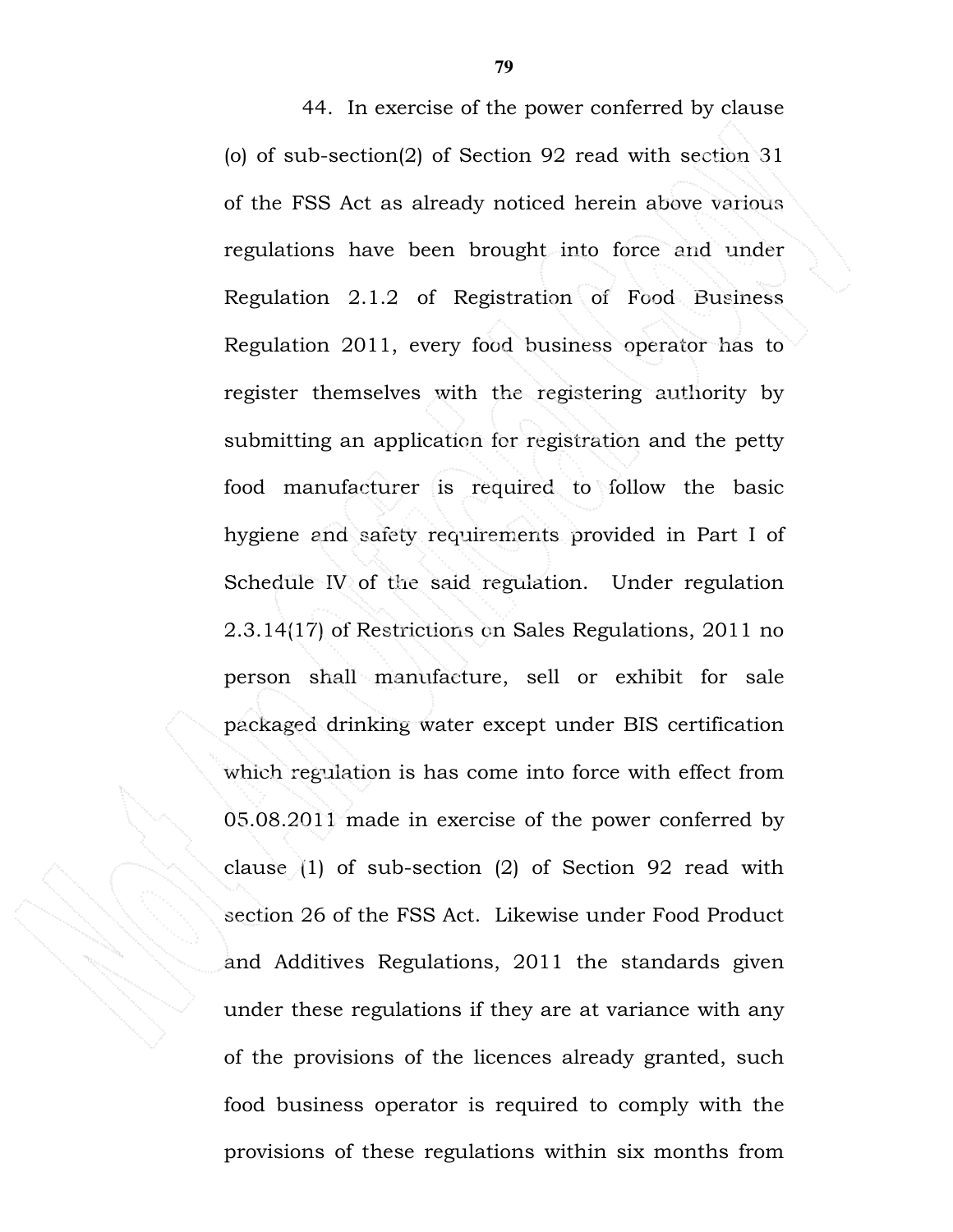the date of commencement of the said regulations, which admittedly has come into force with effect from 05.08.2011. Under Chapter II of the said Regulation the Food Product Standards have been prescribed for various products which include mineral water as well as Packaged drinking water (other than mineral water) vide Regulation 2.10.8. Thus it is seen from these Regulations that manufacture, sale, labeling, meeting the standards prescribed with regard to Packaged drinking water would fall within the purview of the FSS Act, 2006. Hence it does not lie in the mouth of the manufacturers to contend that they would not be covered under the provisions of the FSS Act, 2006 or to contend that they can manufacture, sell or exhibit sale of packaged drinking water except under the certification mark issued by the Bureau of Indian Standards.

 45. Now turning our attention to the contentions or the plea put forward by the manufacturers that they should be granted reasonable time to comply with the statutory requirement is to be examined in the light of the fact that these manufacturers have obtained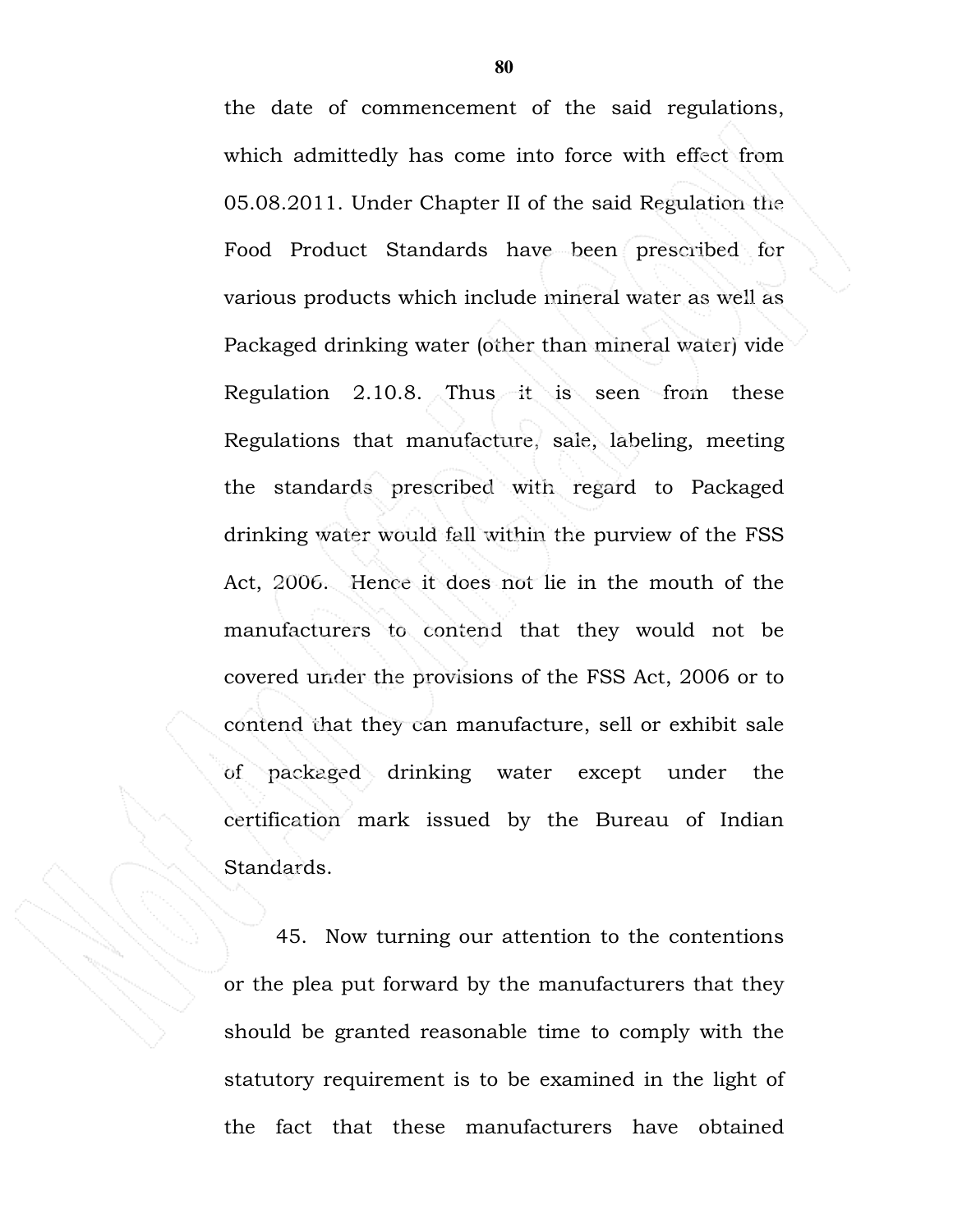permission from the Department of Industries and Commerce, Government of Karnataka to run the factory for the purposes of manufacture of mineral water/packaged drinking water commencing from the year 2003 to 2012. A perusal of the pleadings would disclose that these manufacturers are carrying on the business of supply of drinking water by refilling the raw water in package claiming that the said packaging has been carried out in hygienic condition by purifying it and making the water suitable for human consumption. It is also an undisputed fact that these manufacturers are into the business of packaged drinking water (other than mineral water) as defined under Regulation 2.10.8 of Food Additives Regulations, 2011. As to whether this water is in conformity with the standards prescribed is to be examined by the authorities under the FSS Act, by having the said food product analysed by notified food laboratories and research institutions accredited by National Accreditation Board for Testing and Calibration Laboratories. The Food Authority can establish or recognize by notification, one or more referral food laboratory or laboratories to carryout the functions entrusted to the referral food laboratory by the FSS Act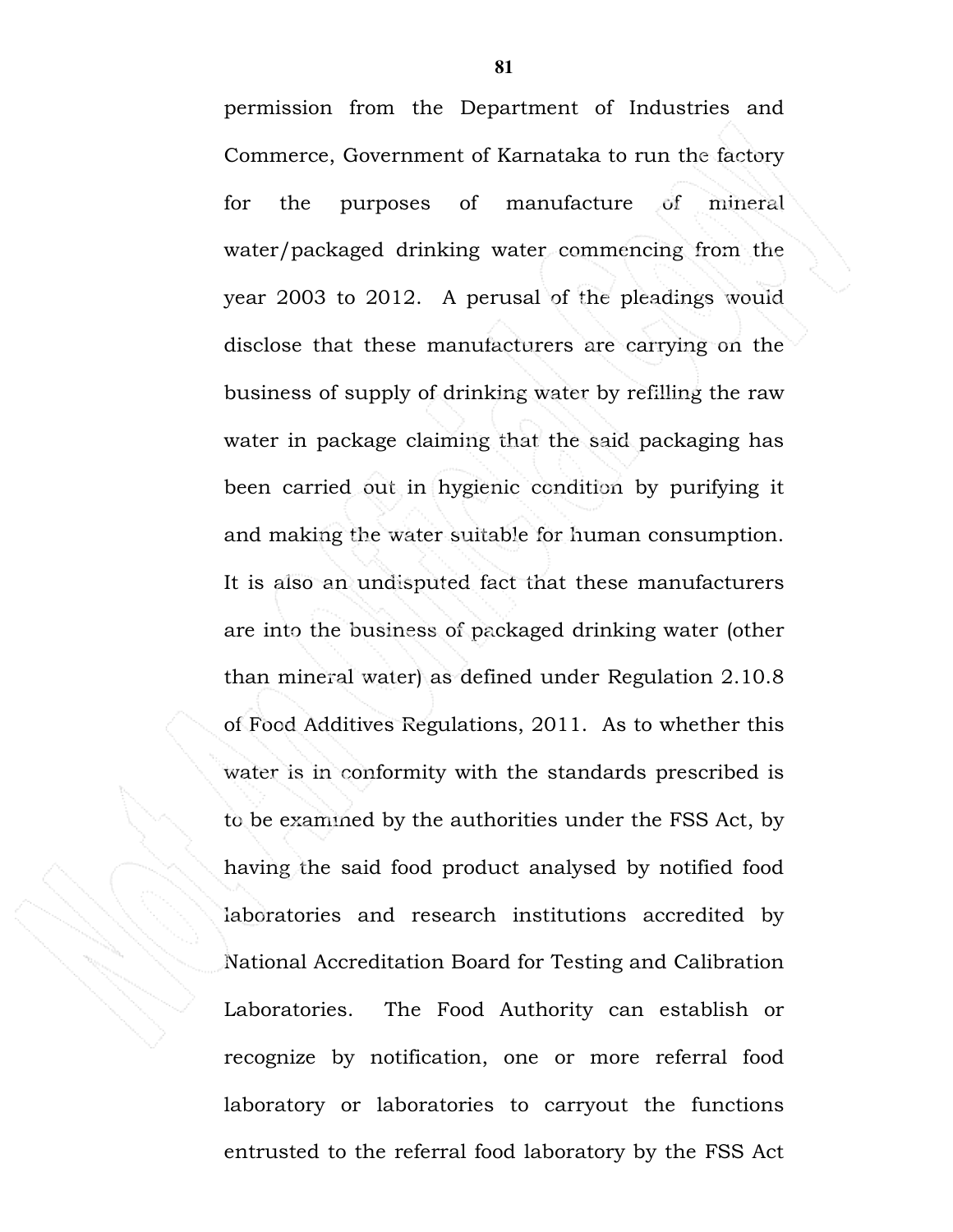and in this direction by exercise of the power conferred by clause (q) of sub-section(2) of section 92 read with section 40 and 43 of the FSS Act the Laboratory and Sample Analysis Regulation, 2011 has been made which has come into force with effect from 05.08.2011. Under Regulation 2.3.1 the quantity of sample of food to be sent to the Food Analyst/Director for analysis is as specified in the table given thereunder and at Sl.No.47 prescribes the approximate quantity to be supplied for analysis of Natural Mineral Water/Packaged Drinking Water to be 4,000/- ml in three minimum original sealed packs. Chapter II provides for notified laboratories under which the Central Food Laboratory, Mysore is having the jurisdiction over the local area specified thereunder which includes Karnataka. Under Regulation 2.2.2 the Food Authority has authorised certain laboratories to carryout the functions of referral laboratory for specified areas and to carryout such other functions as entrusted to it by the food authority under the Act. The Referral Food Laboratory, Pune, exercises its local areas/State jurisdiction in so far as State of Karnataka is concerned.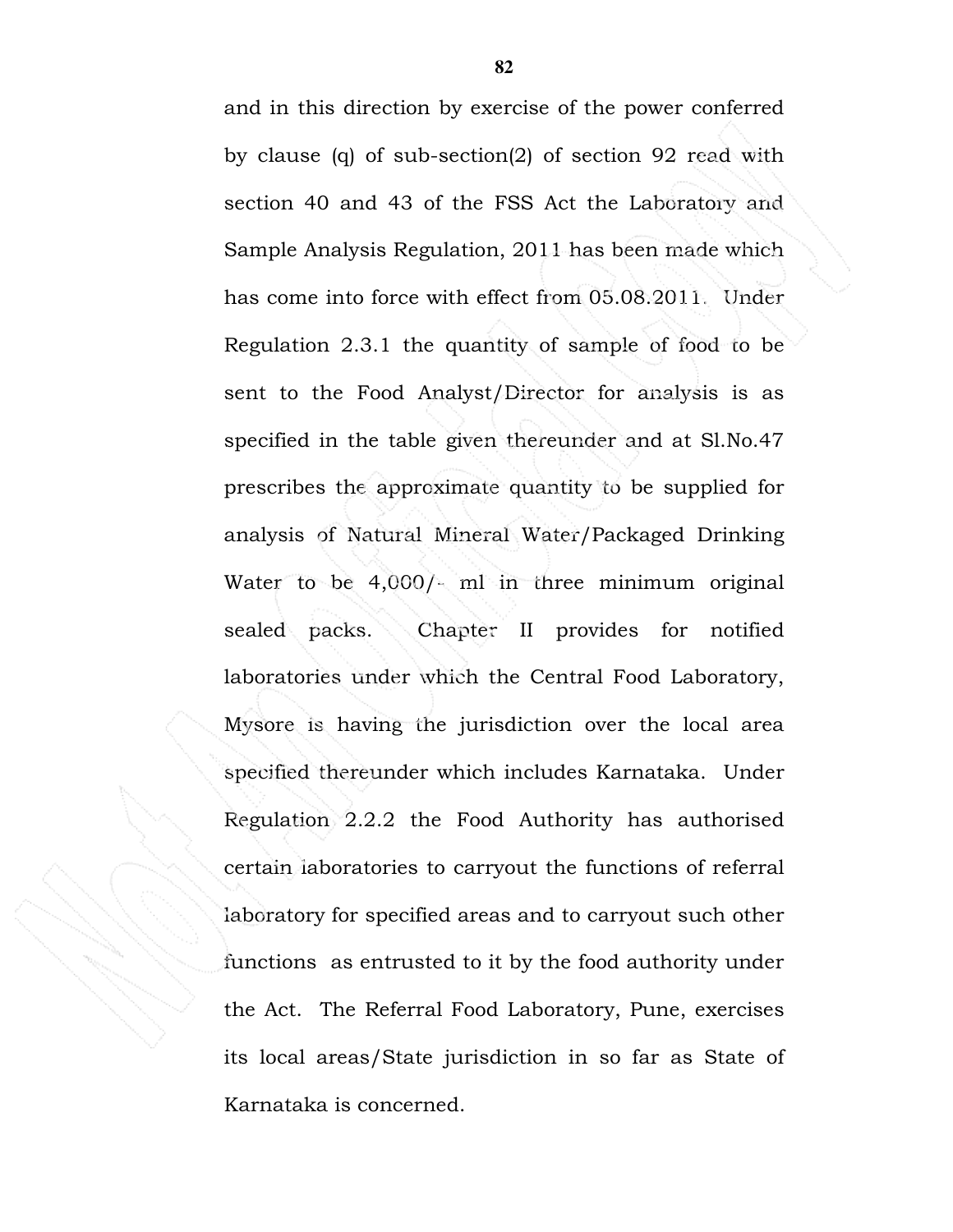46. The State of Karnataka in its affidavit dated 26.07.2012 filed in W.P.17713/2012 which is sworn to by Food Safety Commissioner in Karnataka specifies that at present Public Health Institute has one laboratory at Bangalore and three more laboratories located at Mysore, Belgaum and Gulbarga in addition to one Food Testing Laboratory at BBMP. It is also stated in the said affidavit that the laboratories are well equipped though running shortage of manpower. The State has proposed to increase the capacity of testing at these laboratories by increasing the working strength from 30 to 65. In addition to it the State has identified the laboratories working under the control of Mines and Geology and Pollution Control Board for the purposes of Water Quality Testing, the list of which is at Annexure-R-2 which contains the names of six laboratories. It is also stated that they can easily test 150 samples every day which will be sufficient to have continuous monitoring of the quality of packaged drinking water being produced in the State of Karnataka. It is stated that there are 564 manufacturing units engaged in the manufacture of packaged drinking water which are not having BIS certification and only 224 production units

 **83**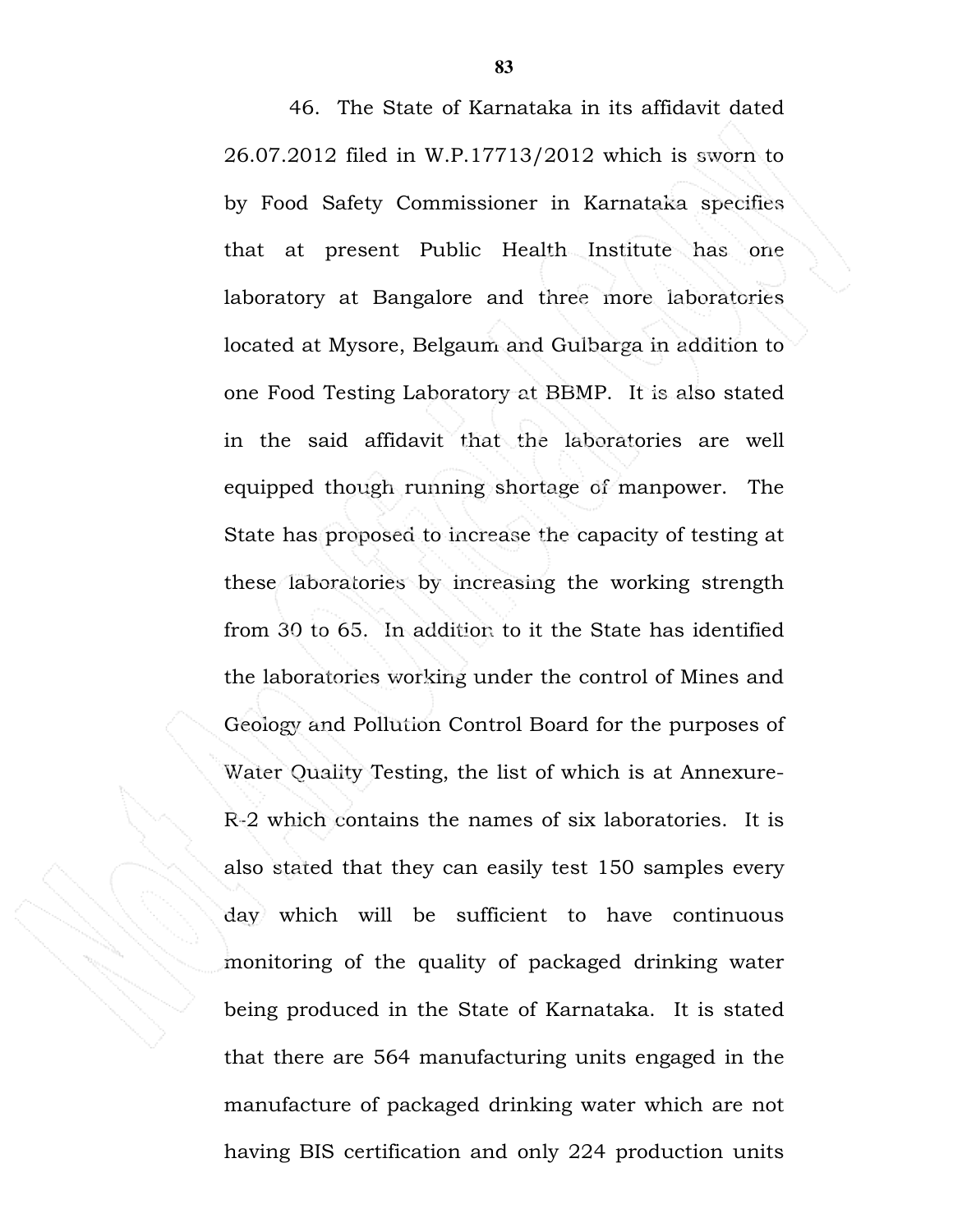other than the said 564 units are having BIS certification. It is further stated in the said affidavit that no packaged drinking water plant can operate without BIS certification and as far as the units with BIS certification is concerned the Food Safety Commissioner has stated that samples will be collected to test the quality and regular monitoring will be put into force atleast twice in a year and undertakes to abide by such orders that would be passed by this Court. Thus, taking into totality of circumstances of the case including the fact that large number of manufacturers are running the units for manufacture and sale of packaged drinking water from long period of time without BIS certification it would be just and necessary to grant these manufacturers some breathing space or time to enable them to submit applications for obtaining such certification during which period the respondent authorities would not take any coercive steps.

For the reasons aforesaid, we pass the following: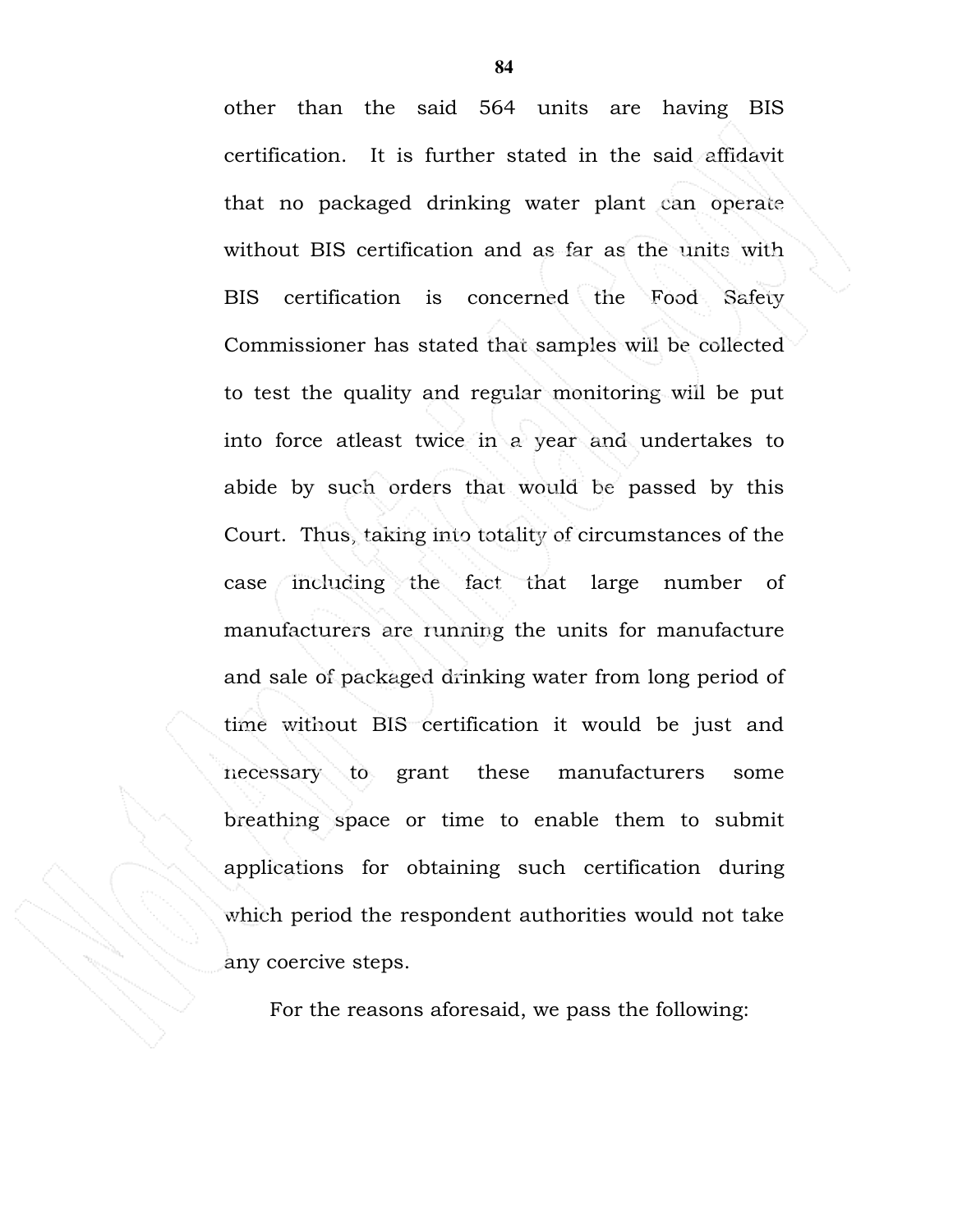## ORDER

- 1. Writ Petition No.17713/2012 is allowed in part.
- 2. W.P.Nos.17467-17498/2012 and W.P.Nos.24257- 283/2012 are hereby disposed of.
- 3. The respondent authorities are hereby directed to ensure that all necessary steps are taken to prohibit, prevent the manufacture and sale of packaged drinking water without certification from the Bureau of Indian Standards.
- 4. The respondent authorities are hereby directed to take action against the manufacturers of packaged drinking water if found to be running the units without certification from the Bureau of Indian Standards.
- 5. The manufacturers of packaged drinking water shall submit application as prescribed under the Food Safety and Standards Act, 2006 and the Regulations made thereunder and as provided under the Bureau of Indian Standards Act, 1986 for issuance of certification from the Bureau of Indian Standards for manufacture, sale or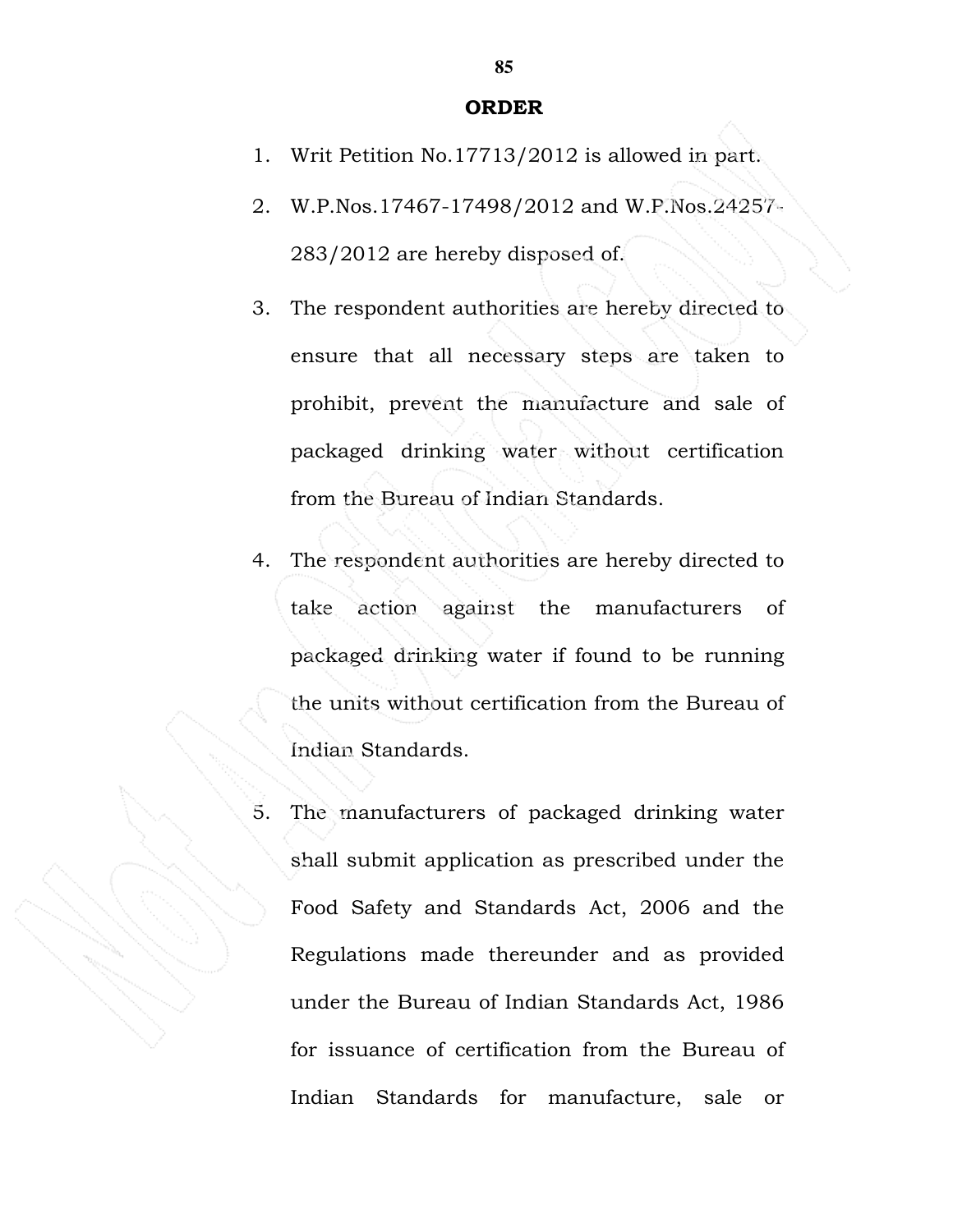exhibition of packaged drinking water within 15 days from today.

- 6. On such submission of application by the manufacturers the authorities concerned shall process the said applications within three months from the date of submission of such applications and notify the deficiency if any to be complied by such manufacturers by fixing such time as the authority may so decide taking into consideration the exigencies and not beyond four months.
- 7. The authorities shall dispose of the said applications submitted by the manufacturers accordingly keeping the time limit fixed herein above and if any of the manufacturers fail to comply with the directions or conditions imposed by the authorities to bring their units to the standards prescribed under the Act and Regulations, they will be at liberty to proceed in accordance with law.